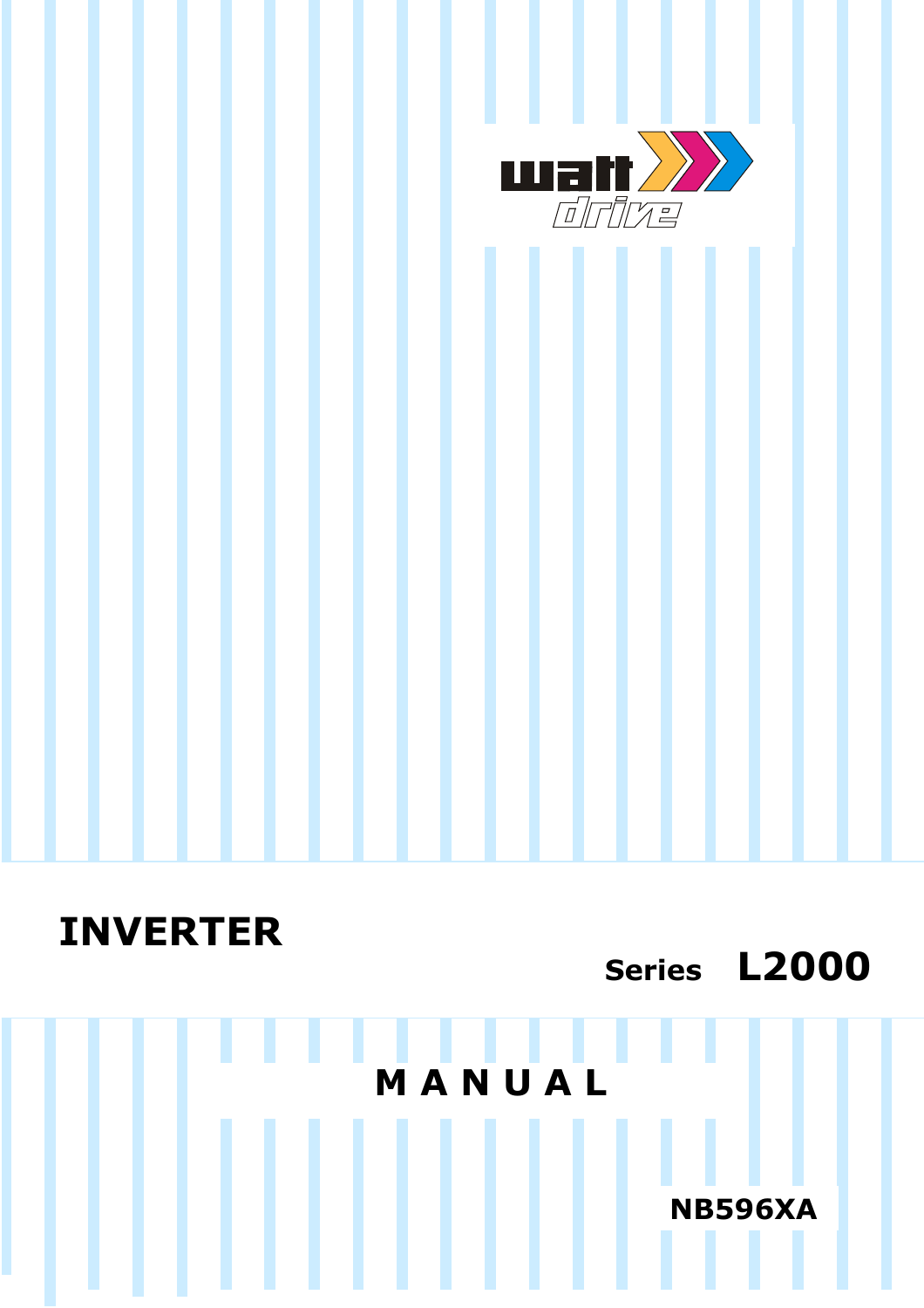

# **MANUAL**

These two manuals provide you with the general information how to use L2000 frequency converters and how to apply, if needed, special applications.

L2000 Installationmanual provides you with the information necessary to install, start-up and operate the L2000 frequency converters. It is recommended that this manual is read thoroughly before powering up the frequency converter for the first time.

If any problem occurs, please contact your local distributors. WATT DRIVE Antriebstechnik GmbH is not responsible of the use of the frequency converters against the instructions.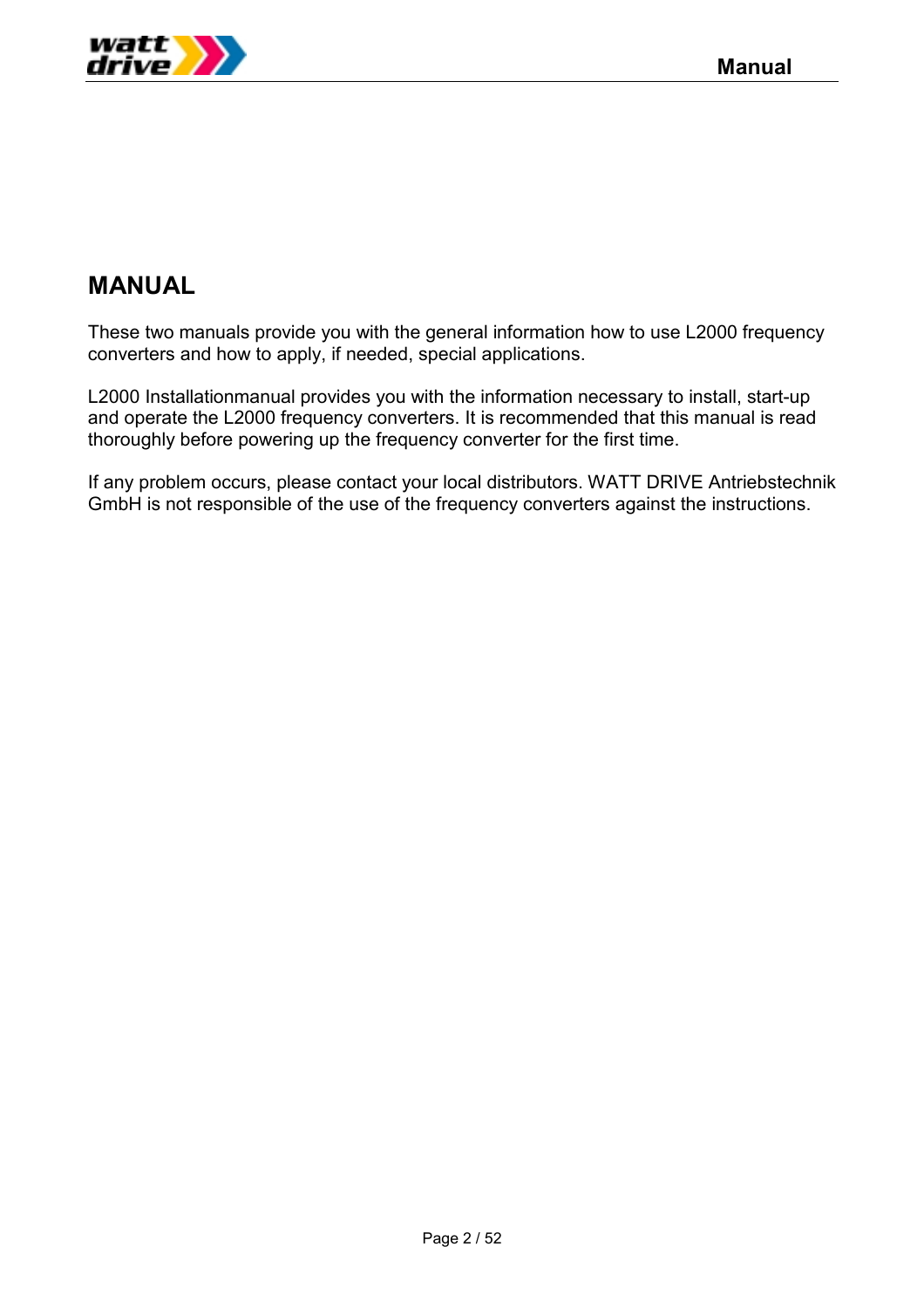



# **WATT DRIVE WORLDWIDE**

WATT DRIVE Antriebstechnik GmbH A-2753 Markt Piesting Tel.: +43/2633/404-0 Fax: +43/2633/404-220 Wöllersdorferstraße 68<br>Internet: http:\\www.wattdrive.com e-mail: watt@wattdrive.com Internet: http:\\www.wattdrive.com

WATT DRIVE Nord GmbH D-59759 Arnsberg Tel.: +49/2932/9681-0 Fax: +49/2932/9681-81 e-mail: watt-arnsberg@t-online.de

WATT DRIVE Süd GmbH D-72379 Hechingen Tel.: +49/7471/9685-0 Fax: +49/7471/9865-29 e-mail: watt-sued@t-online.de

WATT DRIVE Nord GmbH D-51429 Bergisch Gladbach Vertriebs- und Servicecenter Köln Tel.: +49/2204/84-2800 Fax: +49/2204/84-2819 e-mail: watt-koeln@t-online.de

WATT DRIVE **D-97044 Würzburg** Vertriebs- und Servicecenter Max LAMB KG<br>Tel.: +49/931/2794-0 Fax: +49/931/2 Fax: +49/931/27455 e-mail: ant@lamb.de

WATT EURO DRIVE (Far East) PTE LT SGP-629082 Singapore Tel.: +65/86 23 220 Fax: +65/86 23 33 e-mail: watteuro@pacific.net.sg

WATT EURO DRIVE (Malaysia) SDN BH 40400 Selangor, Malaysia Tel: +603/736 89 81 Fax: +603/736 89 76 e-mail: cmfoo98@tm.net.my

Version: BA-FBE\_UR.002.R001.06\_00 File: H: L2000 Kurzanleitung\_englisch.doc Date:  $14^{th}$  of June 2000 / DE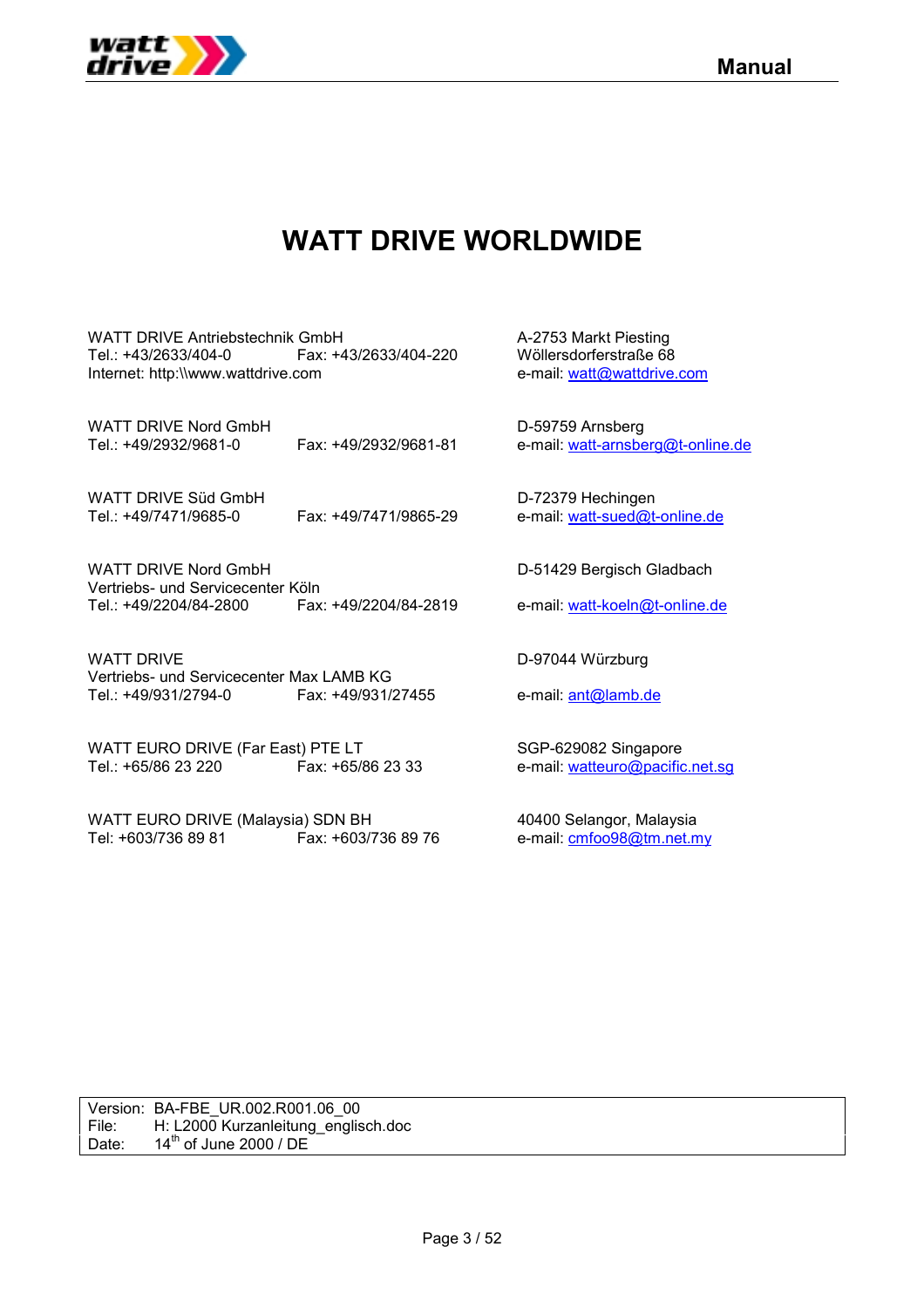

Please read this manual carefully before you install and operate an L2000 series inverter and observe all of the instructions given in there. This manual may also serve as a reference guide and therefore should always be kept at hand.

### **Symbols used**

There are several safety instructions in this manual which are marked with a special hazard alert symbol (flash or exclamation mark in the center of a triangle). Additionally, either the word CAUTION or WARNING is added following the triangle with the exclamation mark.

A This symbol means hazardous high voltage. It is used to call your attention to items or operations that could be dangerous to your or other persons life. Please read the safety message carefully and follow all the instructions given.

 $\wedge$ This symbol is used to call your attention to situations which are potentially dangerous to persons. Please read the safety message carefully and follow all the instructions given. The safety messages given following this symbol are further divided into two categories:

#### Λ  **WARNING**

This message indicates a situation which may lead to serious injury or even death if the instruction is not observed.

#### $\bigwedge$  **CAUTION**

This message indicates a situation which may lead to minor or moderate injury, or damage of product.

#### $\mathbb{A}$ **HAZARDOUS HIGH VOLTAGE**

Motor control equipment or electronic controllers are connected to hazardous line voltages. When servicing drives and electronic controllers there might exist exposed components with cases or protrusions at or above line potential. Extreme care should be taken to protect against shock.

For these reasons, the following safety guidelines should be observed: Stand on an insulating pad and make it a habit to use only one hand when checking components. Disconnect power before checking controllers or performing maintenance. Be sure that equipment is grounded properly. Wear safety glasses whenever working on an electronic controller or rotating electrical equipment.

#### $\bigwedge$ **WARNING**

This equipment should be installed, adjusted and serviced only by qualified electrical maintenace personel familiar with the construction and operation of the equipment and the hazards involved. Failure to observe this precaution could result in bodily injury.

#### $\bigwedge$ **WARNING**

The user is responsible that all driven machinery, drive train mechanism not supplied by WATT Drive Antriebstechnik GmbH and process line material are capable of safe operation at an applied frequency of 150% of the maximum selected frequency range to the AC motor. Failure to do so can result in destruction of equipment and injury to personnel should a single point failure occur.

#### A **WARNING**

HAZARD OF ELECTRICAL SHOCK. DISCONNECT INCOMING POWER BEFORE WORKING ON THIS CONTROL.

#### $\wedge$ **WARNING**

SEPERATE MOTOR OVERLOAD AND OVERCURRENT PROTECTION DEVICES ARE REQUIRED TO BE PROVIDED IN ACCORDANCE WITH THE SAFETY CODES REQUIRED BY JURISDICTIONAL AUTHORITIES.

#### $\mathbb{A}$ **CAUTION**

These instructions should be read and clearly understood before working on L2000 series equipment.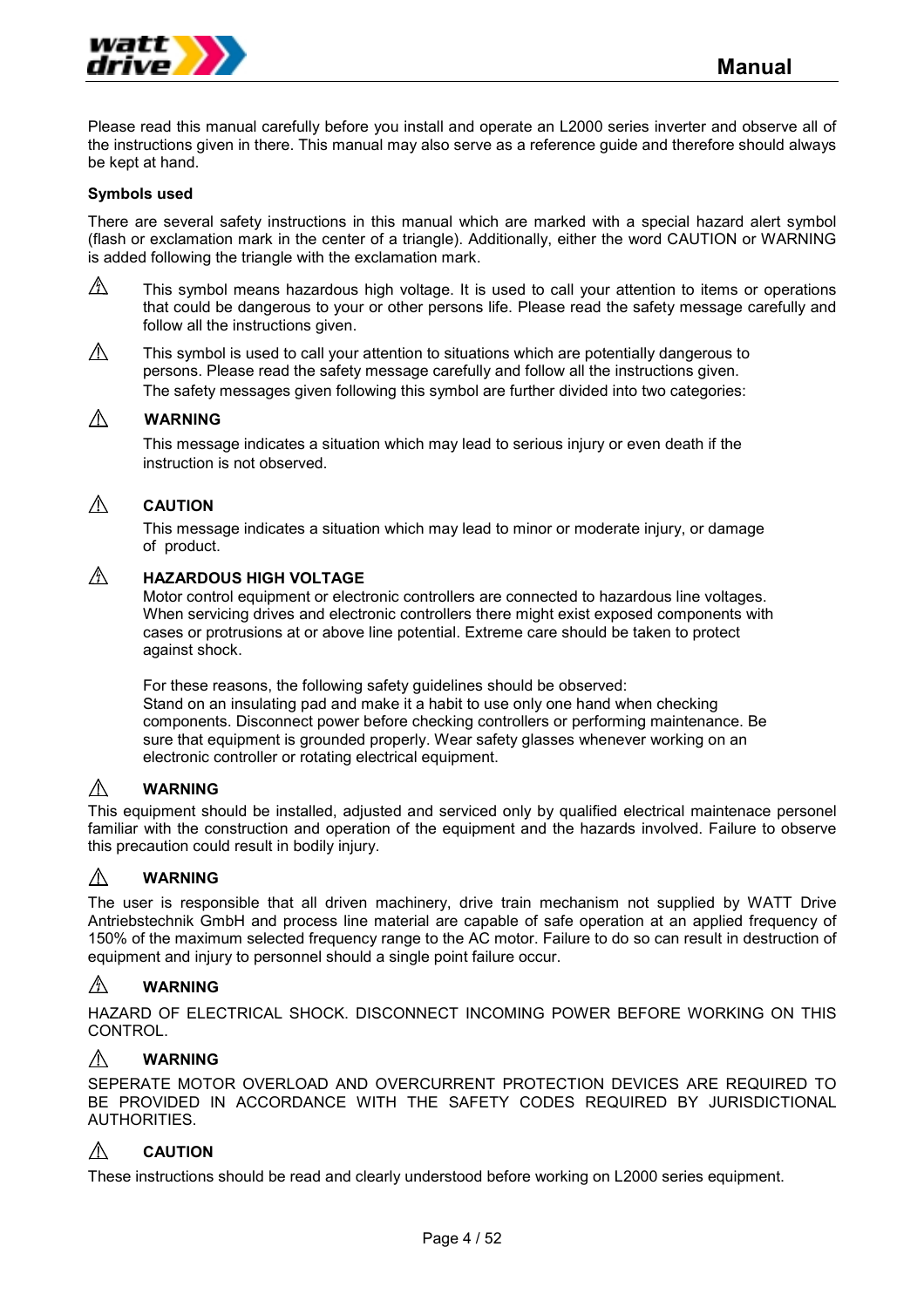

#### $\bigwedge$ **CAUTION**

Proper grounds, disconnecting devices (e.g. fuses) and other safety devices and their location are the responsibility of the user and are not provided by WATT Drive GmbH

#### A **CAUTION**

DANGEROUS VOLTAGE EXISTS UNTIL THE POWER LIGHT ON THE DIGITAL OPERATOR IS OFF.

#### ∧ **CAUTION**

Rotating shafts and electrical potentials above ground level can be hazardous. Therefore it is strongly recommended that all electrical work conform to the national electrical codes and local regulations. Installation, maintenance and alignment should be performed by qualified personnel only.

Factory recommended test procedures included in this instruction manual should be followed. Always disconnect electrical power before working on the unit.

#### $\bigwedge$ **WARNING**

a) Any motor used must be of suitable rating.

b) Motors may have hazardous moving parts so that suitable protection must be provided in order to avoid injury.

#### A **CAUTION**

Alarm connections may have hazardous live voltages even when the inverter is disconnected. In case of removing the front cover for maintenance or inspection, confirm that incoming power for alarm connections is surely disconnected.

#### $\mathbb{A}$ **CAUTION**

Main terminals or other hazardous terminals for any interconnection (terminals for connecting the motor, contact breaker, filter etc.) must be inaccessible in end installation.

> All of the above instructions, together with any other requirements, reccommendations, and safety messages highlighted in this manual must be strictly complied with.

## **NOTES ON EMC (ELECTRO MAGNETICAL COMPATIBILITY)**

#### $\bigwedge$ **WARNING**

This equipment should be installed, adjusted and serviced by qualified personnel familiar with construction and operation of the equipment and the hazards involved. Failure to observe this precaution could result in bodily injury.

When using L2000 series inverters in EU countries, the EMC directive 89/336/EEC must be observed. To satisfy the EMC directive and to comply with the standard, the following provisions should be obeyed:

- A) Environmental conditions for the inverter:
	- Ambient temperature: -10°C to 40°C.
	- Relative Humidity: 20% to 90% (no dew condensation)
	- Vibrations: max.  $5,9m/s^2$  (0.6 g) at 10–55Hz.
	- Location: 1000 meter or less altitude, indoors (no corrosive gas or dust).
- B) The power supply to the L2000 inverter must conform to the conditions stated below. If one of the conditions mentioned is not satisfied then an appropriate L2000 AC reactor will have to be installed.
	- Voltage fluctuation +/-10% or less
	- Voltage unbalance +/-3% or less
	- Frequency variation +/-4% or less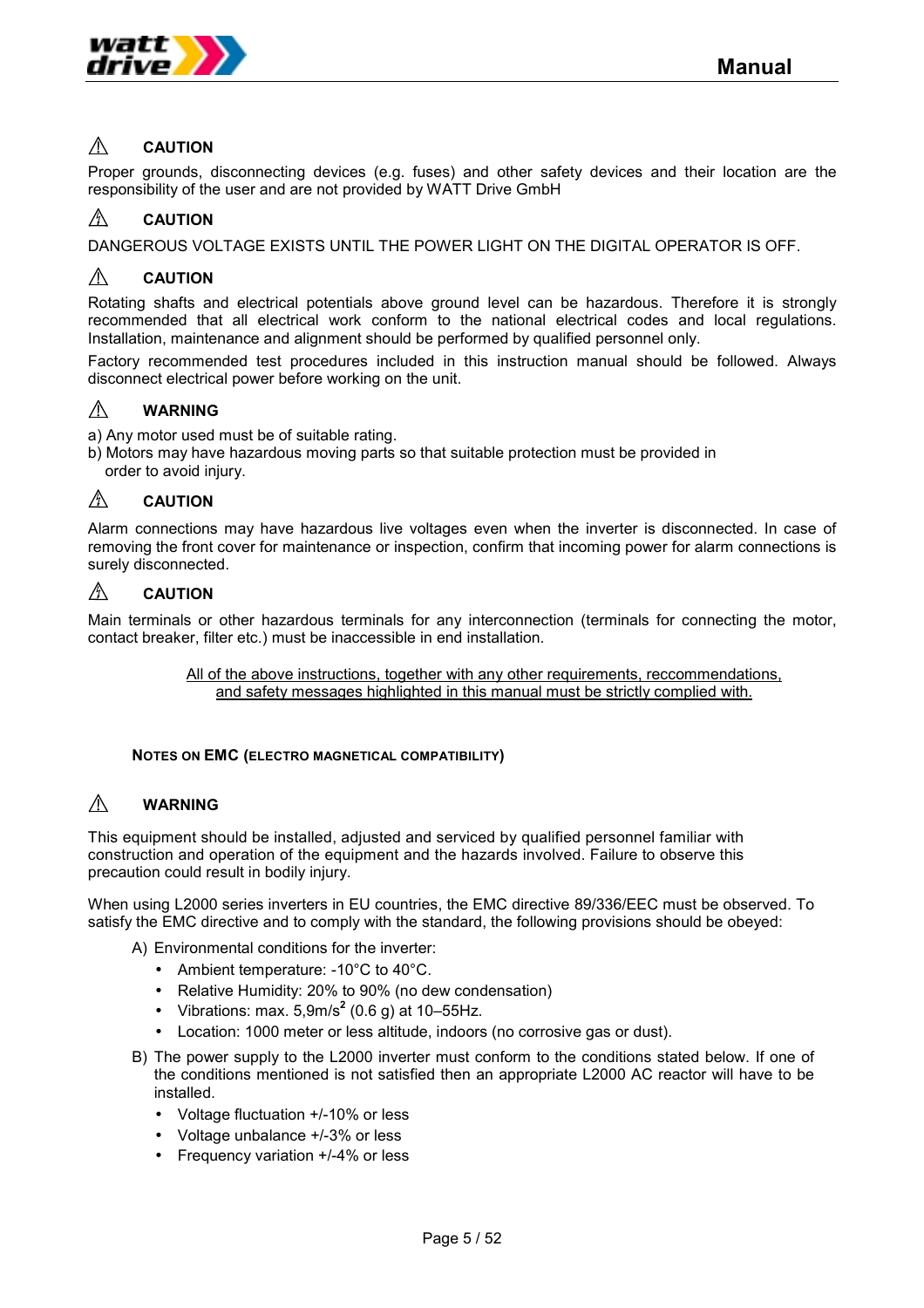

C) Wiring

- Shielded wiring (screened cable) is required for motor wiring, and total length has to be kept to less than 50m. When using motor cables longer than 50m, L2000 motor filters should be installed. Directions for installing filters can be found in the L2000 installation manual.
- Seperate the mains circuit wiring from the wiring used for signals or process circuit. Please refer to the L2000 installation manual.

D) Installation

• For L2000 series inverters, the filters described hereafter have to be used and the installation notes have to be observed.

If installed according to the following directions, the frequency inverters comply with the following standards:

| Emmissions: | EN 61800-3 (EN 55011 group 1, class B) |
|-------------|----------------------------------------|
| Immunity:   | EN 61800-3, industrial environments    |

For the best possible damping of interference, special line filters have been developed which guarantee you easy assembly and installation along with the necessary electrical reliability. However, effective EMC is only ensured if the suitable filter is selected for the particular drive and installed in accordance with these EMC recommendations. Please choose the appropriate filter using the table below:

| Inverter type | Input voltage                 | Filter type          |
|---------------|-------------------------------|----------------------|
| L2000-002 NFE |                               | UHZNF-E-1-007        |
| L2000-004 NFE |                               | <b>UHZNF-E-1-007</b> |
| L2000-005 NFE |                               | UHZNF-E-1-012        |
| L2000-007 NFE | 1~220V-10% thru 240V<br>$+5%$ | UHZNF-E-1-012        |
| L2000-011 NFE |                               | <b>UHZNF-E-1-024</b> |
| L2000-015 NFE |                               | <b>UHZNF-E-1-024</b> |
| L2000-022 NFE |                               | <b>UHZNF-E-1-024</b> |
| L2000-004 HFE |                               | UHZNF-F-3-007        |
| L2000-007 HFE |                               | UHZNF-F-3-007        |
| L2000-015 HFE |                               | <b>UHZNF-F-3-007</b> |
| L2000-022 HFE | $3 \sim 380$ V -10% thru 460V | <b>UHZNF-F-3-011</b> |
| L2000-030 HFE | $+10%$                        | <b>UHZNF-F-3-011</b> |
| L2000-040 HFE |                               | <b>UHZNF-F-3-011</b> |
| L2000-055 HFE |                               | <b>UHZNF-F-3-020</b> |
| L2000-075 HFE |                               | UHZNF-F-3-020        |

**Note:** All filters are designed for 50Hz/60Hz +/-5%.

The amount of line-conducted interference also increases as motor cable length increases. Adherence to the interference limits for line-conducted interference is guaranteed on following way:

- If maximum motor cable length is 10 m at maximum elementary frequency: Class "B".
- If maximum motor cable length is 20 m at elementary frequency 5 kHz:  $Class, B$ ".
- If maximum motor cable length is 50 m at maximum elementary frequency: Class "A".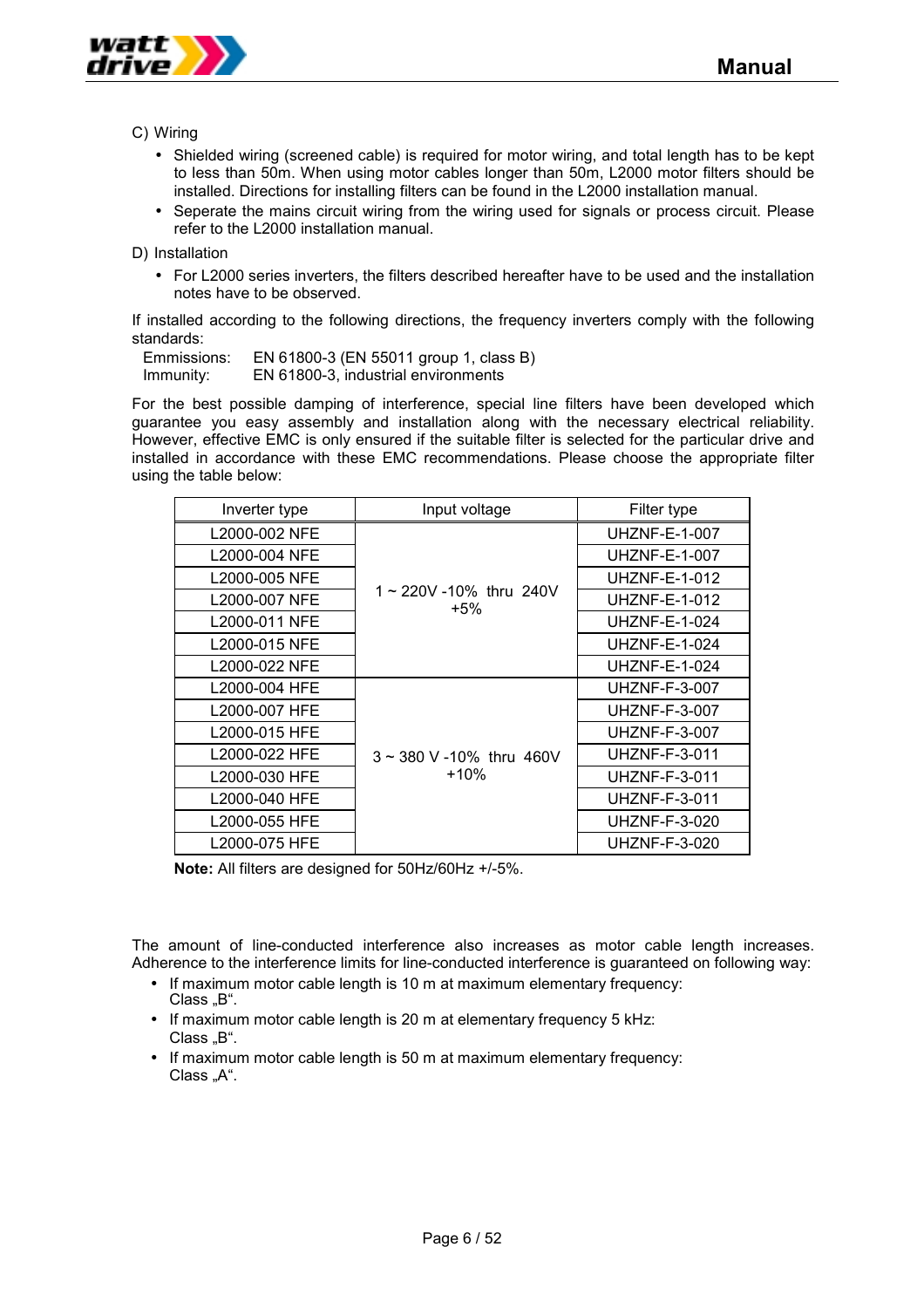

## **Observe the following provisions for an electromagnetically compatible setup of your drive system:**

- 1. As user you must ensure that the HF impedance between frequency inverter, filter and ground is as small as possible.
	- Take care it that the connections are metallic and have the largest possible areas (zink-plated mounting plates)
- 2. Conductor loops act like antennas, especially when they encompass large areas. Consequently:
	- Avoid unnecessary conductor loops
	- Avoid parallel arrangement of "clean" and interference-prone conductors
- 3. Lay the motor cable and all analog and digital control lines shielded.
	- You should allow the effective shield area of these lines to remain as large as possible; i.e., do not move the shield further away than absolutely necessary.
	- With compact systems, if for example the frequency inverter is communicating with the steering unit, in the same control cabinet connected at the same PE-potential, the screen of control lines should be put on, on both sides with PE. With branch systems, if for example the communicating steering unit is not in the same control cabinet and there is a distance between the systems, we recommend to put on the screen of control lines only on the side of the frequency inverter. If it is possible, direct in the cable entry section of the steering unit. The screen of Motor cabels always must be put on, on both sides with PE.
	- The large area contact between shield and PE-potential you can realise with a metal PG screw connection or a metallic mounting clip.
	- Use only copper mesh cable (CY) with 85% coverage
	- The shielding should not be interrupted at any point in the cable. If the use of reactors, contactors, terminals or safety switches in the motor output is necessary, the unshielded section should be kept as small as possible.
	- Some motors have a rubber gasket between terminal box and motor housing. Very often, the terminal boxes, and particularly the threads for the metal PG screw connections, are painted. Make sure there is always a good metallic connection between the shielding of the motor cable, the metal PG screw connection, the terminal box and the motor housing, and carefully remove this paint if necessary.
- 4. Very frequently, interference is coupled in through installation cables. This influence you can minimize:
	- Lay interfering cables separately, a minimum of 0.25 m from cables susceptible to interference.
	- A particularly critical point is laying cables parallel over larger distances. If two cables intersect, the interference is smallest if they intersect at an angle of 90°. Cables susceptible to interference should therefore only intersect motor cables, intermediate circuit cables, or the wiring of a rheostat at right angles and never be laid parallel to them over larger distances.
- 5. The distance between an interference source and an interference sink (interference-threatened device) essentially determines the effects of the emitted interference on the interference sink.
	- You should use only interference-free devices and maintain a minimum distance of 0.25 m from the drive.
- 6. Safety measures
	- Ensure that the protective conductor terminal (PE) of the filter is properly connected with the protective conductor terminal of the frequency inverter. An HF ground connection via metal contact between the housings of the filter and the frequency inverter, or solely via cable shield, is not permitted *as* protective conductor connection. The filter must be solidly and permanently connected with the ground potential so as to preclude the danger of electric shock upon touching the filter if a fault occurs. You can achieve this by connecting it with a grounding conductor of at least 10 mm² or connecting a second grounding conductor, connected with a separate grounding terminal, parallel to the protective conductor (the cross section of each single protective conductor terminal must be designed for the required nominal load).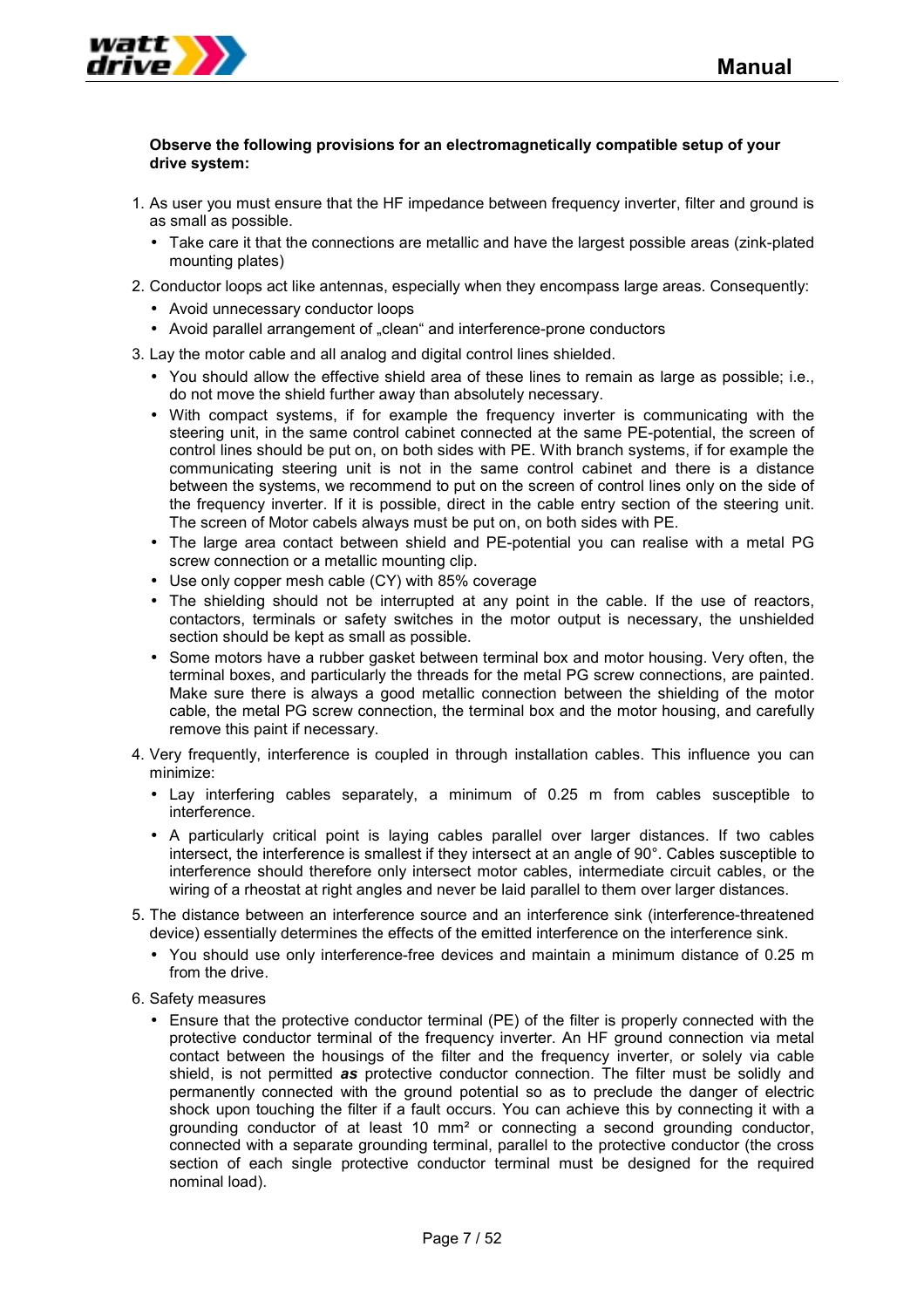

 $\blacksquare$ 

## **Technical specifications and dimensions of L2000 foot print filter:**

| $\ddot{\bullet}$<br>* POWER<br><b>WATT DRIVE</b><br>RUN<br>55 <sub>0</sub><br>PRO<br>L2000<br>WARNING<br>HAZARD OF PERSONAL INJURY OR<br>ELECTRIC SHOCK<br>Disconned incoming sower and wait<br>5 minutes before opening front case.<br>m<br>b<br><b>ELE</b> 000<br><b>PE-connection</b><br>$\pm$ $\circledast$<br>ভ<br>∟∋ |
|----------------------------------------------------------------------------------------------------------------------------------------------------------------------------------------------------------------------------------------------------------------------------------------------------------------------------|
| delac<br>∍Œ<br>f.<br>PE<br>œ<br>w<br>Īį<br>м<br>PE, L1, L2, L3                                                                                                                                                                                                                                                             |

| Current           | at 40°C ambient temperature                                                 |  |  |  |
|-------------------|-----------------------------------------------------------------------------|--|--|--|
| Overload          | 1.5 x $I_N$ for 10 min                                                      |  |  |  |
| Frequency         | 50 / 60 Hz                                                                  |  |  |  |
| Material          | Steel, surface refined                                                      |  |  |  |
| Humidity class    | C.                                                                          |  |  |  |
| Operation height  | < 1000 m without derating;<br>> 1000 m, I <sub>N</sub> -2%, for each 1000m  |  |  |  |
| Temperature range | -25°C through $+85^{\circ}$ C                                               |  |  |  |
| Enclosure         | Input terminals IP 20<br>and PE-holder M5.<br>Load side: cable, unshielded. |  |  |  |

Dependency of current or ambient temperature:



| Dimensions (in mm) |     |     |   |   |                        |   |     |  |  |
|--------------------|-----|-----|---|---|------------------------|---|-----|--|--|
| Model: UHZNF-      | Typ | Α   | B | C | D                      | Е | F   |  |  |
| E-1-007            | 1   | 120 |   |   | 80 25 110 67           |   | 2x6 |  |  |
| E-1-012            | 1   |     |   |   | 130 110 27 118 98      |   | 4x6 |  |  |
| E-1-024            | 1   |     |   |   | 180 140 29 168 128 4x6 |   |     |  |  |
| F-3-007            | 2   |     |   |   | 130 110 27 118 98      |   | 4x6 |  |  |
| F-3-011            | 2   |     |   |   | 180 140 29 168 128 4x6 |   |     |  |  |
| F-3-020            | 2   |     |   |   | 257 182 35 236 160 4x7 |   |     |  |  |

| €<br>$\overline{\infty}$<br>$R\llap/_{\rm F}$ | ۰   | F | 荳<br>଼<br>଼<br>଼ |    |
|-----------------------------------------------|-----|---|------------------|----|
| Type 1                                        | D A |   | Type 2           | DA |
| u<br>В                                        |     |   | в                |    |

| Type: UHZNF-<br>Specification:                       | $E-1-007$             | $E-1-012$             | $E-1-024$               | $F-3-007$             | $F-3-011$             | $F-3-020$             |
|------------------------------------------------------|-----------------------|-----------------------|-------------------------|-----------------------|-----------------------|-----------------------|
| Voltage in V                                         | 240 +5%               | 240 +5%               | $240 + 5%$              | 460 +10%              | 460 + 10%             | $460 + 10%$           |
| Current in A at 40°C                                 | $2 \times 6A$         | $2 \times 10A$        | $2 \times 23A$          | $3 \times 6A$         | $3 \times 11$ A       | $3 \times 20A$        |
| Leak. Current in mA/Phase,<br>50Hz, worst case $1$ ) |                       |                       |                         | 32                    | 62                    | 120                   |
| Leakage current in mA/<br>Phase, 50Hz, Un $2$ )      | < 3.5                 | < 3.5                 | ~10                     | < 3.5                 | < 3.5                 | ~10                   |
| Test voltage in V DC, 2s<br>ph./ph., ph./ground      | 1400 / 2800           | 1400 / 2800           | 1400 / 1400             | 1978 / 2800           | 1978 / 2800           | 1978 / 1978           |
| Dimensions<br>single wire / litze                    | $4/4$ mm <sup>2</sup> | $4/4$ mm <sup>2</sup> | $4/4$ mm <sup>2</sup>   | $4/4$ mm <sup>2</sup> | $4/4$ mm <sup>2</sup> | $4/4$ mm <sup>2</sup> |
| Output cable                                         | 3x1.5mm <sup>2</sup>  | 3x1.5mm <sup>2</sup>  | $3x2.5$ mm <sup>2</sup> | 4x1.5mm <sup>2</sup>  | 4x2.5mm <sup>2</sup>  | 4x2.5mm <sup>2</sup>  |
| Weight in kg (approx.)                               | 0.5                   | 0.6                   | 1.0                     | 0.7                   | 1.1                   | 2.4                   |
| Heat dissip. in W (approx.)                          | 6                     | 7                     | 9                       | 7                     | 10                    | 14                    |

1 ) "Worst case" states the leakage current for three-phase filters in the worst of cases. That means one phase is live and two phases of the feed-line lead-in are interrupted. These maximum values are based on an operating voltage of 460 V (ph./ph.).

2 ) The normal leakage current for three-phase filters is stated. This means the filter is operating on 460 V (ph./.ph.). The stated values are adhered to up to a neutral voltage of 5V to ground caused by line unbalance.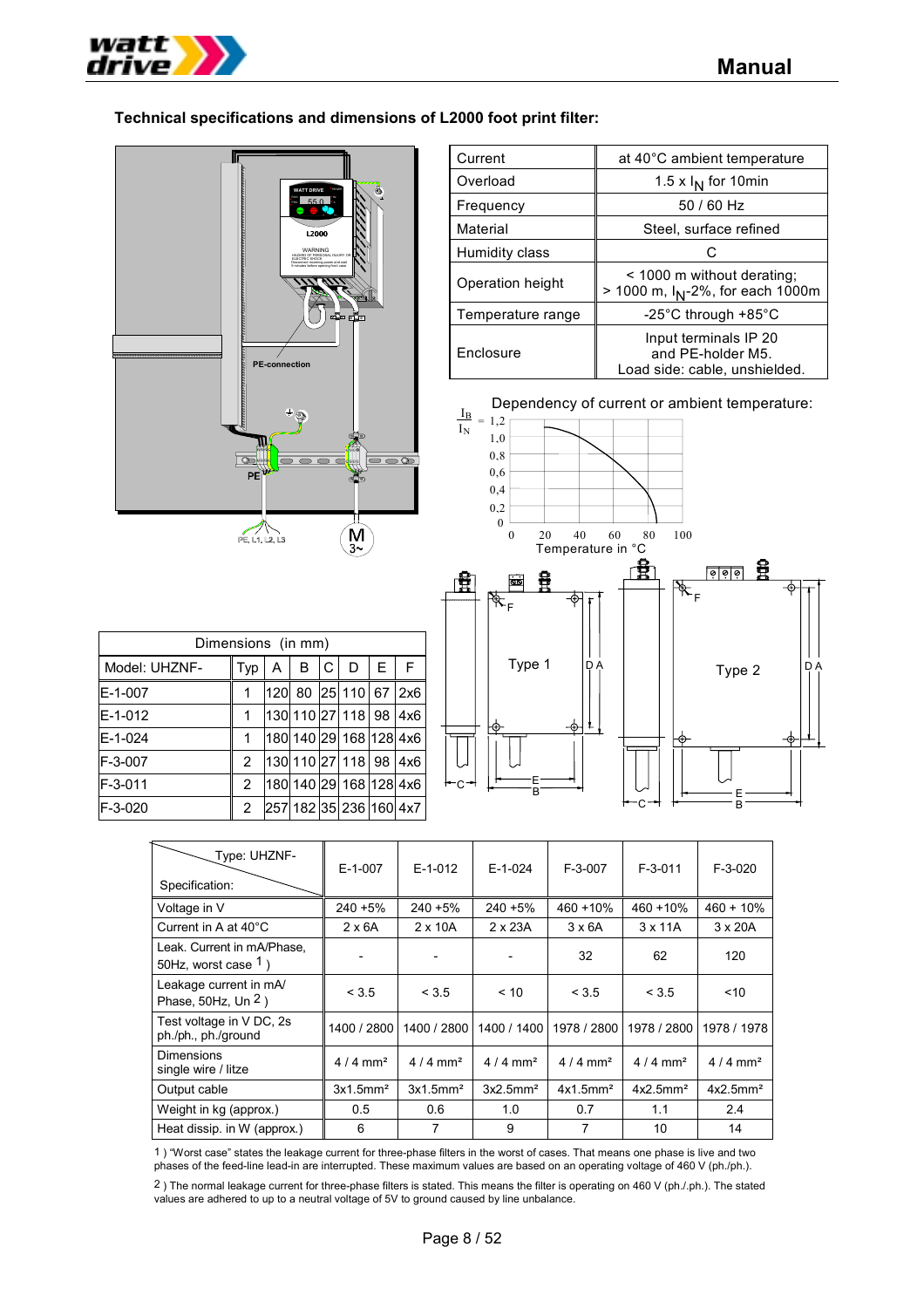

# CONTENTS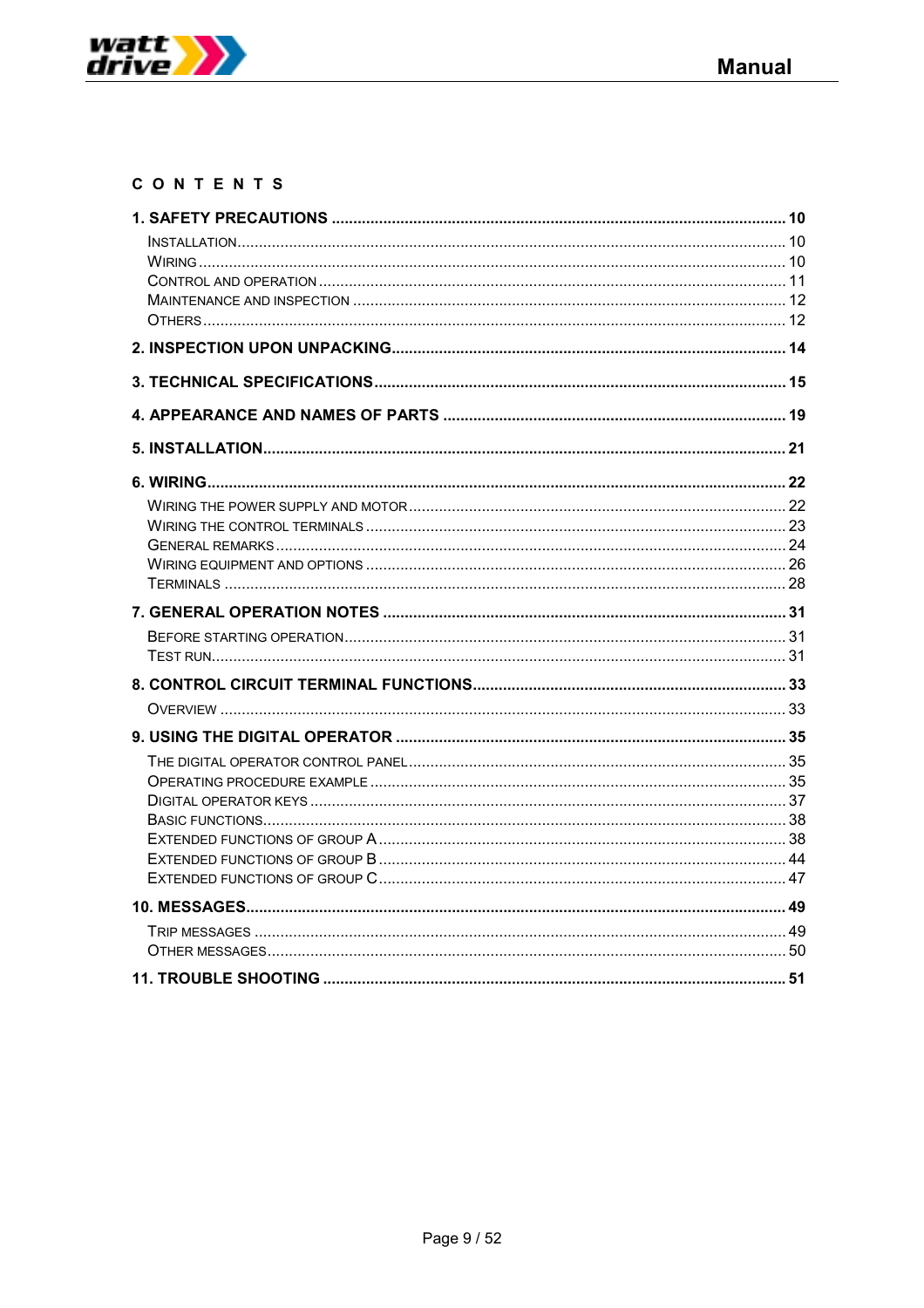

# Safety precautions

### Installation

The following safety precautions are to be observed when installing the frequency inverter:

- CAUTION Be sure to install the inverter on flame resistant material such as metal.  $\mathbb{A}$ Otherwise, there is a danger of fire.
- $\triangle$  CAUTION Be shure not to place anything inflammable in the vicinity. Otherwise, there is a danger of fire.
- CAUTION Be sure not to let foreign matter (such as cut wire refuse, spatter from welding, iron refuse, wires, dust etc.) enter the inverter. Otherwise, there is a danger of fire.
- $\triangle$  CAUTION Install the inverter in a room which is not exposed to direct sunlight and is well ventilated. Avoid environments which tend to be high in temperature, high in humidity or which have dew condensation, as well as places with dust, corrosive gas, explosive or inflammable gas, grinding-fluid mist, salt damage etc. Otherwise, there is a danger of fire.
- $\triangle$  CAUTION The wall surface on which the inverter is mounted must be of a nonflammable material, such as a steel plate.

## Wiring

- $\triangle$  WARNING The inverter has to be grounded properly. Otherwise, there is a danger of fire.
- WARNING Wiring work must only be carried out when the power supply is off. Otherwise, there is a danger of electric shock and/or fire.
- $\Lambda$  WARNING Before carrying out the wiring work, the inverter has to be mounted properly. Otherwise, there is a danger of electric shock or injury.
- $\triangle$  CAUTION Make shure that the input voltage is as follows (please also refer to chapter 11): Single/three phase: 200~240V, 50/60Hz (models up to 2,2kW)

Three phase: 200~240V, 50/60Hz Three phase: 380~460V, 50/60Hz

 $\triangle$  CAUTION Don't connect AC power supply to the inverter output terminals U, V, and W. Otherwise, there is a danger of injury and/or fire.



Page 10 / 52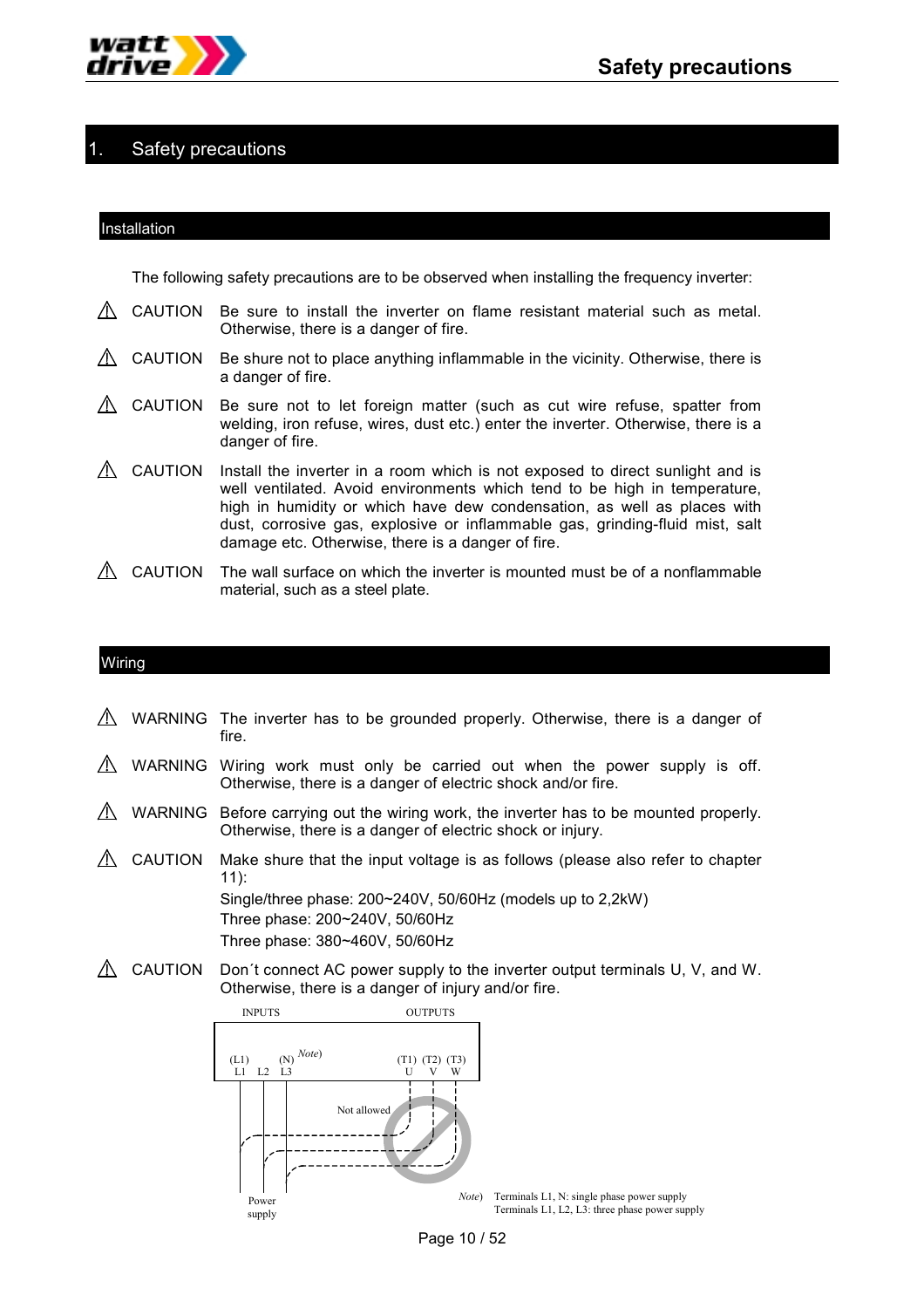

## $\triangle$  CAUTION Remarks for using earth leakage circuit breakers in the mains supply:

Frequency inverters with CE-filters (RFI-filter) and screened motor cables have a higher leakage current against earth. Especially in the moment of switching this can cause unintentional triggering of earth leakage circuit breakers. Because of the rectifier on the input side of the inverter there is the possibility to stall the switch-off function through amounts of DC current. For these reasons, the following items should be observed:

Only pulse current sensitive earth leakage circuit breakers which have a short term delay and a higher trigger current (500mA) should be used. Other components should be secured with separate earth leakage circuit breakers. Earth leakage circuit breakers in front of an inverter´s rectifier are not an absolute protection against direct touching.

 $\triangle$  CAUTION Each phase of the power supply has to be provided with a fuse. Otherwise, there is a danger of fire.

#### Control and operation

- $\Lambda$  WARNING Be sure to turn on the input power supply only after closing the front case. While being energized, don´t open the front case. Otherwise, there is a danger of electric shock.
- $\triangle$  WARNING Never operate the switches with wet hands. Otherwise, there is a danger of electric shock.
- $\triangle$  WARNING If the retry mode is selected, the inverter may suddenly restart during a stop which was caused by a trip. In such a case, be sure not to approach the machine. Provisions have to be taken that the driven motor or machine does not endanger personnel even in the case of a sudden restart. Otherwise, there is a danger of injury.
- WARNING Even if the power supply is cut off for a short period of time, the inverter may restart operation after the power supply has recovered if the operation command is given. If this may incur danger to personnel, provisions have to be made in order to prevent a restart after power recovery. Otherwise, there is a danger of injury.
- $\triangle$  WARNING The STOP key is effective only if the corresponding parameters have been set. Otherwise, there is a danger of injury.
- $\triangle$  WARNING If a reset is carried out following a trip condition the motor will restart if the operation command has been given. Be sure to acknowledge this trip condition with a reset only after confirming that no operation command is active. Otherwise, there is a danger of injury.
- $\Lambda$  WARNING When the power to the inverter is turned on while the operation command is active the motor starts immediately. So before turning power supply on be sure to confirm that no operation command is active.
- WARNING If the inverter has been configured for the stop command not to be given using the STOP key, pressing the STOP key does not stop the motor. In this case a separate emergency stop switch is necessary.
- $\triangle$  CAUTION Operate the motor and machine connected to the inverter only within the manufacturer´s speed specifications. Otherwise, there is a danger of injury.
- $\triangle$  CAUTION If a motor is to be operated at a frequency higher than the standard setting value of 50 or 60Hz, be sure to check the allowable speed of the motor and the machine with each manufacturer, and operate them only after getting their consent.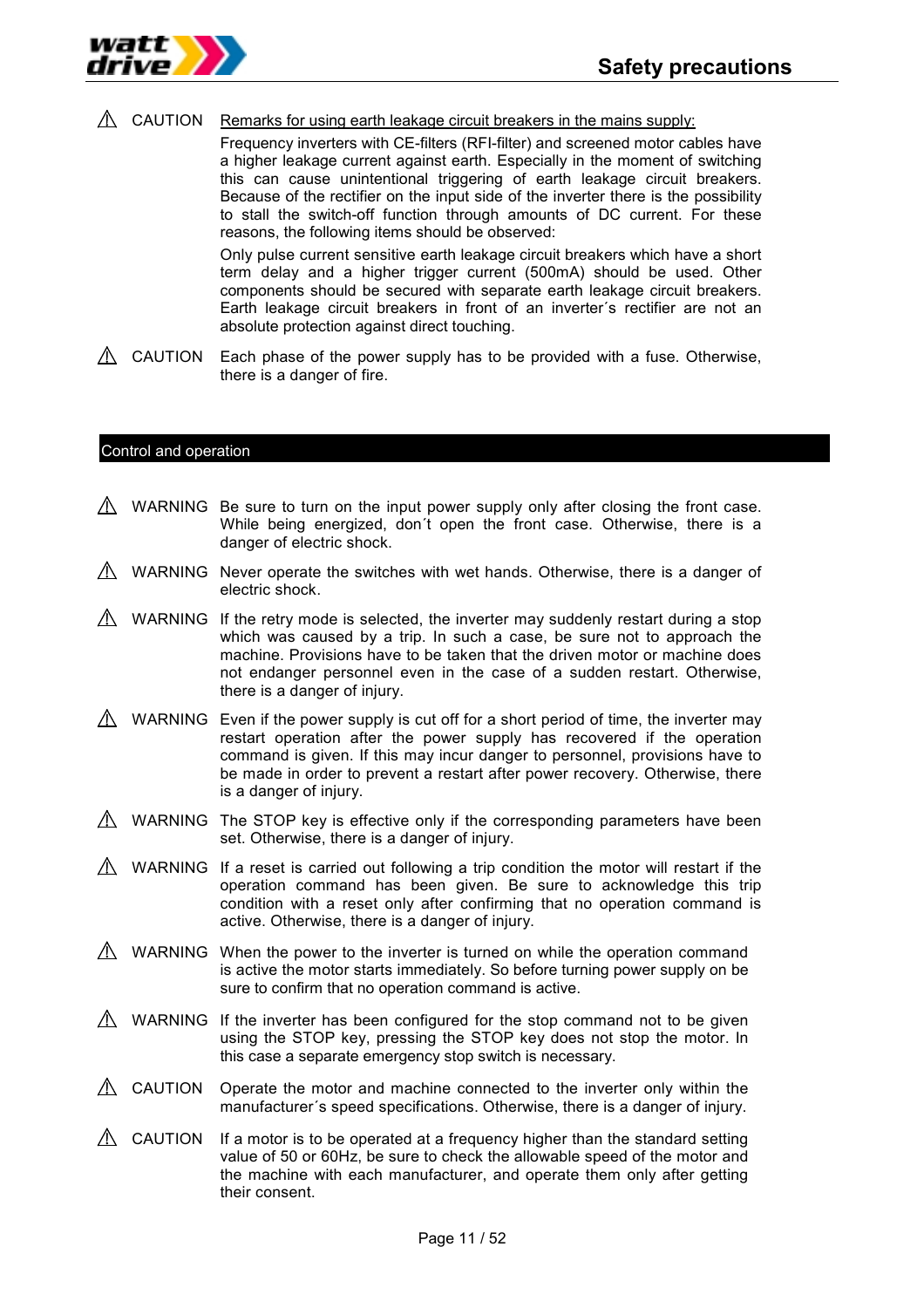

 $\triangle$  CAUTION Check the following during and after the test run. Otherwise, there is a danger of machine breakage: Was the short cut bar between terminals +1 and + removed by mistake? Was the running direction of the motor correct? Was the inverter tripped during acceleration or deceleration?

Were the indications of the rpm and the frequency meter correct?

Were there any abnormal motor vibrations or noise?

## Maintenance and inspection

- WARNING Before carrying out maintenance and inspection wait for at least five minutes after having turned off the input power supply. Otherwise, there is a danger of electric shock.
- WARNING When removing connectors (e.g. from fans and printed circuit boards) never pull the attached wires. Otherwise, there is a danger of fire due to wire breakage and/or injury.

## **Others**

- CAUTION Withstand voltage tests and insulation resistance tests (megger tests) are executed before the units are shipped, so that there is no need to conduct these tests before operation.
- CAUTION Do not attach or remove wiring or connectors when power is applied. Also, do not check signals (e.g. using a multimeter) during operation.
- $\triangle$  CAUTION Never stop motor operation by switching off the electromagnetic contactors on the primary or secondary side of the inverter.



When there has been an instantaneous power failure, and if an operation instruction has been given, then the inverter may restart operation after the power failure has ended. If there is a possibility that such an occurrence may harm humans, then install an electromagnetic contactor on the primary (power supply) side of the inverter, so that the circuit does not allow automatic restarting after the power supply has recoverd. If the optional remote operator is used and the retry function has been selected, this will also cause automatic restarting when an operation instruction has been input, so please be careful.

 $\triangle$  CAUTION Do not insert leading power factor capacitors or surge absorbers between the output terminals of the inverter and the motor.

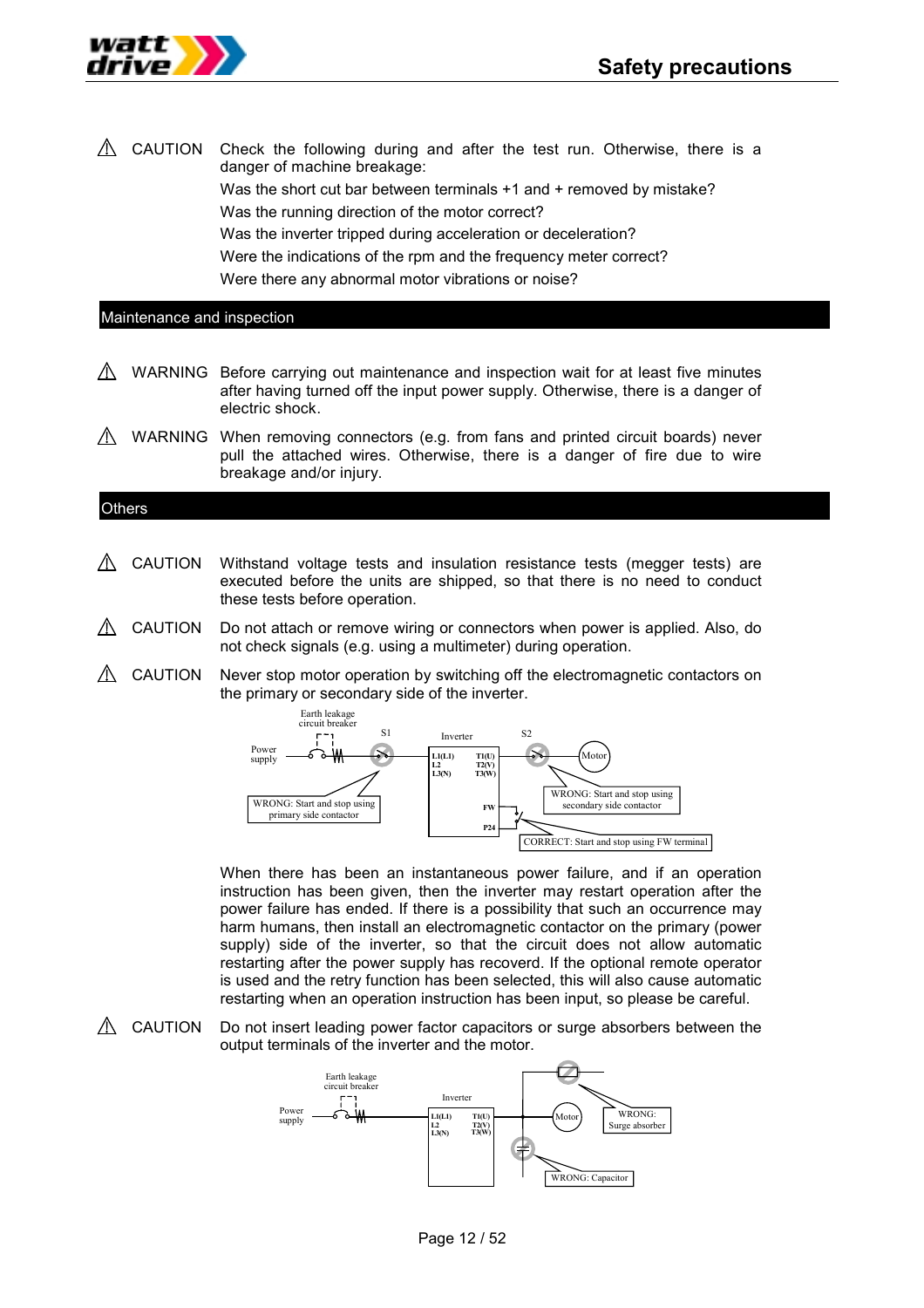

.

- $\triangle$  CAUTION Be sure to ground the grounding terminal  $\Rightarrow$  properly.
- CAUTION Before inspecting the unit wait at least five minutes before opening the inverter
- A CAUTION PROTECTION AGAINST NOISE INTERFERENCE FROM THE INVERTER L2000 series inverters use many semiconductor switching elements such as transistors and IGBTs. For this reason, a radio set or measuring instrument located near the inverter is susceptible to noise interference. To protect the instruments from erreneous operation due to noise interference produced by the inverter, they should be installed well apart from the inverter. It is also effective to shield the whole inverter structure (refer to figure below, left part).



Addition of an EMI filter on the input side of the inverter also reduces the effect of noise from commercial power lines on external devices (refer to figure above).

## A CAUTION EFFECTS OF DISTRIBUTER LINES ON INVERTERS

In the cases mentioned below involving a general purpose inverter, a large peak current flows on the power supply side, sometimes destroying the converter module:

- A) The unbalance factor of the power supply is 3% or higher.
- B) The power supply capacity is set at least ten times greater than the inverter capacity (i.e. 500kVA or more)
- C) When abrupt power supply changes are to be expected. Some examples:
	- 1) Several inverters are interconnected using a short bus to the same power supply.
	- 2) A thyristor converter and an inverter are interconnected using a short bus.
	- 3) An installed power factor compensating device is connected or disconnected.

In the cases mentioned above we recommend installing an AC reactor of 3% voltage drop at rated current with respect to the supply voltage on the power supply side.

- $\triangle$  CAUTION When an EEPROM error occurs (trip  $E$  08) all parameter values have to be checked for correctness (especially the RS input).
- $\triangle$  CAUTION When the intelligent digital inputs FW or RV are configured as normally closed contact (standard setting is normally open), then the inverter starts automatically. Do not configure these inputs as normally closed inputs unless absolutely necessary.
- **A GENERAL NOTICE**

In all the illustrations and figures in this manual, covers and safety devices are occasionally omitted in order to better describe the details. When the inverter is operated make shure that all the covers and safety devices are placed in their correct positions.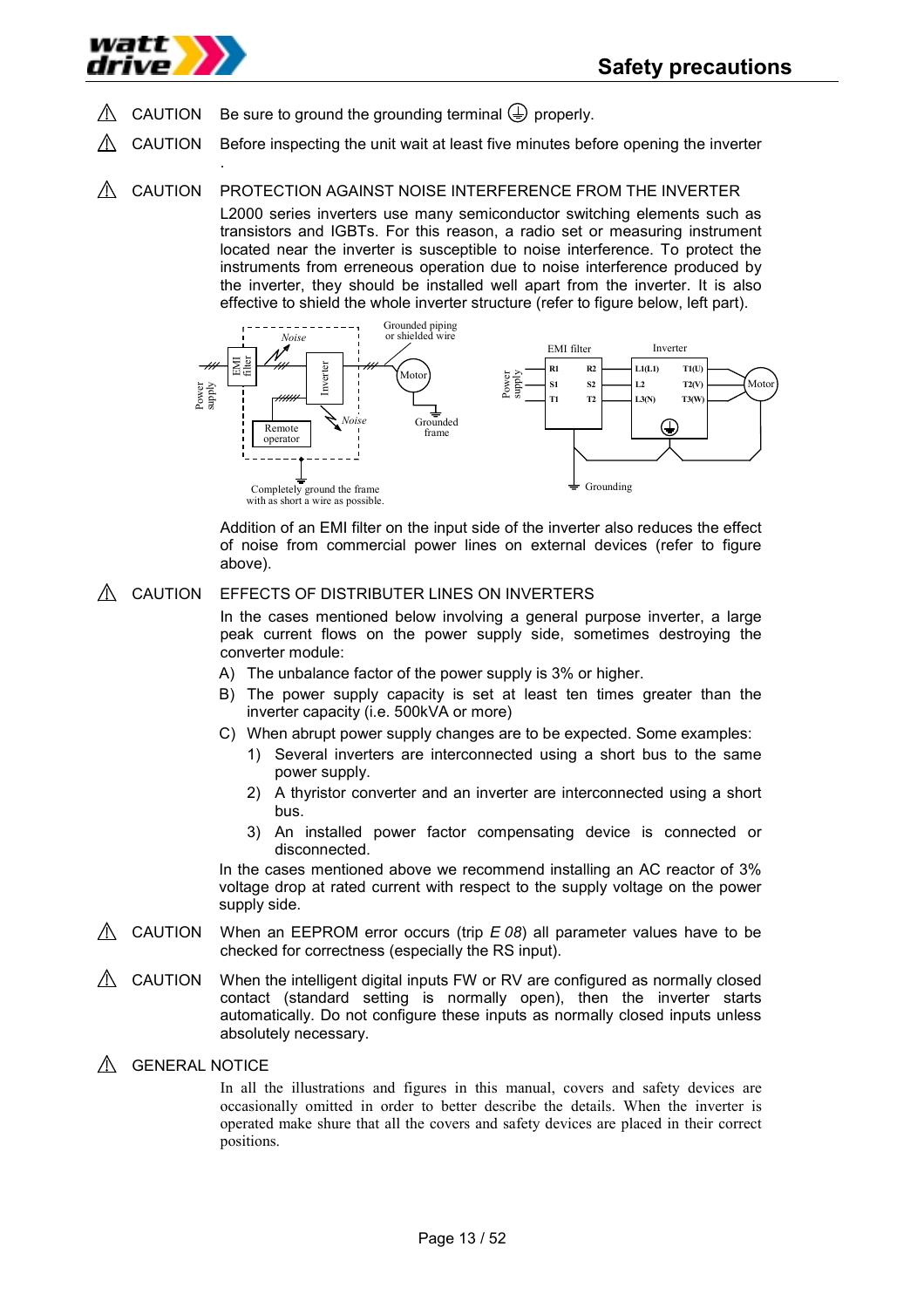

## 2. Inspection upon unpacking

Please check the shipment by the time of delivery for damages and completeness. Check that the inverter and the accompanying instruction manual has been provided. Using the specification label attached to the side of inverter make sure that the inverter model delivered is the one you ordered.

The specifications included on the specification label are described below:



In the illustration below, the contents of the model designation used for L2000 series inverters is explained:

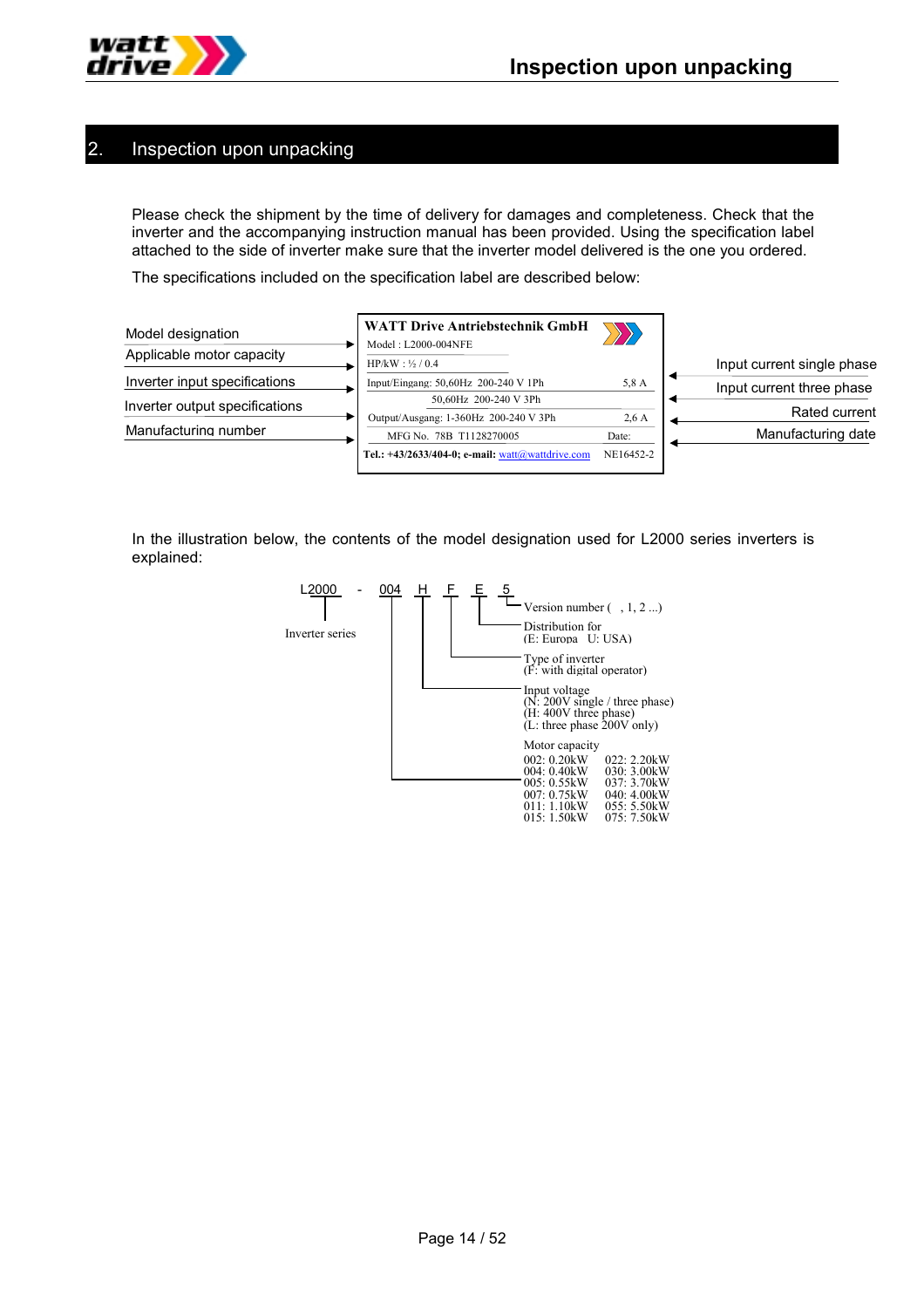

# 3. Technical specifications

| Inverter L2000-<br>$(200V)$ series)               |                                                                   |                     |                                                                                                                                                                                                                                                                                                                      | 002<br><b>NFE</b>                                                                                                | 004<br>NFE <sup>1</sup> | 005<br><b>NFE</b> | 007<br><b>NFE</b>                                                       | 011<br>NFE <sup>1</sup>            | 015<br><b>NFE</b> | 022<br><b>NFE</b> |                                                                                                                           |      |      |
|---------------------------------------------------|-------------------------------------------------------------------|---------------------|----------------------------------------------------------------------------------------------------------------------------------------------------------------------------------------------------------------------------------------------------------------------------------------------------------------------|------------------------------------------------------------------------------------------------------------------|-------------------------|-------------------|-------------------------------------------------------------------------|------------------------------------|-------------------|-------------------|---------------------------------------------------------------------------------------------------------------------------|------|------|
| Protective structure (Note 1)                     |                                                                   |                     |                                                                                                                                                                                                                                                                                                                      |                                                                                                                  |                         |                   |                                                                         | IP20                               |                   |                   |                                                                                                                           |      |      |
|                                                   | Overvoltage category                                              |                     |                                                                                                                                                                                                                                                                                                                      |                                                                                                                  |                         |                   |                                                                         | Ш                                  |                   |                   |                                                                                                                           |      |      |
| Maximum motor size (4P)<br>in kW $(Note 2)$       |                                                                   |                     |                                                                                                                                                                                                                                                                                                                      | 0.2                                                                                                              | 0.4                     | 0.55              | 0.75                                                                    | 1.1                                | 1.5               | 2.2               | 3.7                                                                                                                       | 5.5  | 7.5  |
|                                                   | Maximum capacity<br>in kVA                                        |                     | 230V                                                                                                                                                                                                                                                                                                                 | 0.5                                                                                                              | 1.0                     | $1\;1$            | 1.5                                                                     | 1.9                                | 2.8               | 3.9               | 6.3                                                                                                                       | 9.5  | 12.7 |
|                                                   | Input supply phase                                                |                     | 240V                                                                                                                                                                                                                                                                                                                 | 0.5                                                                                                              | 1.0                     | 1.2               | 1.6                                                                     | 2.0                                | 2.9               | 4.1               | 6.6<br>$0.02 \sim 0.22$ NFE/U: Single phase / 3 phase $0.37 \sim 0.75$ LFU: 3 phase                                       | 9.9  | 13.3 |
|                                                   | Rated input voltage                                               |                     |                                                                                                                                                                                                                                                                                                                      |                                                                                                                  |                         |                   |                                                                         |                                    |                   |                   | $200 \text{VAC} - 10\% \sim 240 \text{VAC} + 5\% = 50/60 \text{Hz} + 5\%$                                                 |      |      |
|                                                   | Rated output voltage<br>(Note 3)                                  |                     |                                                                                                                                                                                                                                                                                                                      |                                                                                                                  |                         |                   | Three phase $200 \sim 240 \text{VAC}$<br>(Corresponds to input voltage) |                                    |                   |                   |                                                                                                                           |      |      |
|                                                   | Rated input current in A<br>Single phase (Three phase)            |                     |                                                                                                                                                                                                                                                                                                                      | 3.1<br>(1.8)                                                                                                     | 5.8<br>(3.4)            | 6.7<br>(3.9)      | 9.0<br>(5.2)                                                            | 11.2<br>(6.5)                      | 16.0<br>(9.3)     | 22.5              | $(13.0)$ $(20.0)$ $(30.0)$ $(40.0)$                                                                                       |      |      |
|                                                   | Rated output current in A<br>(Note4a)                             |                     |                                                                                                                                                                                                                                                                                                                      | 1.4                                                                                                              | 2.6                     | 3.0               | 4.0                                                                     | 5.0                                | 7.1               | 10.0              | 15.9                                                                                                                      | 24.0 | 32.0 |
|                                                   | Output frequency range                                            |                     |                                                                                                                                                                                                                                                                                                                      |                                                                                                                  |                         |                   |                                                                         | $0.5 \sim 360$ Hz ( <i>Note</i> 5) |                   |                   |                                                                                                                           |      |      |
|                                                   | Frequency accuracy<br>$(at 25^{\circ}C +/-10^{\circ}C)$           |                     |                                                                                                                                                                                                                                                                                                                      |                                                                                                                  |                         |                   |                                                                         |                                    |                   |                   | Digital command: +/-0.01% of maximum frequency<br>Analog command: $+/0.2\%$ of maximum frequency                          |      |      |
|                                                   | Frequency setting resolution                                      |                     |                                                                                                                                                                                                                                                                                                                      |                                                                                                                  |                         |                   |                                                                         |                                    |                   |                   | Digital setting: 0.1 Hz Analog setting: maximum frequency /1000                                                           |      |      |
|                                                   | Voltage/frequency characterist.                                   |                     |                                                                                                                                                                                                                                                                                                                      |                                                                                                                  |                         |                   |                                                                         |                                    |                   |                   | Constant or reduced torque with any variable voltage/frequency                                                            |      |      |
|                                                   | Overload current capacity<br>Acceleration/deceleration time       |                     |                                                                                                                                                                                                                                                                                                                      |                                                                                                                  |                         |                   | (second acceleration/deceleration usable)                               |                                    |                   |                   | 150% during 60 seconds (once per 10 minutes)<br>$0.1 \sim 3000$ s in selectable linear and non-linear mode                |      |      |
|                                                   | Starting torque                                                   |                     |                                                                                                                                                                                                                                                                                                                      |                                                                                                                  |                         |                   |                                                                         |                                    |                   |                   | 100% or more (when torque boost has been set)                                                                             |      |      |
| Dynam. braking, feedback<br>to capacitor (Note 6) |                                                                   |                     |                                                                                                                                                                                                                                                                                                                      |                                                                                                                  | ca. 100%                |                   |                                                                         | ca. 70%                            |                   |                   | ca. 20%                                                                                                                   |      |      |
| Braking<br>‡orque                                 | DC injection braking                                              |                     |                                                                                                                                                                                                                                                                                                                      | Braking is on at the minimum frequency or less (minimum<br>frequency, braking time and braking force can be set) |                         |                   |                                                                         |                                    |                   |                   |                                                                                                                           |      |      |
|                                                   | Frequency                                                         |                     | Dig. operator                                                                                                                                                                                                                                                                                                        | Settings using keys not potentiometer                                                                            |                         |                   |                                                                         |                                    |                   |                   |                                                                                                                           |      |      |
|                                                   | setting                                                           | External<br>signals |                                                                                                                                                                                                                                                                                                                      | 0-10VDC (input impedance 10K Ohm); 4-20mA (input<br>impedance 250 Ohm); Potentiometer 1k-2k Ohm, 1W              |                         |                   |                                                                         |                                    |                   |                   |                                                                                                                           |      |      |
|                                                   | Forward /<br>Reverse run                                          |                     | Dig. operator                                                                                                                                                                                                                                                                                                        |                                                                                                                  |                         |                   | (Default setting: forward run)                                          |                                    |                   |                   | Via keys RUN (for start) and STOP/RESET (for stop)                                                                        |      |      |
|                                                   | (Start/Stop)                                                      | Ext. signals        |                                                                                                                                                                                                                                                                                                                      |                                                                                                                  |                         |                   |                                                                         |                                    |                   |                   | Intelligent input terminals configurable as FW and RV                                                                     |      |      |
| Inputs                                            | Intelligent input terminals<br>programmable as                    |                     | FW: Forward run start/stop<br>RV: Reverse run start/stop<br>CF1-CF4: Multistage speed<br>JG: Jogging command<br>AT: Analog current input selection<br>2CH: 2.Accel./decel.time<br>EXT: External trip<br>FRS: Free run stop<br><b>USP: USP function</b><br>RS: Reset<br>SFT: Software lock<br>PTC: Thermal protection |                                                                                                                  |                         |                   |                                                                         |                                    |                   |                   |                                                                                                                           |      |      |
|                                                   | Intelligent output terminals<br>programmable as                   |                     |                                                                                                                                                                                                                                                                                                                      |                                                                                                                  |                         |                   |                                                                         |                                    |                   |                   | FA1/FA2: Frequ. arrival signal RUN: Motor running signal<br>OL: Overload signal OD: PID deviation signal AL: Alarm signal |      |      |
| uts                                               | Frequency and current                                             |                     |                                                                                                                                                                                                                                                                                                                      |                                                                                                                  |                         |                   |                                                                         |                                    |                   |                   | Connection of external analog meter (0-10VDC, max. 1mA) for                                                               |      |      |
|                                                   | monitoring<br>Fault alarm contact                                 |                     |                                                                                                                                                                                                                                                                                                                      |                                                                                                                  |                         |                   |                                                                         |                                    |                   |                   | frequency or current: connection of external digital frequency meter                                                      |      |      |
| Other functions                                   |                                                                   |                     | On when the inverter trips (1c contact)<br>Automatic voltage regulation,<br>retry;<br>analog gain/vias adjustment,<br>frequency jump,<br>upper/lower limiter,<br>output frequency display,<br>trip history monitoring,<br>carrier frequency setting.<br>PID control.<br>automatic torque boost,                      |                                                                                                                  |                         |                   |                                                                         |                                    |                   |                   |                                                                                                                           |      |      |
|                                                   |                                                                   |                     |                                                                                                                                                                                                                                                                                                                      |                                                                                                                  |                         |                   | and many more                                                           |                                    |                   |                   | Overcurrent, overvoltage, undervoltage, electronic thermal,                                                               |      |      |
|                                                   | Protection functions<br>Ambient temp. (Note 7)                    |                     |                                                                                                                                                                                                                                                                                                                      |                                                                                                                  |                         |                   |                                                                         | $-10 \sim 50^{\circ}$ C            |                   |                   | temperature abnormality, ground fault upon starting, overload limit                                                       |      |      |
| <b><i>nvironmental</i></b>                        | Storage temperature and<br>humidity                               |                     |                                                                                                                                                                                                                                                                                                                      |                                                                                                                  |                         |                   | $20 \sim 90\%$ RH (no dew condensation)                                 |                                    |                   |                   | -25 ~ 70 $^{\circ}$ C (during short term transportation period only)                                                      |      |      |
|                                                   | Vibration                                                         |                     |                                                                                                                                                                                                                                                                                                                      |                                                                                                                  |                         |                   | Max. $5.9 \text{m/s}^2$ (=0.6g) at 10-55Hz                              |                                    |                   |                   |                                                                                                                           |      |      |
|                                                   | <b>Installation</b> location<br>$\ddot{\mathbf{E}}$ xternal color |                     |                                                                                                                                                                                                                                                                                                                      |                                                                                                                  |                         |                   |                                                                         |                                    |                   |                   | 1000m or less altitude indoors (IP54 or equivalent)                                                                       |      |      |
|                                                   | Options                                                           |                     |                                                                                                                                                                                                                                                                                                                      |                                                                                                                  |                         |                   |                                                                         | Blue                               |                   |                   | Remote operator, copy unit, cable for digital operator,                                                                   |      |      |
|                                                   | Overall weight (approx.)                                          |                     |                                                                                                                                                                                                                                                                                                                      |                                                                                                                  | 0.85                    |                   | 1.3                                                                     | 22                                 |                   |                   | reactor for improving power factor, noise filter<br>2.8                                                                   | 5.5  | 5.7  |
|                                                   |                                                                   |                     |                                                                                                                                                                                                                                                                                                                      |                                                                                                                  |                         |                   |                                                                         |                                    |                   |                   |                                                                                                                           |      |      |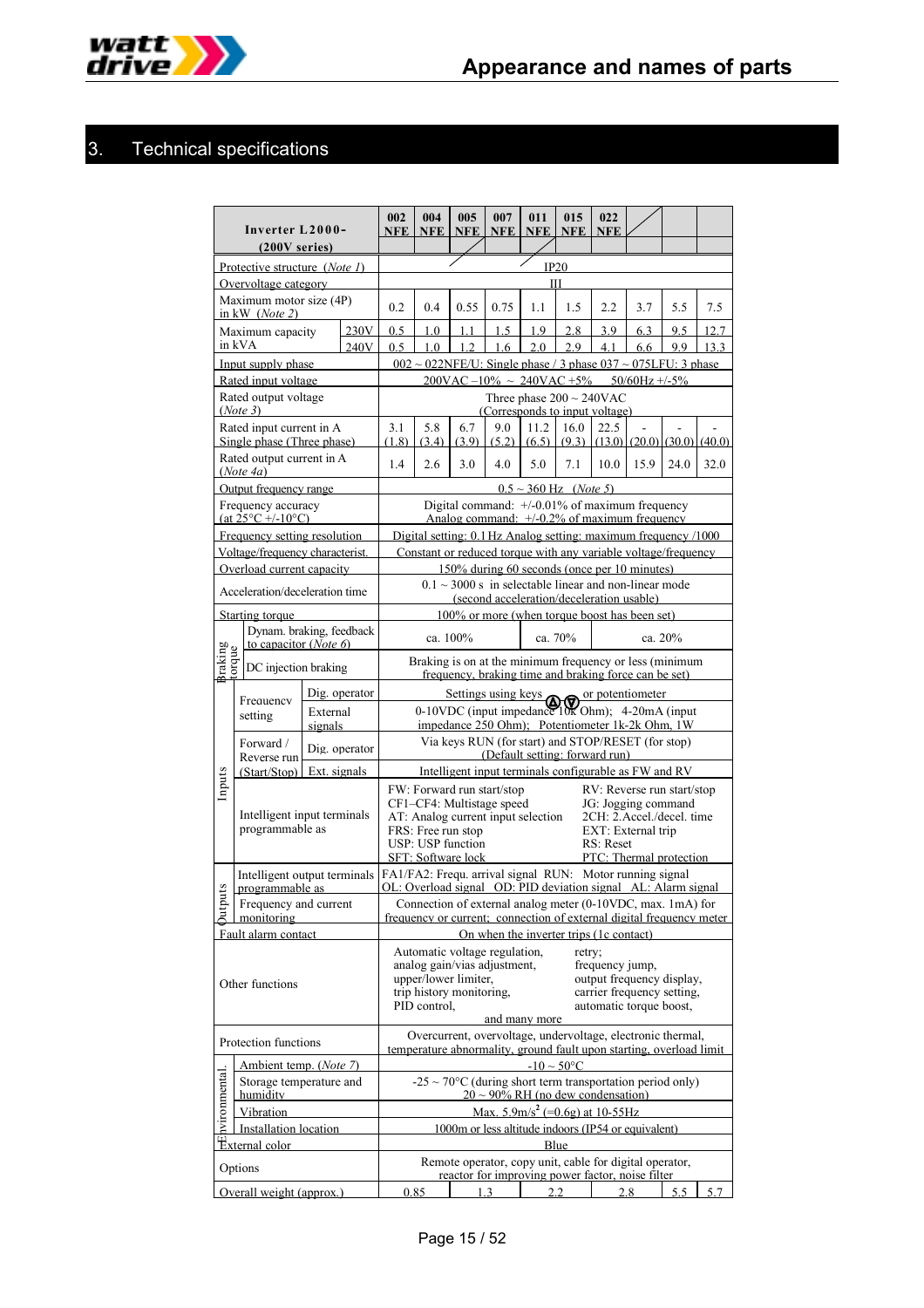

| Inverter L2000-<br>$(400V)$ series)               |                                                              |                             |               | 004<br>HFE                                                                                                                                                                      | 007<br>HFE                                                                                                       | 015<br>HFE                                                    | 022<br>HFE                                                       | 030<br>HFE | 040<br>HFE         | 055<br>HFE                                                                                                                         | 075<br>HFE |
|---------------------------------------------------|--------------------------------------------------------------|-----------------------------|---------------|---------------------------------------------------------------------------------------------------------------------------------------------------------------------------------|------------------------------------------------------------------------------------------------------------------|---------------------------------------------------------------|------------------------------------------------------------------|------------|--------------------|------------------------------------------------------------------------------------------------------------------------------------|------------|
|                                                   |                                                              |                             |               |                                                                                                                                                                                 |                                                                                                                  |                                                               |                                                                  |            |                    |                                                                                                                                    |            |
|                                                   | Protective structure (Note 1)                                |                             |               | IP20                                                                                                                                                                            |                                                                                                                  |                                                               |                                                                  |            |                    |                                                                                                                                    |            |
|                                                   | Overvoltage category                                         |                             |               |                                                                                                                                                                                 |                                                                                                                  |                                                               | Ш                                                                |            |                    |                                                                                                                                    |            |
|                                                   | Maximum motor size (4P)<br>in kW $(Note 2)$                  |                             |               | 0.4                                                                                                                                                                             | 0.75                                                                                                             | 1.5                                                           | 2.2                                                              | 3.0        | 4.0                | 5.5                                                                                                                                | 7.5        |
|                                                   | Maximum capacity<br>in kVA                                   |                             | 460V          | 1.1                                                                                                                                                                             | 1.9                                                                                                              | 3.0                                                           | 4.3                                                              | 6.2        | 6.8                | 10.3                                                                                                                               | 12.7       |
|                                                   | Input supply phase                                           |                             |               |                                                                                                                                                                                 |                                                                                                                  |                                                               | $004 \sim 075$ HF: 3 phase                                       |            |                    |                                                                                                                                    |            |
|                                                   | Rated input voltage                                          |                             |               |                                                                                                                                                                                 |                                                                                                                  | $380$ VAC $-10\% \sim 460$ VAC $+10\%$                        |                                                                  |            |                    | $50/60$ Hz +/-5%                                                                                                                   |            |
|                                                   | Rated output voltage<br>(Note 3)                             |                             |               |                                                                                                                                                                                 |                                                                                                                  |                                                               | Three phase $380 \sim 460$ VAC<br>(Corresponds to input voltage) |            |                    |                                                                                                                                    |            |
|                                                   | Rated input current in A                                     |                             |               | 2.0                                                                                                                                                                             | 3.3                                                                                                              | 5.0                                                           | 7.0                                                              | 10.0       | 11.0               | 16.5                                                                                                                               | 20.0       |
|                                                   | Rated output current in A<br>(Note4b)                        |                             |               | 1.5                                                                                                                                                                             | 2.5                                                                                                              | 3.8                                                           | 5.5                                                              | 7.8        | 8.6                | 13.0                                                                                                                               | 16.0       |
|                                                   | Output frequency range                                       |                             |               |                                                                                                                                                                                 |                                                                                                                  |                                                               | $0.5 \sim 360$ Hz ( <i>Note</i> 5)                               |            |                    |                                                                                                                                    |            |
|                                                   | Frequency accuracy<br>(at $25^{\circ}$ C +/-10 $^{\circ}$ C) |                             |               |                                                                                                                                                                                 |                                                                                                                  | Analog command: $+/-0.2\%$ of maximum frequency               |                                                                  |            |                    | Digital command: +/-0.01% of maximum frequency                                                                                     |            |
|                                                   | Frequency setting resolution                                 |                             |               |                                                                                                                                                                                 |                                                                                                                  |                                                               |                                                                  |            |                    | Digital setting: 0.1 Hz Analog setting: maximum frequency /1000                                                                    |            |
|                                                   | Voltage/frequency characterist.                              |                             |               |                                                                                                                                                                                 |                                                                                                                  |                                                               |                                                                  |            |                    | Constant or reduced torque with any variable voltage/frequency                                                                     |            |
|                                                   | Overload current capacity                                    |                             |               |                                                                                                                                                                                 |                                                                                                                  | 150% during 60 seconds (once per 10 minutes)                  |                                                                  |            |                    |                                                                                                                                    |            |
|                                                   | Acceleration/deceleration time                               |                             |               |                                                                                                                                                                                 |                                                                                                                  | (second acceleration/deceleration usable)                     |                                                                  |            |                    | $0.1 \sim 3000$ s in selectable linear and non-linear mode                                                                         |            |
|                                                   | Starting torque                                              |                             |               |                                                                                                                                                                                 |                                                                                                                  | 100% ore more (when torque boost has been set)                |                                                                  |            |                    |                                                                                                                                    |            |
| Dynam. braking, feedback<br>to capacitor (Note 6) |                                                              |                             |               | ca. 100%                                                                                                                                                                        |                                                                                                                  | ca. 70%                                                       |                                                                  |            | ca. 20%            |                                                                                                                                    |            |
| Braking<br>torque<br>DC injection braking         |                                                              |                             |               |                                                                                                                                                                                 | Braking is on at the minimum frequency or less (minimum<br>frequency, braking time and braking force can be set) |                                                               |                                                                  |            |                    |                                                                                                                                    |            |
|                                                   |                                                              |                             | Dig. operator | Settings using keys $\bigotimes \bigotimes$ or potentiometer                                                                                                                    |                                                                                                                  |                                                               |                                                                  |            |                    |                                                                                                                                    |            |
|                                                   | Frequency                                                    | External                    |               | 0-10VDC (input impedance 10k Ohm)                                                                                                                                               |                                                                                                                  |                                                               |                                                                  |            |                    |                                                                                                                                    |            |
|                                                   | setting                                                      | signals                     |               | 4-20mA (input impedance 250 Ohm)<br>Potentiometer 1k-2k Ohm, 1W                                                                                                                 |                                                                                                                  |                                                               |                                                                  |            |                    |                                                                                                                                    |            |
|                                                   | Forward /<br>Reverse run                                     |                             | Dig. operator | Via keys RUN (for start) and STOP/RESET (for stop)<br>(Default setting: forward run)                                                                                            |                                                                                                                  |                                                               |                                                                  |            |                    |                                                                                                                                    |            |
| Inputs                                            | (Start/Stop)                                                 | Ext. signals                |               | Intelligent input terminals configurable as FW and RV                                                                                                                           |                                                                                                                  |                                                               |                                                                  |            |                    |                                                                                                                                    |            |
|                                                   |                                                              | Intelligent input terminals |               | FW: Forward run start/stop<br>RV: Reverse run start/stop<br>CF1-CF4: Multistage speed<br>JG: Jogging command<br>AT: Analog current input selection<br>2CH: 2.Accel./decel. time |                                                                                                                  |                                                               |                                                                  |            |                    |                                                                                                                                    |            |
|                                                   | programmable as                                              |                             |               |                                                                                                                                                                                 | FRS: Free run stop                                                                                               |                                                               |                                                                  |            | EXT: External trip |                                                                                                                                    |            |
|                                                   |                                                              |                             |               | USP: USP function<br>RS: Reset<br>SFT: Software lock<br>PTC: Thermal protection                                                                                                 |                                                                                                                  |                                                               |                                                                  |            |                    |                                                                                                                                    |            |
|                                                   | Intelligent output terminals                                 |                             |               |                                                                                                                                                                                 |                                                                                                                  |                                                               |                                                                  |            |                    | FA1/FA2: Frequ. arrival signal RUN: Motor running signal                                                                           |            |
| Outputs                                           | programmable as<br>Frequency and current                     |                             |               |                                                                                                                                                                                 |                                                                                                                  |                                                               |                                                                  |            |                    | OL: Overload signal OD: PID deviation signal AL: Alarm signal<br>Connection of external analog meter (0-10VDC, max. 1mA) for       |            |
|                                                   | monitoring                                                   |                             |               |                                                                                                                                                                                 |                                                                                                                  |                                                               |                                                                  |            |                    | frequency or current; connection of external digital frequency meter                                                               |            |
|                                                   | Fault alarm contact                                          |                             |               |                                                                                                                                                                                 |                                                                                                                  | On when the inverter trips (1c contact)                       |                                                                  |            |                    |                                                                                                                                    |            |
|                                                   |                                                              |                             |               |                                                                                                                                                                                 |                                                                                                                  | Automatic voltage regulation,<br>analog gain/vias adjustment, |                                                                  | retry;     | frequency jump,    |                                                                                                                                    |            |
|                                                   | Other functions                                              |                             |               |                                                                                                                                                                                 | upper/lower limiter,                                                                                             |                                                               |                                                                  |            |                    | output frequency display,                                                                                                          |            |
|                                                   |                                                              |                             |               |                                                                                                                                                                                 | PID control.                                                                                                     | trip history monitoring,                                      |                                                                  |            |                    | carrier frequency setting,<br>automatic torque boost,                                                                              |            |
|                                                   |                                                              |                             |               |                                                                                                                                                                                 |                                                                                                                  |                                                               | and many more                                                    |            |                    |                                                                                                                                    |            |
|                                                   | Protection functions                                         |                             |               |                                                                                                                                                                                 |                                                                                                                  |                                                               |                                                                  |            |                    | Overcurrent, overvoltage, undervoltage, electronic thermal,<br>temperature abnormality, ground fault upon starting, overload limit |            |
|                                                   | Ambient temperature<br>(Note 7)                              |                             |               |                                                                                                                                                                                 |                                                                                                                  |                                                               | $-10 \sim 50^{\circ}$ C                                          |            |                    |                                                                                                                                    |            |
| Environmental.                                    | Storage temperature and<br>humidity                          |                             |               |                                                                                                                                                                                 |                                                                                                                  | $20 \sim 90\%$ RH (no dew condensation)                       |                                                                  |            |                    | $-25 \sim 70^{\circ}$ C (during short term transportation period only)                                                             |            |
|                                                   | Vibration                                                    |                             |               |                                                                                                                                                                                 |                                                                                                                  |                                                               | Max. $5.9 \text{m/s}^2$ (=0.6g) at 10-55Hz                       |            |                    |                                                                                                                                    |            |
|                                                   | Installation location                                        |                             |               |                                                                                                                                                                                 |                                                                                                                  | 1000m or less altitude indoors (IP54 or equivalent)           |                                                                  |            |                    |                                                                                                                                    |            |
|                                                   | External color                                               |                             |               |                                                                                                                                                                                 |                                                                                                                  |                                                               | Blue                                                             |            |                    |                                                                                                                                    |            |
|                                                   | Options                                                      |                             |               |                                                                                                                                                                                 |                                                                                                                  | reactor for improving power factor, noise filter              |                                                                  |            |                    | Remote operator, copy unit, cable for digital operator,                                                                            |            |
|                                                   | Overall weight (approx.)                                     |                             |               | 1.3                                                                                                                                                                             |                                                                                                                  | 1.7                                                           |                                                                  | 2.8        |                    | 5.5                                                                                                                                | 5.7        |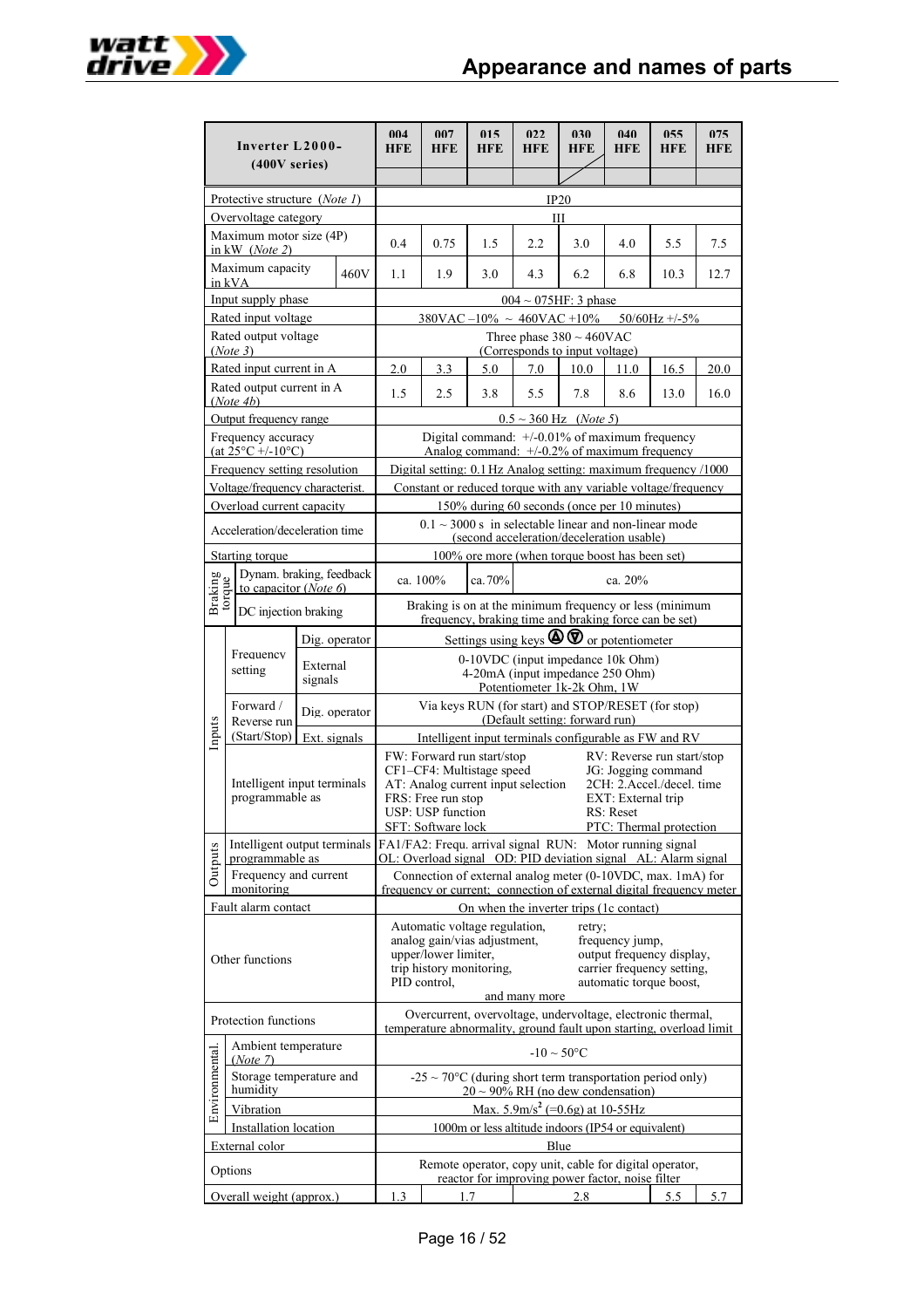

#### **Notes on technical specifications:**

*Note 1*: Protective structure is based upon EN60529

*Note 2*: The applicable motor is a WATT DRIVE standard four-pole motor. When using another motor, make sure that the rated motor current does not exceed the rated inverter current.

*Note 3*: The output voltage will decrease if input voltage decreases.

*Note 4a*: The initial data setting values of 005N/011N are same as 007N/015N. So be sure to set the correct values under *b 12* and *b 22* of 005N/007N for each motor first.

*Note 4b*: The initial data setting value of 030H is same as 040H. So be sure to set the values under *b 12* and *b 22* of 030H for the motor first.

*Note 5*: Confirm with the motor manufacturer the motors maximum rpm when using a motor running at frequencies higher than 50/60Hz

*Note 6*: Torque will be reduced when the base frequency exceeds 50Hz.

*Note 7*: In the range of 40 to 50°C reduce the carrier frequency to 2kHz and derate the output current to 80% of the rated current, and remove the top cover.



**Notes:**



The common potential depends on the terminals used:

| Terminals    | Common<br>potential |  |  |
|--------------|---------------------|--|--|
| , 2, 3, 4, 5 | P74                 |  |  |
| FM, H, O, OI |                     |  |  |
|              |                     |  |  |

A trip will occur when a running command is active at the time the power supply is switched on. The power supply should not be switched on simultaneously with the running command; instead there should be a time delay of about 2 seconds from the time the power supply is switched on until the running command is activated (refer to time diagram). Also the power supply must not be switched off while the running command is being active (motor is running).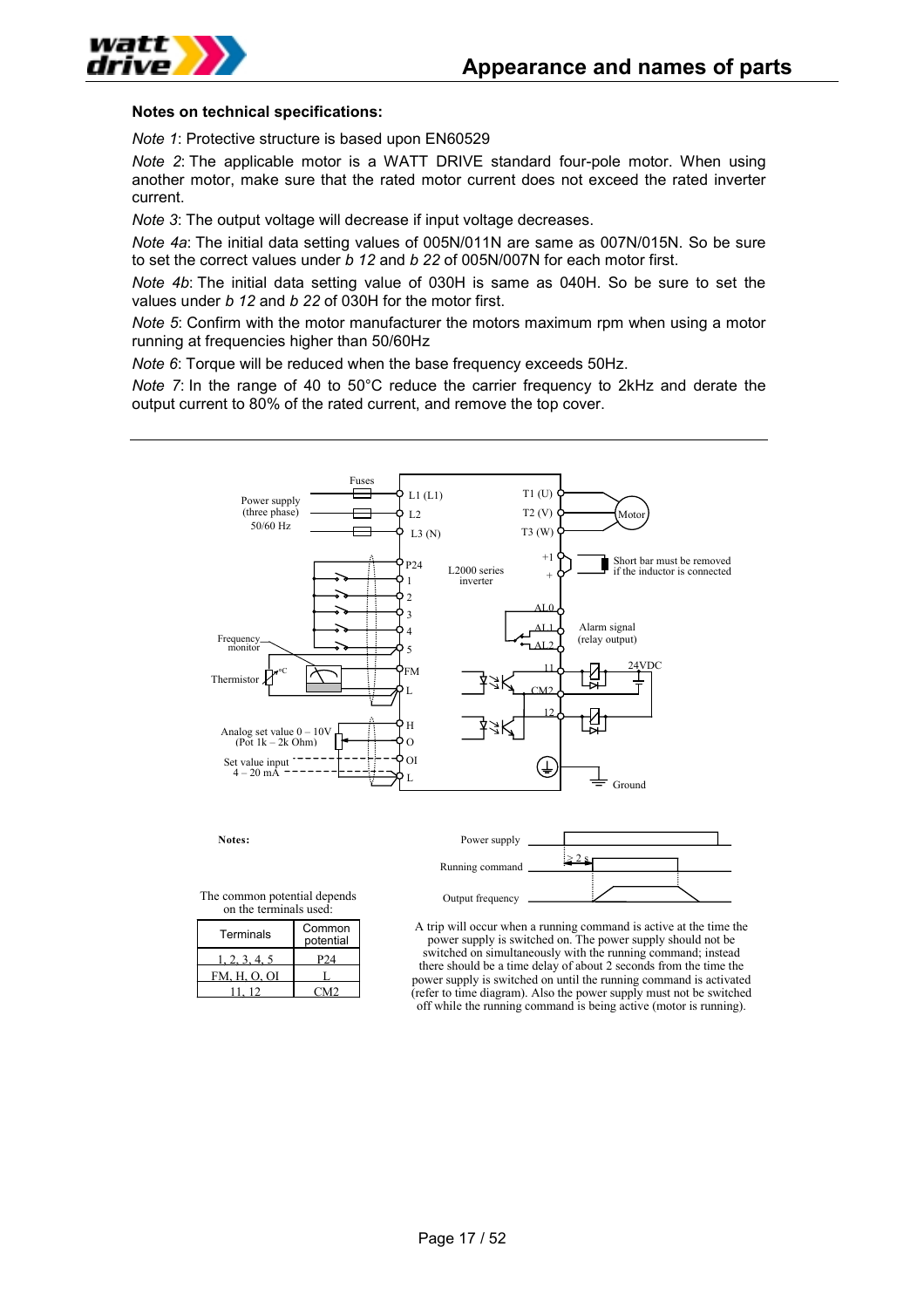

### **External dimensions and terminal positions of L2000 series inverters**



- 
- 
- A Control terminals<br>
C Main terminals<br>
D Grounding terminals<br>
D Grounding terminals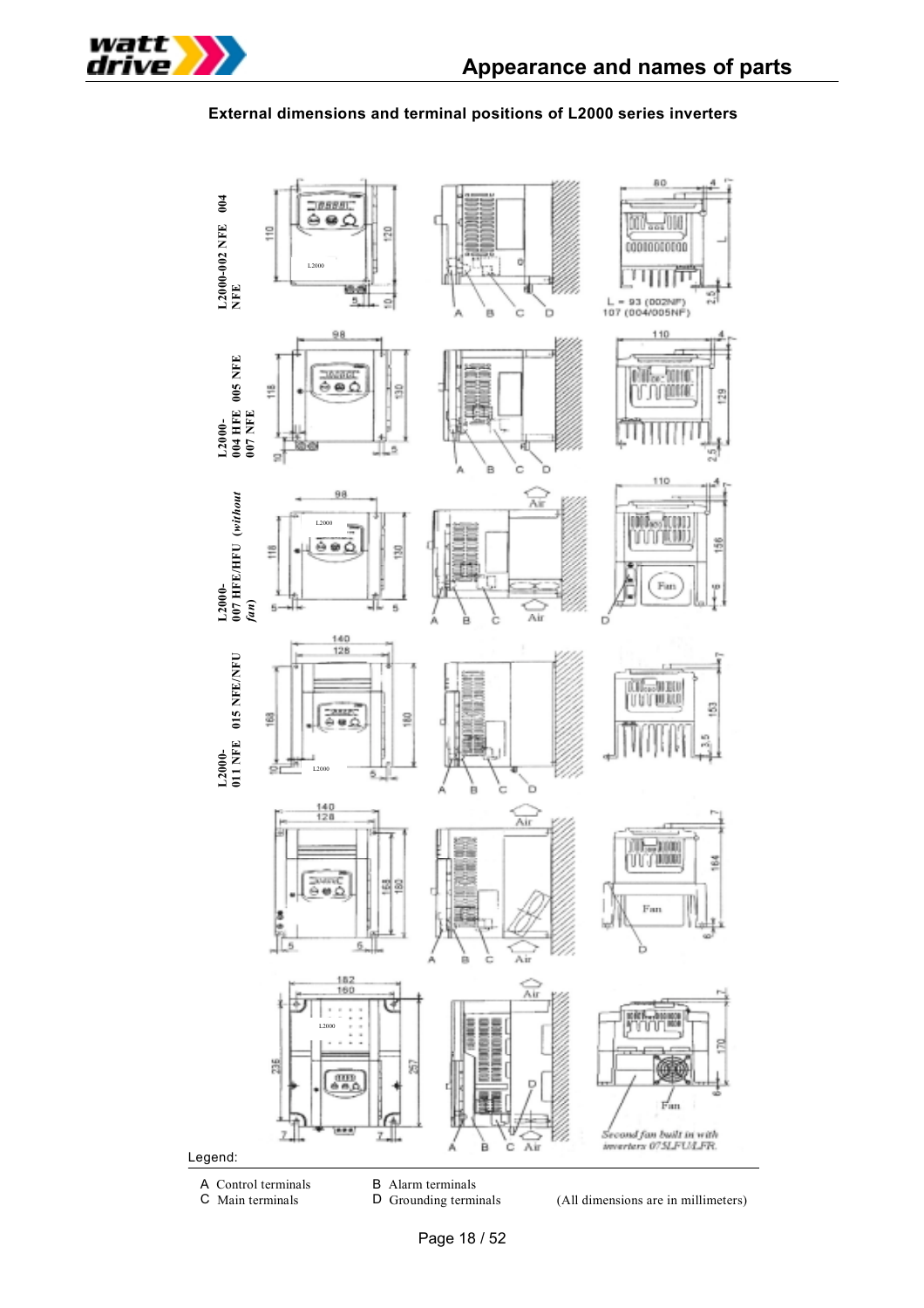

## 4. Appearance and names of parts



*Note 1*: The key cover can be opened by hand without any additional tool. *Note 2*: The screw must be loosened before the digital operator can be opened.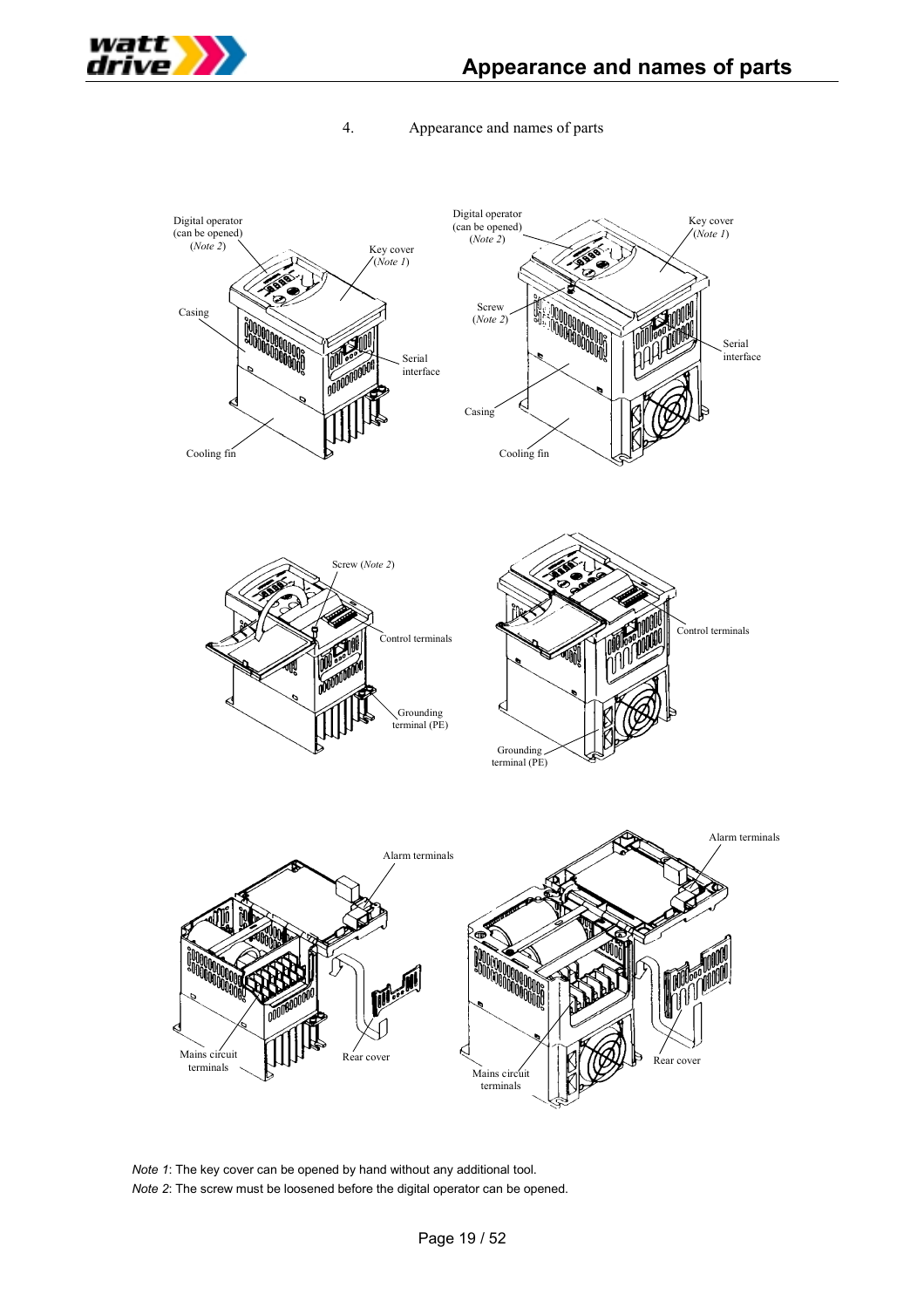



*Note 1*: The key cover can be opened by hand without any additional tool. *Note 2*: The screw must be loosened before the digital operator can be opened.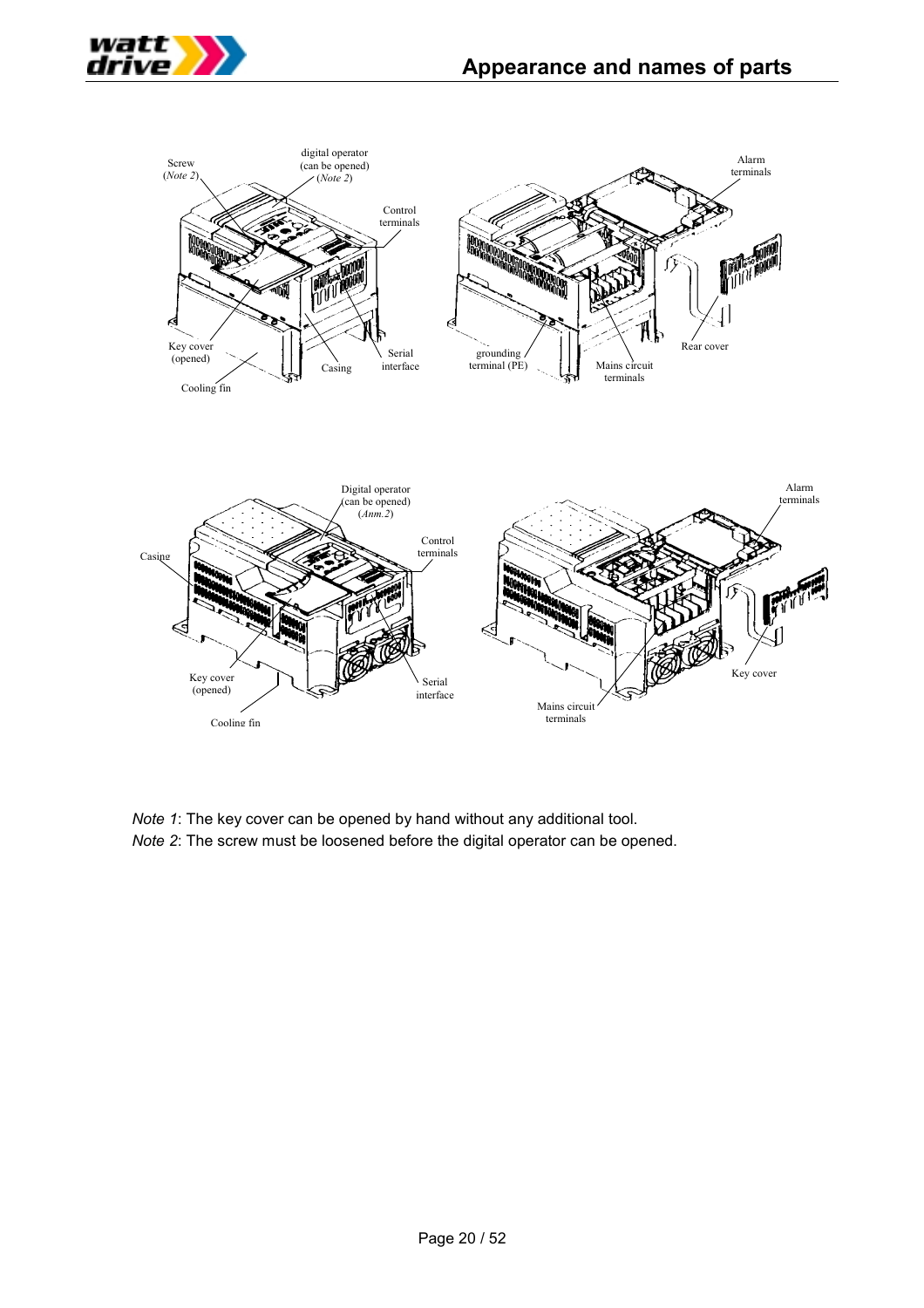

## **5. Installation**

The inverter must be mounted vertically on a non-flammable wall in order to prevent from overheating and fire. The minimum clearances to the surrounding walls shown in the figure below must be complied with to ensure a good ventilation. Foreign matter (especially conductive objects) must nut be dropped into the inverter since they not only cause malfunction and damage but may also lead to electrical and fire hazards.

Cover all ventilation holes on the inverter during installation so that no foreign objects can enter the inverter. Be sure to remove those covers from the inverter before you put the inverter to work.



The inverter must be installed vertically (do not install it on the floor or horizontally)



The mounting base must be a non- $\bigwedge$  flammable material (e.g. metal)

The minimum clearances to the surrounding walls shown in the figure are only meant for reference. A more compact installation (back to back) may well be possible and should be discussed with WATT DRIVE. Please always leave enough room for the key cover to be opened without problems in order to connect wires to the control terminals.

The ambient temperature should be in the range of -10°C to 50°C. At a temperature of 40~50°C the carrier frequency has to be reduced to 2kHz, the output current must be kept below 80% of the rated current, and the top cover (see figure below) has to be removed. Higher ambient temperature causes shorter inverter life. So if there is hot equipment in the vicinity of the inverter, keep it away from the inverter as far as possible.

If the inverter is to be installed in a cabinet, ambient temperature is considered to be the temperature prevailing withing this cabinet. Fans have to be provided if necessary so that ambient temperature remains within the limits specified above.

For safety reasons the digital operator must be closed and not be opened during inverter operation. The end application must be in accordance with the BS EN 60204-1 standard.

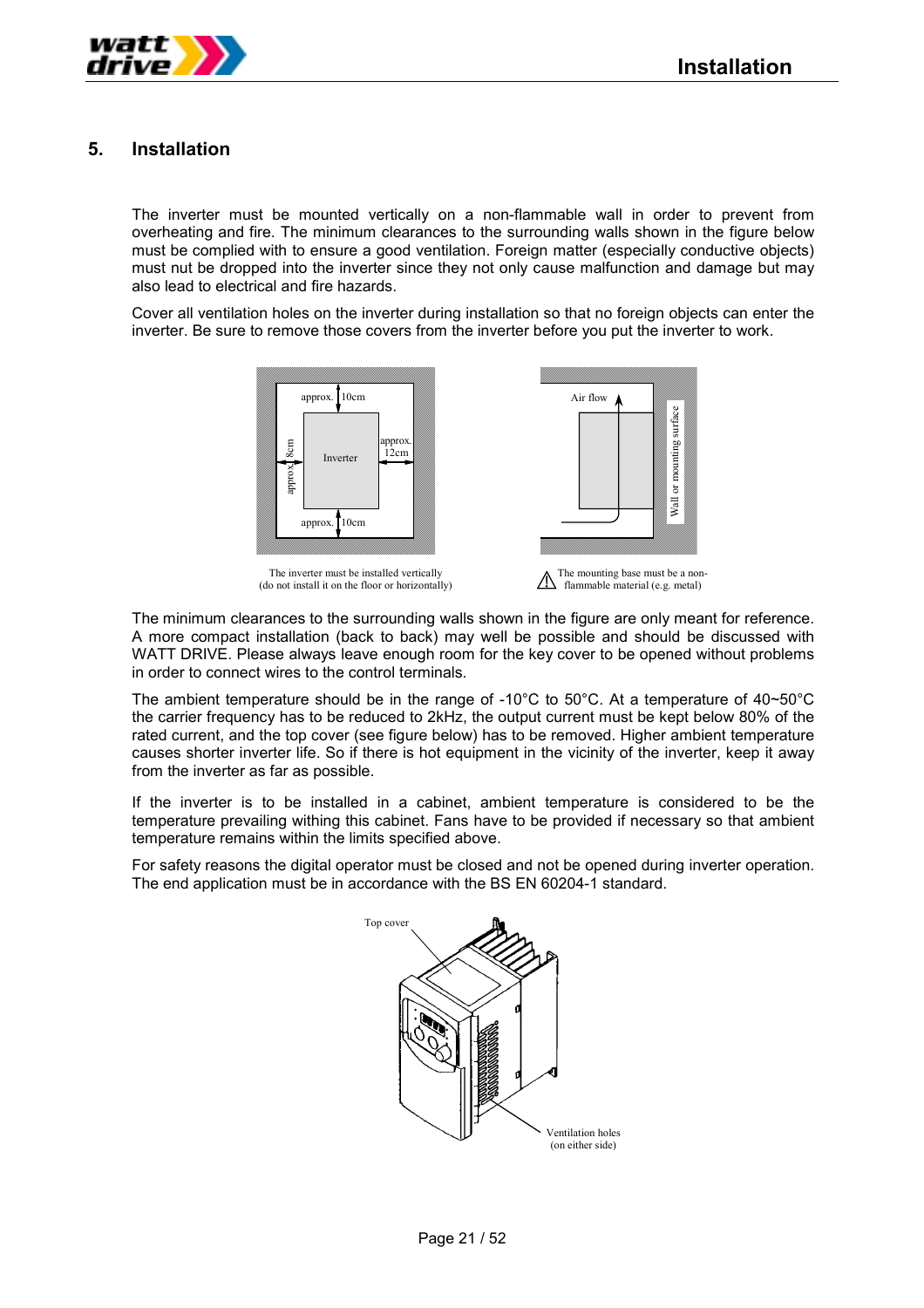

# **6. Wiring**

- $\triangle$  CAUTION Fasten the screws with the specified fastening torque so that they will not loosen unintentionally. Check all terminals for loose screws. Otherwise there is a danger of fire.
- $\triangle$  CAUTION Use 60/75 deg C Cu wire or equivalent only.
- CAUTION Open type equipment
- $\triangle$  CAUTION A class 2 circuit wired with class 1 wire or equivalent
- $\triangle$  CAUTION Suitable for use on a circuit capable of delivering not more than 5,000 rms symmetrical amperes, 240V maximum. For model with NFE.
- $\triangle$  CAUTION Suitable for use on a circuit capable of delivering not more than 5,000 rms symmetrical amperes, 480V maximum. for model with HFE.
- $\triangle$  CAUTION Remarks for using earth leakage circuit breakers in the mains supply

Frequency inverters with CE-filters (RFI-filter) and screened motor cables have a higher leakage current against earth. Especially in the moment of switching this can cause unintentional triggering of earth leakage circuit breakers. Because of the rectifier on the input side of the inverter there is the possibility to stall the switch-off function through amounts of DC current. For these reasons, the following items should be observed:

Only pulse current sensitive earth leakage circuit breakers which have a short term delay and a higher trigger current (500mA) should be used. Other components should be secured with separate earth leakage circuit breakers. Earth leakage circuit breakers in front of an inverter´s rectifier are not an absolute protection against direct touching.

- $\triangle$  CAUTION Each phase of the power supply has to be provided with a fuse. Otherwise, there is a danger of fire.
- $\triangle$  CAUTION As for motor leads, earth leakage breakers, and electromagnetic contactors, be sure to use the ones that have the correct rating. Otherwise, there is a danger of fire.
- $\Lambda$  CAUTION Make sure that the mains supply leads are reliably fixed.

#### Wiring the power supply and motor

In order to connect cables to the power supply or alarm terminals the digital operator has to be opened. For this, first of all the corresponding screw has to be loosened. The location of the terminals is depicted in the figure below:

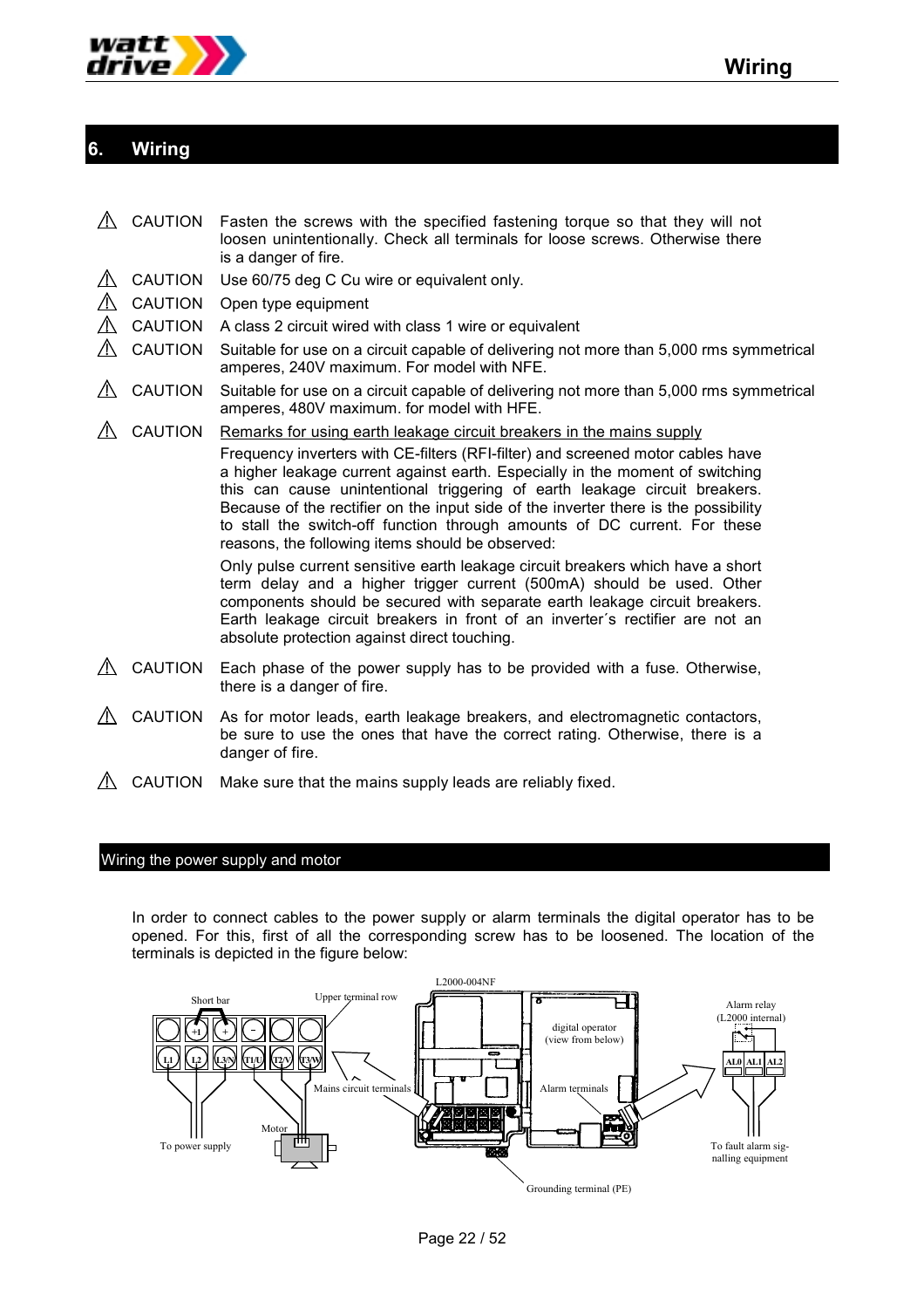When connecting cables, the following details have to be considered:

- 1) Power supply cables must only be connected to the terminals L1, L2, and L3/N.
- 2) Do not connect any cables to the non-designated terminals in the upper terminal row (refer to figure above) as these terminals are reserved for L2000 internal purposes.
- 3) If more than one motor is to be driven by a single inverter, thermal relays have to be provided for each motor.



- 4) The leads from the power supply must be connected to the mains circuit terminals as follows: Connect single phase power supply (50/60Hz) to terminals L1, L3/N. Connect three phase power supply (50/60Hz) to terminals L1, L2, L3/N.
- 5) Don´t remove the short bar between the terminals +1 and +.

#### Wiring the control terminals

The following figure shows the location of the control terminals. The exact use of each of the control terminals is described later in this chapter.



The figure below contains an example for control terminal wiring:

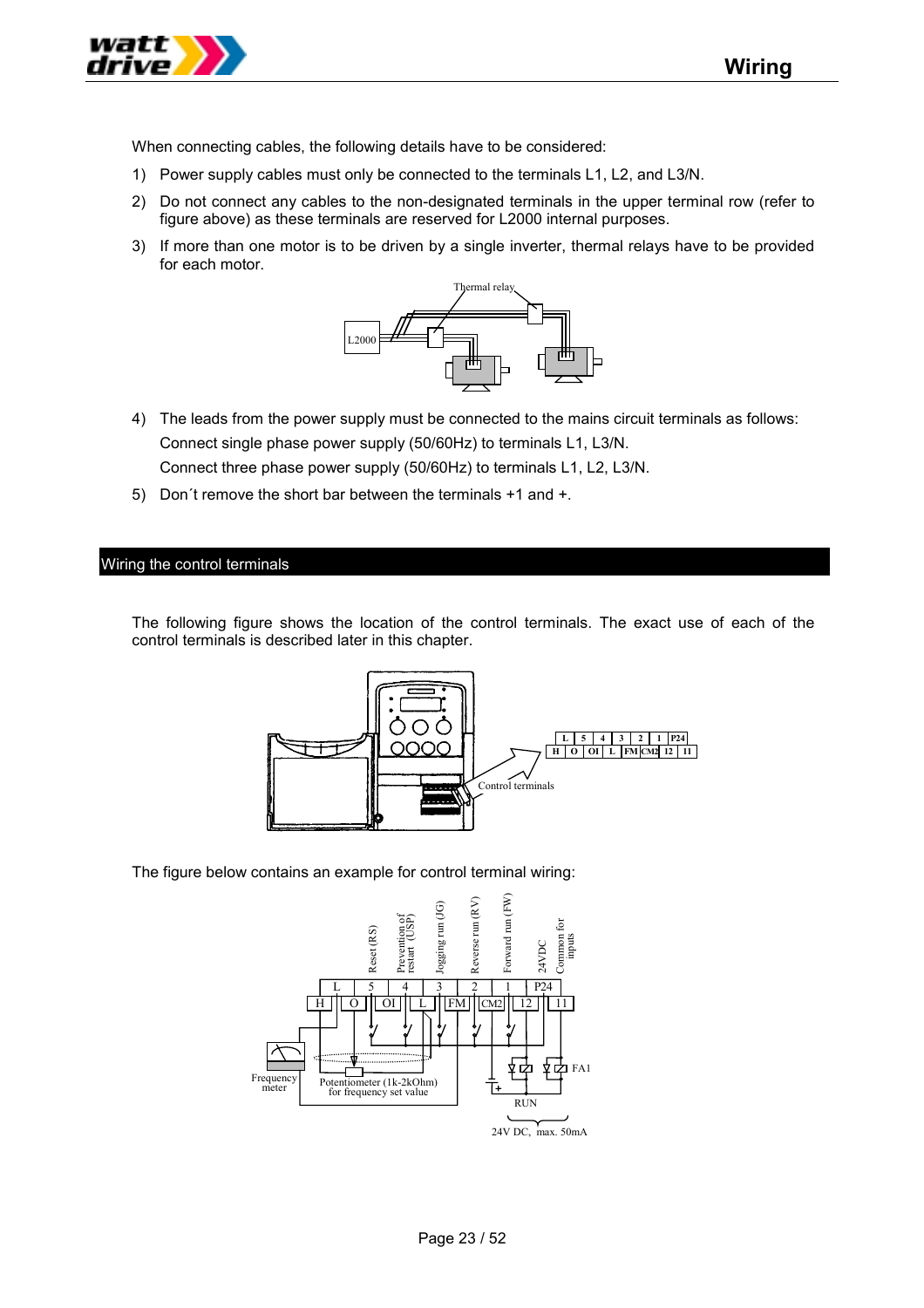

#### General remarks

When connecting cables, the following items must be observed:

When changing the power supply of the motor between the inverter and commercial power line, be sure to install mechanically interlocked switches (S1 and S2) as shown in the figure below:



- Install an earth leakage breaker at the input of the inverter. Select an earth leakage breaker which has a short term delay and a higher trigger current.

When the cable between the inverter and the motor is more than 10 meters long, the thermal relay may malfunction due to high-frequency waves. To prevent this, install an AC reactor on the output side of the inverter or use a current sensor rather than a thermal relay.

- In case a relay is connected to the digital output terminals 11 or 12 be sure to install a surge absorbing diode in parallel to the relay. Otherwise the surge voltage created when the relay goes on or off may damage the output circuit.
- Be sure that the specified grounding is carried out. Separate the inverter's grounding pole from those of other heavy electric machinery and avoid using common grounding poles when multiple inverters are employed.



Use a twisted and shielded wire when connecting signal lines to the control terminals and cut the shielded covering as shown in the figure below. Make sure that the length of the signal line is 20 m or less. If the line must be longer than 20 m then an appropriate signal amplifier should be used.



- Use relays which are capable of reliably switching at a voltage of 24VDC and a current of 3mA.
- Install the mains circuit cables at a safe distance from the control circuit cables. If the mains circuit cables and the control circuit cables have to cross each other, this should be done at an angle of 90 degrees because interference can be minimized in this case.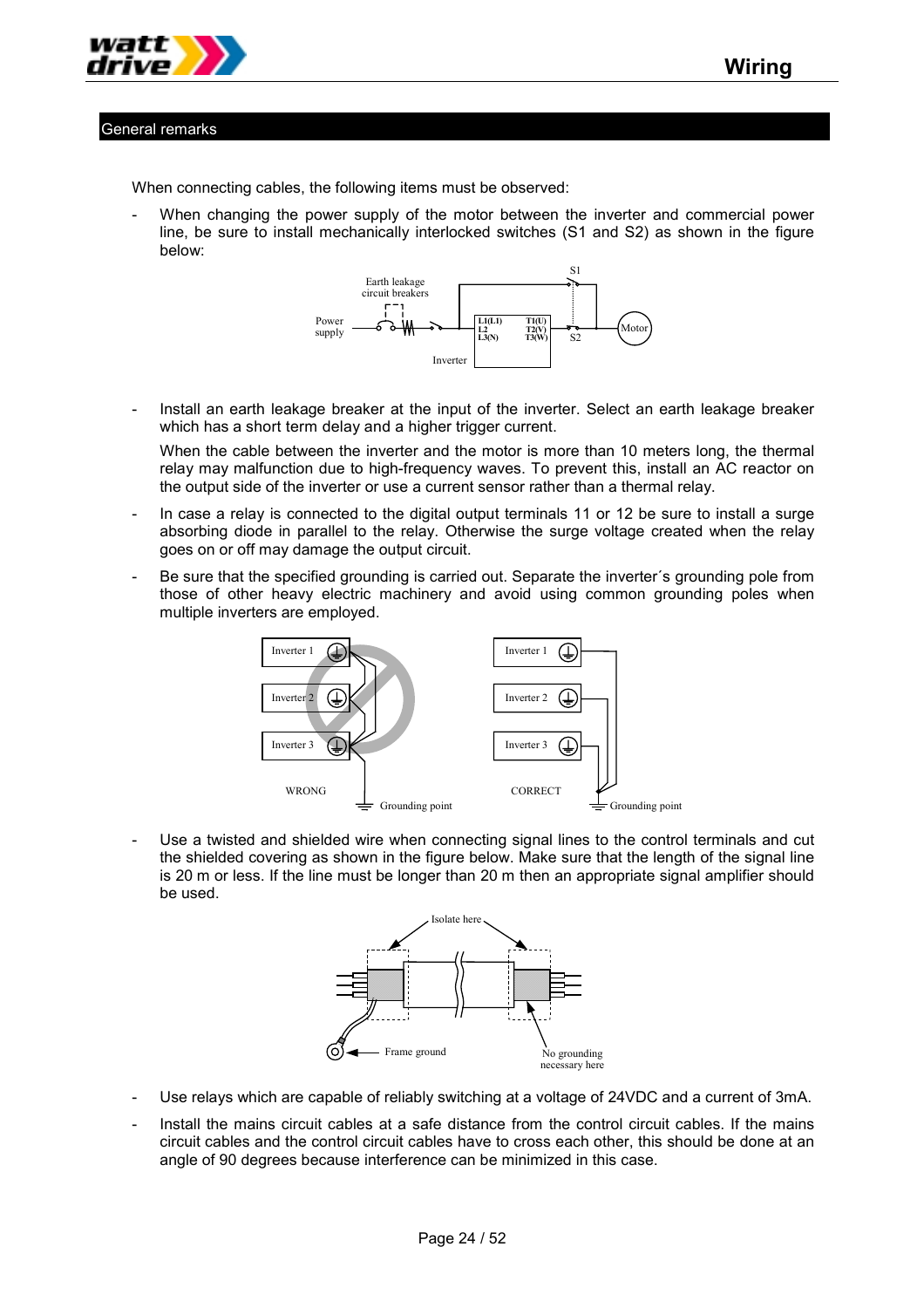

- Do not short circuit the terminals P24 and L, H, OI, or FM by mistake, because this may cause a malfunction.
- Do not short circuit the terminals H and L because this may cause a malfunction.

The following figure shows an example for connecting a driver-IC to the digital inputs when using the inverter´s internal 24VDC power supply terminal (left half of figure below) and when using a separate external 24VDC power supply (right half of figure below).



*Note*: Do not short circuit the terminals P24 and L by mistake because this may lead to a malfunction.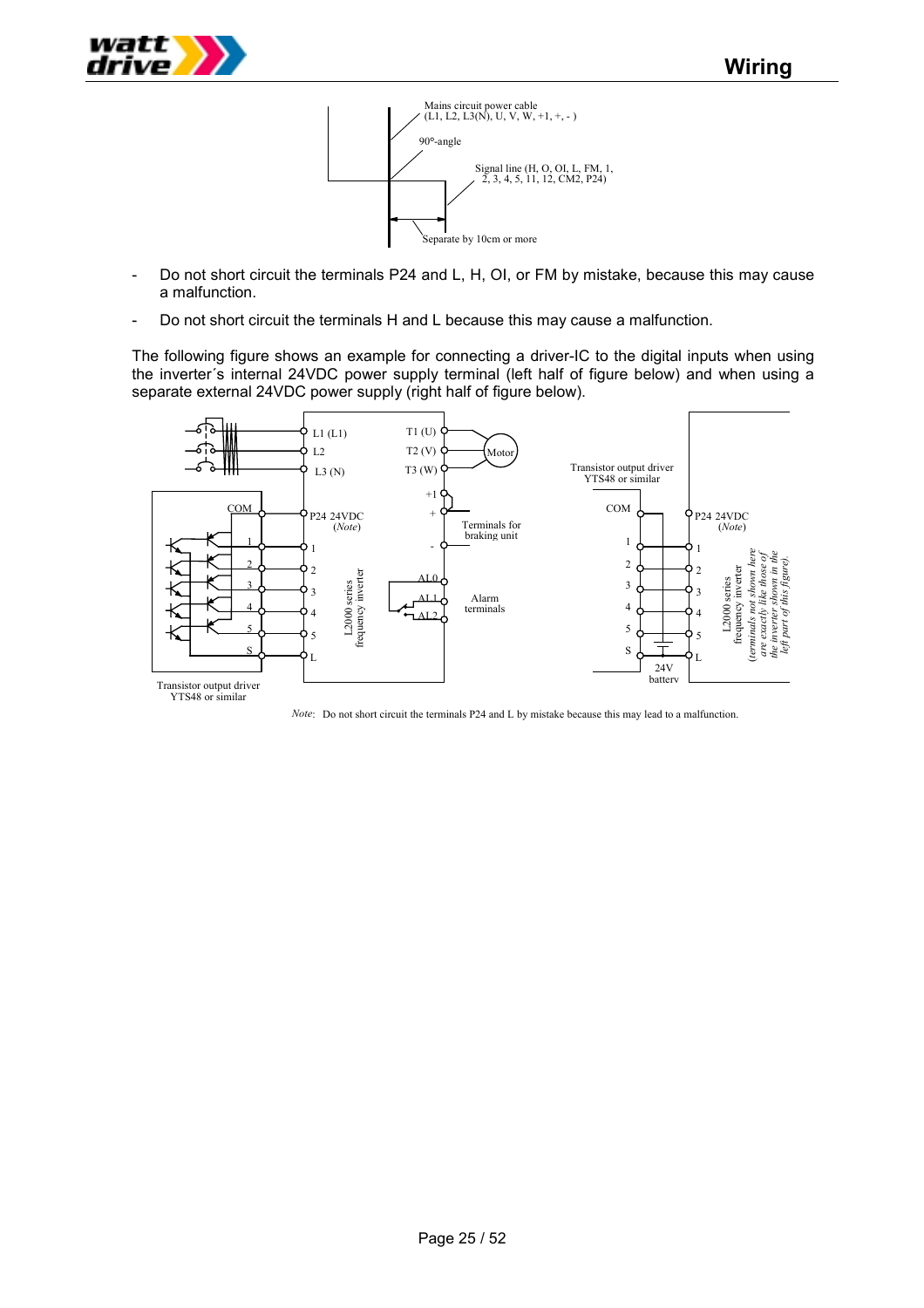

# Wiring equipment and options

 $\triangle$  CAUTION Provide the wiring equipment in accordance with the safety codes required by jurisdictional authorities. If specified in standards or laws and regulations, follow their istructions. In the following table some guidelines for choosing an appropriate wire gauge are presented:

| Motor            | Inverter                     | Cable specifications              | 600V fuse to be                                        |                             |
|------------------|------------------------------|-----------------------------------|--------------------------------------------------------|-----------------------------|
| output<br>(kW)   | model                        | Power lines                       | Signal<br>lines                                        | used<br>(rated current / A) |
| 0.2              | L2000-002NFE                 | $1.5$ mm <sup>2</sup>             |                                                        | 10 A                        |
|                  |                              | (AWG 15)                          |                                                        |                             |
| 0.4              | L2000-004NFE                 |                                   |                                                        |                             |
| 0.55             | L2000-005NFE                 |                                   |                                                        |                             |
| 0.75             | L2000-007NFE                 | $2.5 \text{ mm}^2$                |                                                        | 16 A                        |
|                  |                              | (AWG13)                           |                                                        |                             |
| 1.1<br>1.5       | L2000-011NFE<br>L2000-015NFE | $4.0$ mm <sup>2</sup>             |                                                        | 25 A (single phase)         |
|                  |                              | (AWG 11)                          |                                                        | 16 A (three phase)          |
| 2.2              | L2000-022NFE                 | $4.0$ mm <sup>2</sup>             |                                                        | 40 A (single phase)         |
|                  |                              | (AWG11)                           |                                                        | 25 A (three phase)          |
| 0.4              | L2000-004HFE                 | $1.5$ mm <sup>2</sup>             |                                                        | 10 A                        |
| 0.75             | L2000-007HFE                 | (AWG 15)<br>$1.5$ mm <sup>2</sup> |                                                        | 10A                         |
|                  |                              | (AWG 15)                          |                                                        | 16 A                        |
|                  |                              | $2.5$ mm <sup>2</sup>             |                                                        |                             |
|                  |                              | (AWG13)                           |                                                        |                             |
| $\overline{1.5}$ | L2000-015HFE                 | $1.5 \text{ mm}^2$                |                                                        | 10A                         |
|                  |                              | (AWG 15)<br>$2.5$ mm <sup>2</sup> |                                                        | 16 A<br>16 A                |
|                  |                              | (AWG13)                           |                                                        | 25 A                        |
|                  |                              | $2.5$ mm <sup>2</sup>             |                                                        |                             |
|                  |                              | (AWG13)                           |                                                        |                             |
|                  |                              | $4.0$ mm <sup>2</sup>             |                                                        |                             |
| 2.2              | L2000-022HFE                 | (AWG11)<br>$1.5$ mm <sup>2</sup>  | Shielded wire (max. 0.75mm <sup>2</sup> ) <sup>*</sup> | 10 A                        |
|                  |                              | (AWG 15)                          |                                                        | 16 A                        |
| 3.0              | L2000-030HFE                 | $2.5$ mm <sup>2</sup>             |                                                        | 16 A                        |
| 4.0              | L2000-040HFE                 | (AWG13)                           |                                                        | 25 A                        |
|                  |                              | $2.5$ mm <sup>2</sup>             |                                                        | 16 A<br>25 A                |
|                  |                              | (AWG13)<br>$4.0$ mm <sup>2</sup>  |                                                        | 25 A                        |
|                  |                              | (AWG11)                           |                                                        |                             |
|                  |                              | $2.5 \text{ mm}^2$                |                                                        |                             |
| 5.5              | L2000-055HFE                 | (AWG13)                           |                                                        |                             |
|                  |                              | $4.0$ mm <sup>2</sup><br>(AWG11)  |                                                        |                             |
|                  |                              | $4.0$ mm <sup>2</sup>             |                                                        |                             |
|                  |                              | (AWG11)                           |                                                        |                             |
| 7.5              | L2000-075HFE                 | $2.5 \text{ mm}^2$                |                                                        | 16A                         |
|                  |                              | (AWG13)<br>$4.0$ mm <sup>2</sup>  |                                                        | 25 A                        |
|                  |                              | (AWG11)                           |                                                        | 25 A<br>25 A                |
|                  |                              | $4.0$ mm <sup>2</sup>             |                                                        |                             |
|                  |                              | (AWG 11)                          |                                                        |                             |
|                  |                              | $4.0$ mm <sup>2</sup>             |                                                        |                             |
|                  |                              | (AWG11)<br>$4.0$ mm <sup>2</sup>  |                                                        |                             |
|                  |                              | (AWG11)                           |                                                        | 25 A                        |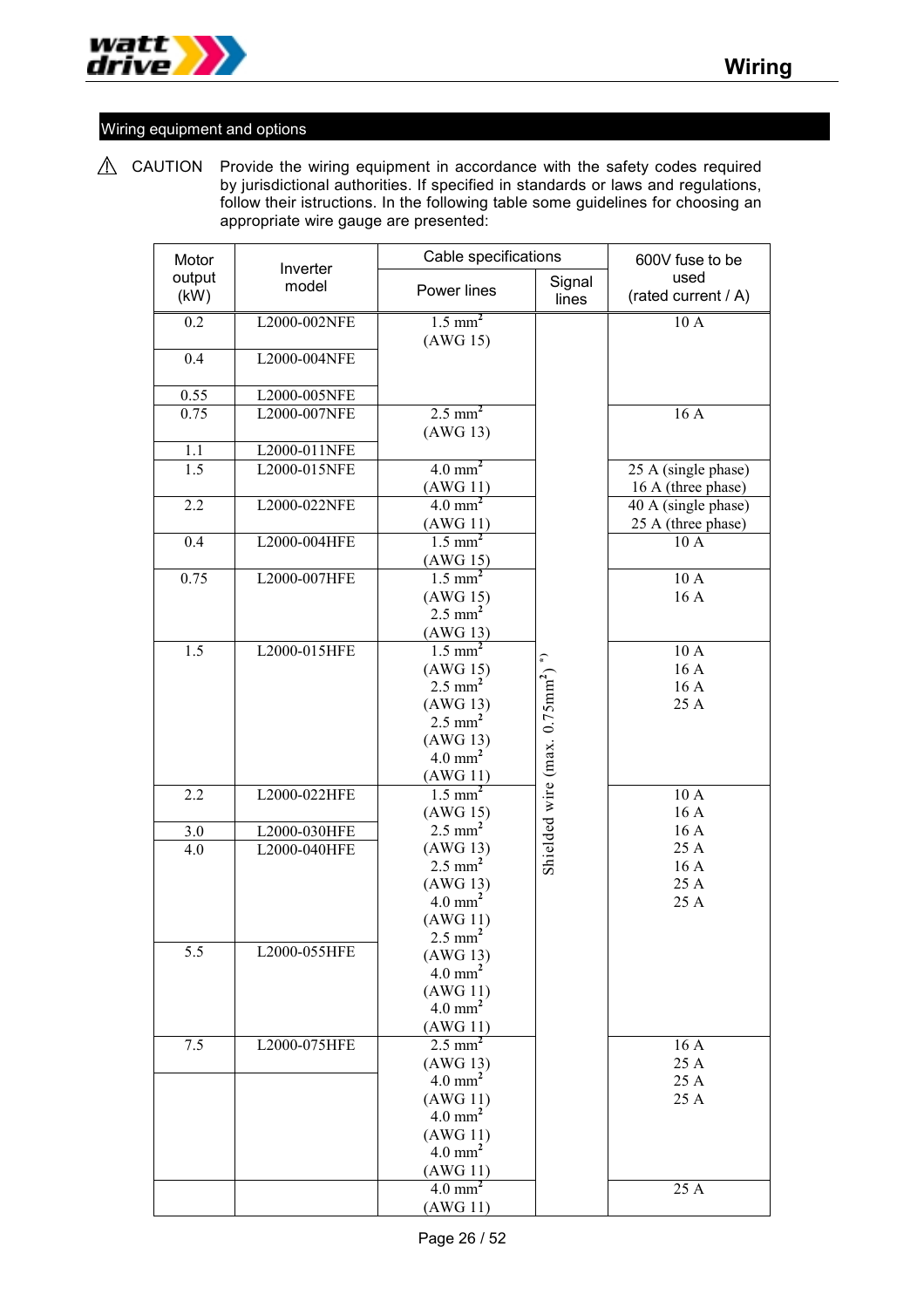

Notes:

 $\mathbf{I}$  $\Box$  $\overline{\phantom{a}}$ 

- Field wiring connections must be made by a UL listed and CSA certified closed-loop terminal connector sized for the wire gauge involved. The connector must be fixed using the crimp tool specified by the connector manufacturer.
- Only use a fuse that has the appropriate rated current.
- Be sure to use bigger wires for mains circuit cables and motor cables if the distance exceeds 20m.

**\*)** Use 0,75mm**<sup>2</sup>** for the alarm signal wire. The wire stripping length should be approximately 5–6 mm. The wire sleeve diameter except for the alarm signal wire should not be greater than 2mm.

|                                             | Part description            | Function                                                                                                                                                                                                                                                                                                                                                                                                                                                            |
|---------------------------------------------|-----------------------------|---------------------------------------------------------------------------------------------------------------------------------------------------------------------------------------------------------------------------------------------------------------------------------------------------------------------------------------------------------------------------------------------------------------------------------------------------------------------|
| L <sub>2</sub><br>$_{11}$<br>I <sub>3</sub> | AC reactor                  | This part is used when the unbalance ratio is<br>3% or more and the power supply is 500kVA<br>or more, and there are rapid changes in the<br>power supply. This part also improves the<br>power factor.                                                                                                                                                                                                                                                             |
| $\mathbf{u}$<br>$\mathbf{\Omega}$<br>$+1$   | <b>EMI</b> filter<br>(Note) | This part is used to conform with the<br>applicable<br>EMC standards.                                                                                                                                                                                                                                                                                                                                                                                               |
|                                             | DC reactor                  | This part is used to improve the power factor.                                                                                                                                                                                                                                                                                                                                                                                                                      |
| ÷<br>(13)<br>(12)<br>(II)<br>W              | Radio noise filter          | This part reduces noise generated at the<br>output of the inverter (this type of filter<br>supplies an almost perfect sine shaped output<br>voltage between phase-pase and phase-PE).                                                                                                                                                                                                                                                                               |
| Humal<br>relays                             | Motor filter                | Motors that are driven by an inverter are to a<br>larger extent subject to voltage fluctuations<br>than motors directly driven (without inverter) by<br>power lines. An AC reactor installed between<br>inverter output and motor smoothens motor<br>run and so reduces torque ripple. When the<br>cable between the inverter and the motor is<br>too long, this part also forces the voltage dv/dt<br>to be limited and so protects the isolation of<br>the motor. |
| Mtar                                        |                             |                                                                                                                                                                                                                                                                                                                                                                                                                                                                     |

*Note:* Usage of an EMI filter (e.g. one from the UHZNF series) is necessary for the European EMC directive, for the Australian C-TICK and others. In comparison, the other parts mentioned in the table above are not intended for this special use.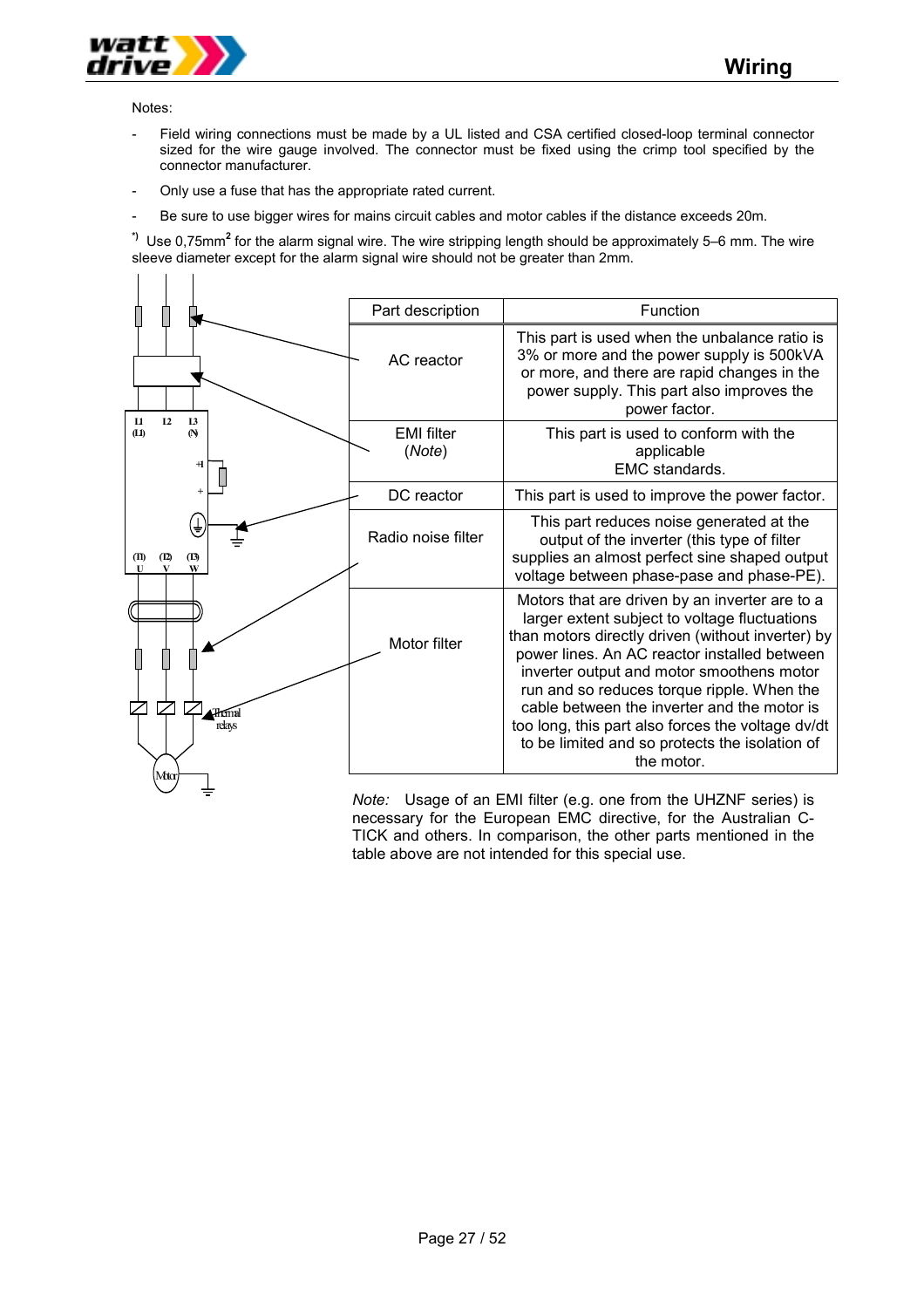

# **Terminals**

In the table below the location and dimensions of the power terminals (terminals for power supply and motor) are listed:

| Location of power terminals                    | Inverter model                            | Screw size     | Width in<br>mm |
|------------------------------------------------|-------------------------------------------|----------------|----------------|
| (T1/U)<br>$(T2/V)$ $(T3/W)$<br>(L3/N)<br>L2    | 002NFE<br>004NFE                          | M3,5           | 7,1            |
| L3/N<br>(T1/U)<br>L2<br>(T3/N)<br>(T2/V)<br>L1 | 007NFE~<br>022NFE<br>$004$ HFE~<br>040HFE | M4             | 9              |
| $+1$<br>(T3/W)<br>(T2/V)<br>T1/U               | 055HFE,<br>075HFE                         | M <sub>5</sub> | 13             |





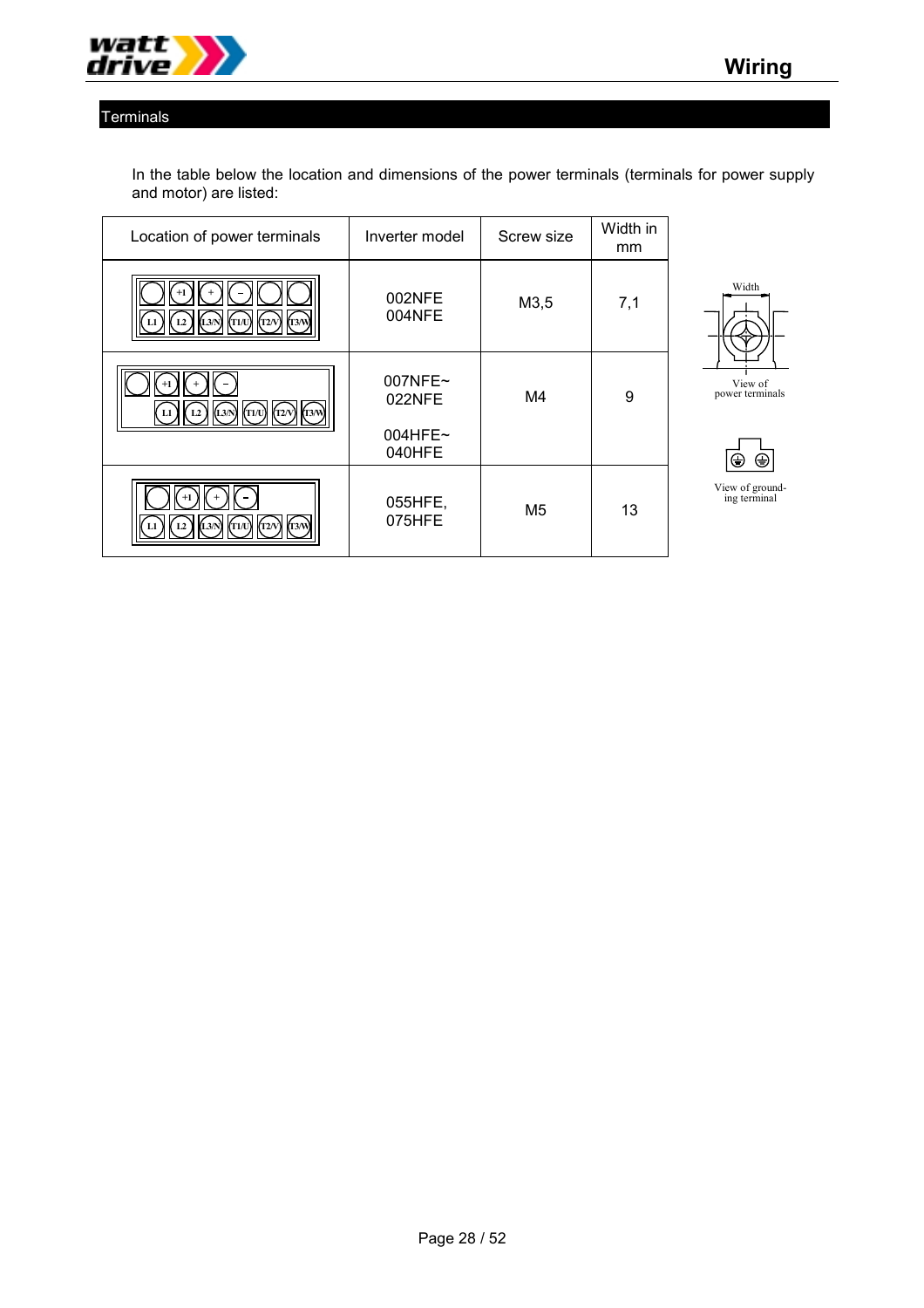

The following table shows the location and dimensions of all terminals:

|                       |                |                     | 007NFE~022NFE  |                     |                |                     |
|-----------------------|----------------|---------------------|----------------|---------------------|----------------|---------------------|
|                       | 002NFE, 004NFE |                     | 004HFE~040HFE  |                     | 075HFE         |                     |
| <b>Terminal type</b>  | Screw          | Width<br>(in<br>mm) | Screw          | Width<br>(in<br>mm) | Screw          | Width<br>(in<br>mm) |
| Power terminal        | M3.5           | 7.1                 | M4             | 9                   | M5             | 13                  |
| Control terminal      | M <sub>2</sub> |                     | M <sub>2</sub> |                     | M <sub>2</sub> |                     |
| Alarm terminal        | M <sub>3</sub> |                     | M <sub>3</sub> |                     | M <sub>3</sub> |                     |
| Grounding<br>terminal | M4             |                     | M4             |                     | M <sub>5</sub> |                     |



Location of alarm terminals **AL0 AL1 AL2**

In the following table the purpose of the power terminals is shown:

| Terminal<br>symbol         | Purpose                | Description                                                                                                                                  |
|----------------------------|------------------------|----------------------------------------------------------------------------------------------------------------------------------------------|
| $L1(L1)$ , L2,<br>L3(N)    | Mains supply           | Single phase supply: connect to L1, N<br>Three phase supply: connect to: L1, L2,<br>L3                                                       |
| U, V, W bzw.<br>T1, T2, T3 | Inverter output        | Connect a three phase motor                                                                                                                  |
| $+1, +$                    | External DC<br>reactor | Normally a short bar is attached between<br>terminals $+1$ and $+$ . When a DC reactor<br>is to be connected, remove the short bar<br>first. |
| +, -                       | Braking unit           | Connect the optional braking unit (when<br>high<br>braking torque is required).                                                              |
| ⊕                          | Grounding              | Ground must be connected to prevent<br>electric shock should the inverter case<br>carry dangerous voltages due to a<br>malfunction.          |



The following table lists the tightening torque values for tightening the screws:

|           | Torque in Nm        |
|-----------|---------------------|
|           | Typ. 0.20 Max. 0.25 |
|           | Typ. 0.50 Max. 0.60 |
| Typ. 0.80 | Max. 0.90           |
| Typ. 1.20 | Max. 1.30           |
|           | Typ. 2.00 Max. 2.20 |
|           |                     |

The next table describes the purpose of each control terminal: (*To be continued on next page*)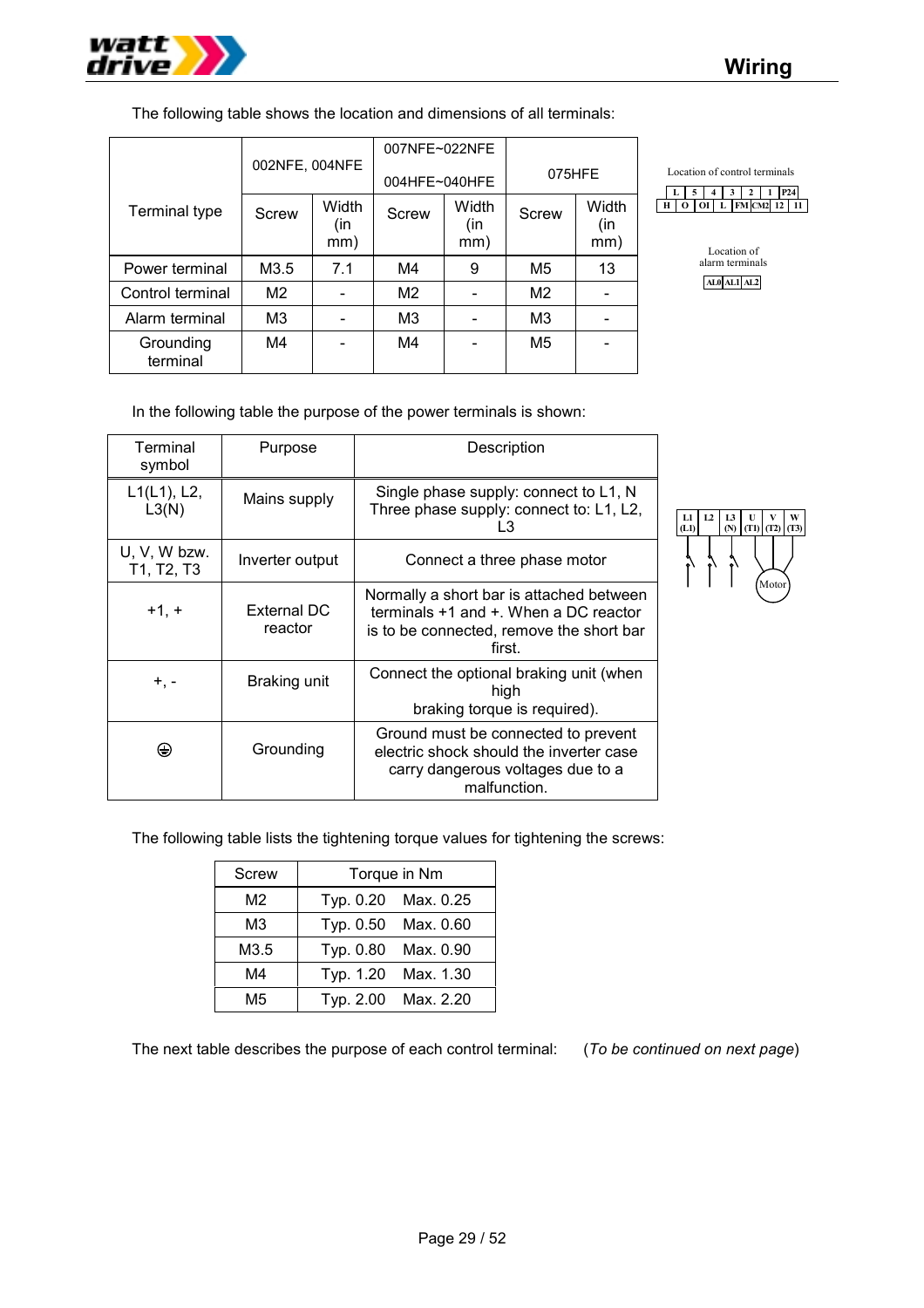

| Terminal<br>categorie         | Symbol          | Purpose                                                                                                                                                                   | Initial setting                                                    | Remarks                                                  |  |  |
|-------------------------------|-----------------|---------------------------------------------------------------------------------------------------------------------------------------------------------------------------|--------------------------------------------------------------------|----------------------------------------------------------|--|--|
|                               | 5               | These inputs have different                                                                                                                                               | Reset input                                                        | Input closed (ON):                                       |  |  |
|                               | 4               | purposes depending on the user<br>programmed configuration:                                                                                                               | Multistage frequency<br>input / USP function                       | Function active                                          |  |  |
| Digital<br>Inputs             | 3               | Forward and reverse running<br>command, up to 4 multistage<br>speed settings, jogging run, 2nd                                                                            | Multistage frequency<br>input / use 4-20mA<br>input                | Input opened (OFF):<br>Function not active               |  |  |
|                               | $\overline{2}$  | stage acceleration/decel., free run<br>stop, external trip, USP function,                                                                                                 | Reverse run                                                        | Input must be ON for<br>а<br>minimum of 12ms             |  |  |
|                               | 1               | terminal software lock, reset,<br>PTC, input for choosing current<br>as analog set value                                                                                  | Forward run                                                        |                                                          |  |  |
|                               | P24             | Common for input signals                                                                                                                                                  |                                                                    | 24V DC; max. 30mA                                        |  |  |
| Monitor<br>signal             | <b>FM</b>       | Connection of an analog or digital<br>meter for measuring frequency;<br>connection of an analog meter for<br>current measurement                                          | Frequency monitor<br>(analog)                                      |                                                          |  |  |
|                               | L               | Common for monitor signal                                                                                                                                                 |                                                                    |                                                          |  |  |
|                               | H               | Reference for frequency<br>command input                                                                                                                                  |                                                                    | 10V DC; max. 10mA                                        |  |  |
| Frequency<br>command<br>input | $\circ$         | Voltage frequency command                                                                                                                                                 |                                                                    | Set value 0-10V;<br>Input impedance 10k<br>Ohm           |  |  |
|                               | O <sub>l</sub>  | Current frequency command                                                                                                                                                 |                                                                    | Set value 4-20mA;<br>Input impedance 250<br>Ohm          |  |  |
|                               | $\mathsf{L}$    | Common for frequency command<br>input                                                                                                                                     |                                                                    |                                                          |  |  |
| Digital                       | 11              | The digital outputs can be user<br>programmed to provide different<br>signals for the following<br>situations:                                                            | Frequency arrival<br>signal (signal when<br>reaching<br>set value) | Outputs of<br>open collector type<br>for connection to a |  |  |
| output                        | 12              | Signal when reaching set value or<br>passing a configurable frequency;<br>signal during motor run;<br>overload signal;<br>PID deviation signal; alarm signal              | Signal during<br>motor run                                         | relay<br>(max. 27V DC and<br>max. 50mA)                  |  |  |
|                               | CM <sub>2</sub> | Common for digital outputs                                                                                                                                                |                                                                    |                                                          |  |  |
| Fault                         | AL <sub>0</sub> | Initial setting: During normal operation AL0-AL1 is closed; during a trip<br>ALO ALI AL2 CONdition                                                                        |                                                                    |                                                          |  |  |
| alarm                         | AL <sub>1</sub> | or cut off power supply AL0-AL1 is opened (i.e. AL0-AL2 is closed).                                                                                                       |                                                                    |                                                          |  |  |
| output                        | AL <sub>2</sub> | Ratings of relay contacts:<br>Max. 250VAC / 2.5A (resistive) or 0.2A (cos phi = 0.4); Min. 100VAC /<br>Max. 30VDC / 3.0A (resistive) or 0.7A (cos phi = 0.4); Min. 5VDC / |                                                                    |                                                          |  |  |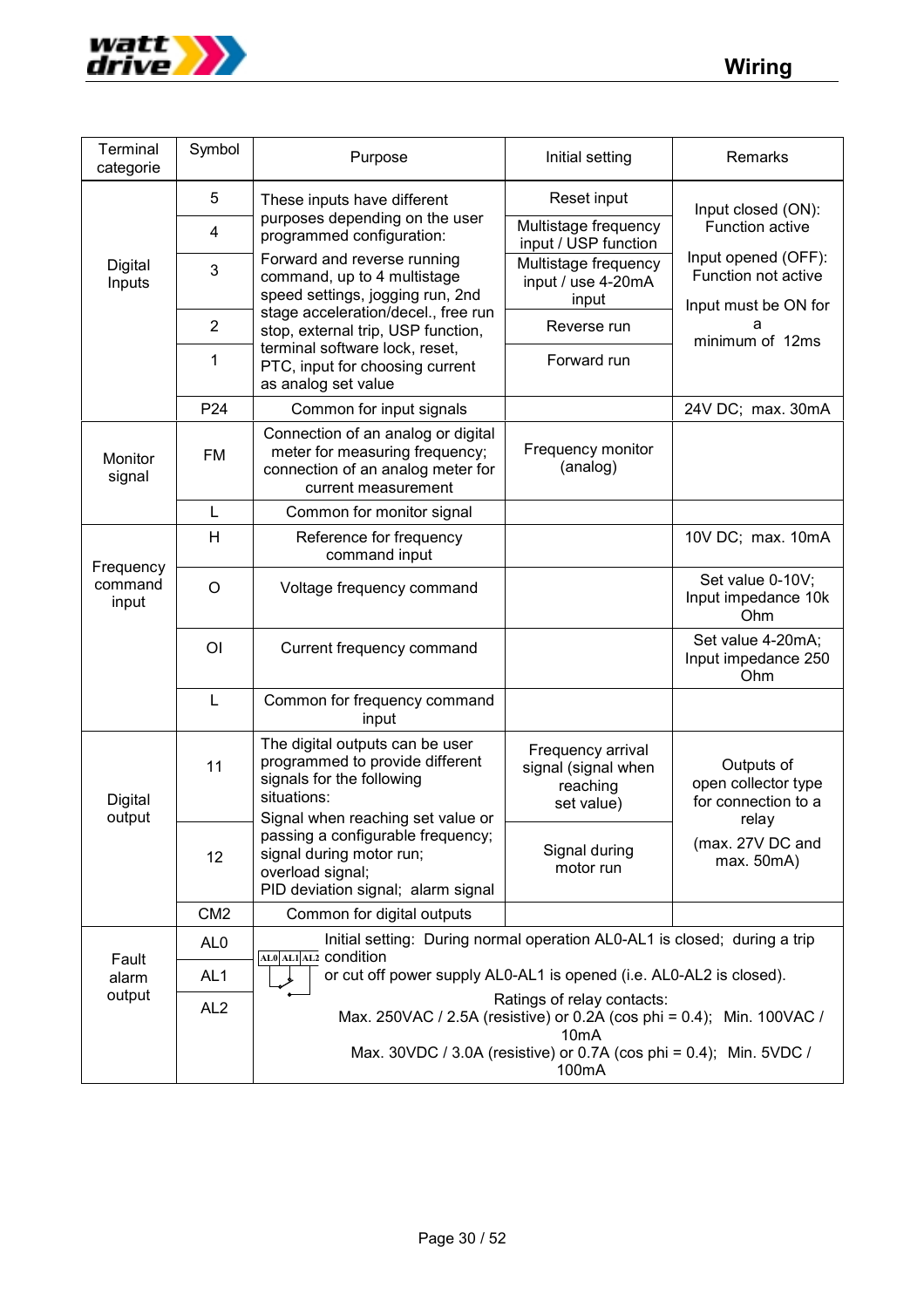

# General operation notes

#### Before starting operation

Prior to the test run, the following items should be checked:

- 1) Make sure that the power lines (input power supply terminals L1(L1), L2, and L3(N)) and output terminals (U(T1), V(T2) und W(T3)) are connected correctly.
- 2) Make sure that there are no mistakes in the signal line connections.
- 3) The grounding terminal must be grounded.
- 4) Terminals other than those marked as grounding terminals must not be grounded.
- 5) The inverter must be installed vertically on a non-flammable mounting surface (e.g. steel).
- 6) Remove any residue from wiring work like stray pieces of wire and others. Also, make sure that no tolls are left behind.
- 7) Make sure that the wires connected to the output terminals are not short-circuited or grounded.
- 8) All the terminal screws must be sufficiently tightened.
- 9) The configurable maximum output frequency parameter must be chosen in accordance with the maximum frequency of the connected motor and machine.
- 10) Do not operate the inverter with the front case opened. Make sure the front case is completely closed and locked with the screw.

Do not carry out any withstand voltage tests because the inverter has a surge absorber between the mains circuit terminals and the ground.

#### Test run

Below an example for an inverter connection is shown. For the initial tests, frequency adjustment and forward and reverse running commands should be carried out via the digital operator in order to check the inverter's correct functioning.

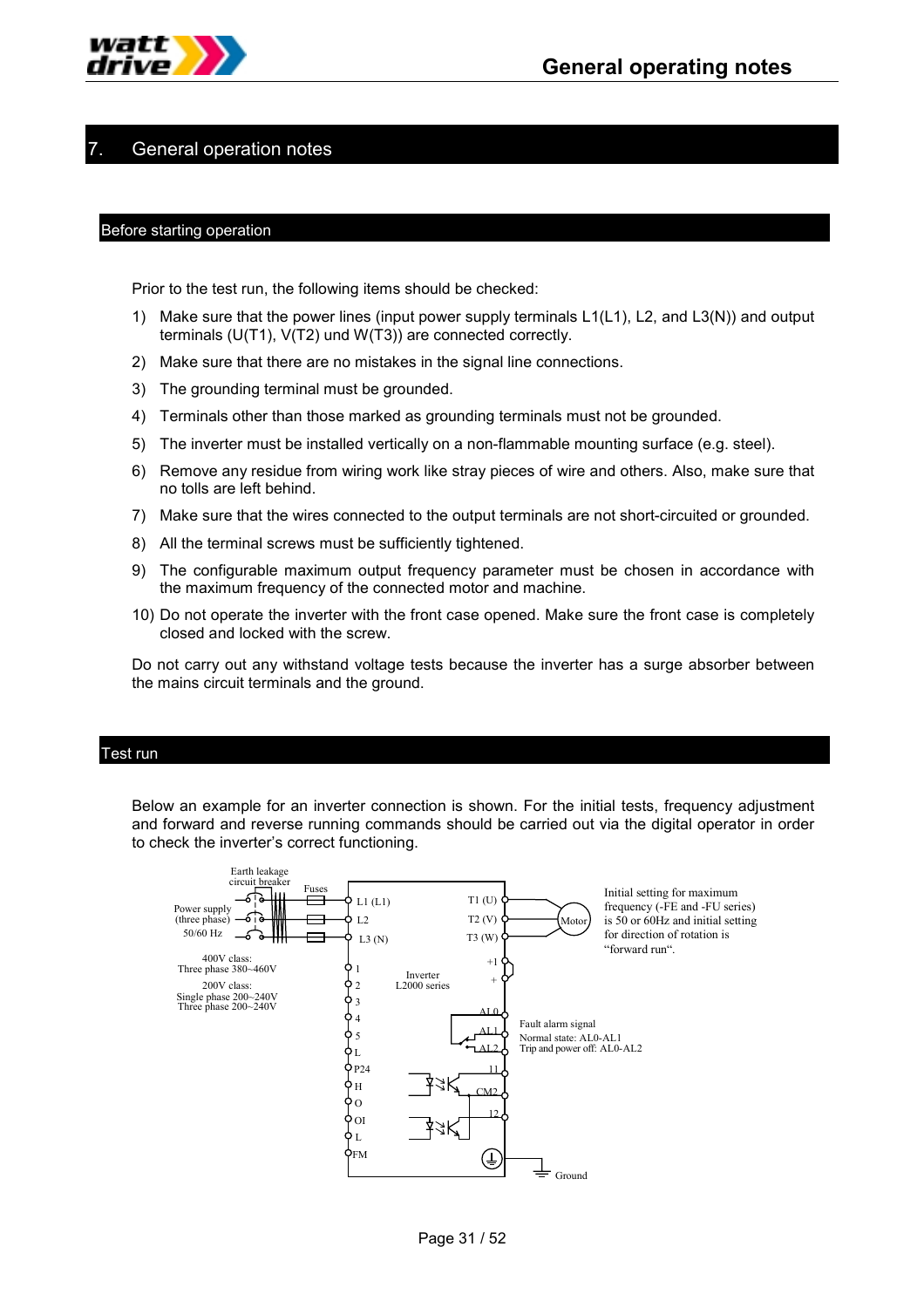

In order to test the inverter, follow the procedure described below:

- 1) Turn on power supply to the inverter. The power LED on the digital operator will light up.
- 2) Set function *A 02* to 02.
- 3) Set function *A 01* to 00. Now the inverter can be operated using the built in potentiometer which is indicated by the lit lamp above the potentiometer.
- 4) After pressing the RUN key the motor starts to run and the RUN lamp lights up.
- 5) The actual frequency can be monitored using function *d 01*.
- 6) You can stop the test run by pressing the STOP key.
- $\triangle$  CAUTION After the test run has been completed, check the following items to ensure that the motor will not be damaged:

Was the direction of the motor run correct? Was there any trip condition during acceleration or deceleration? Were there any unusual motor sounds or vibrations?

When a trip occured during the test run due to overcurrent or overvoltage, increase acceleration or deceleration time.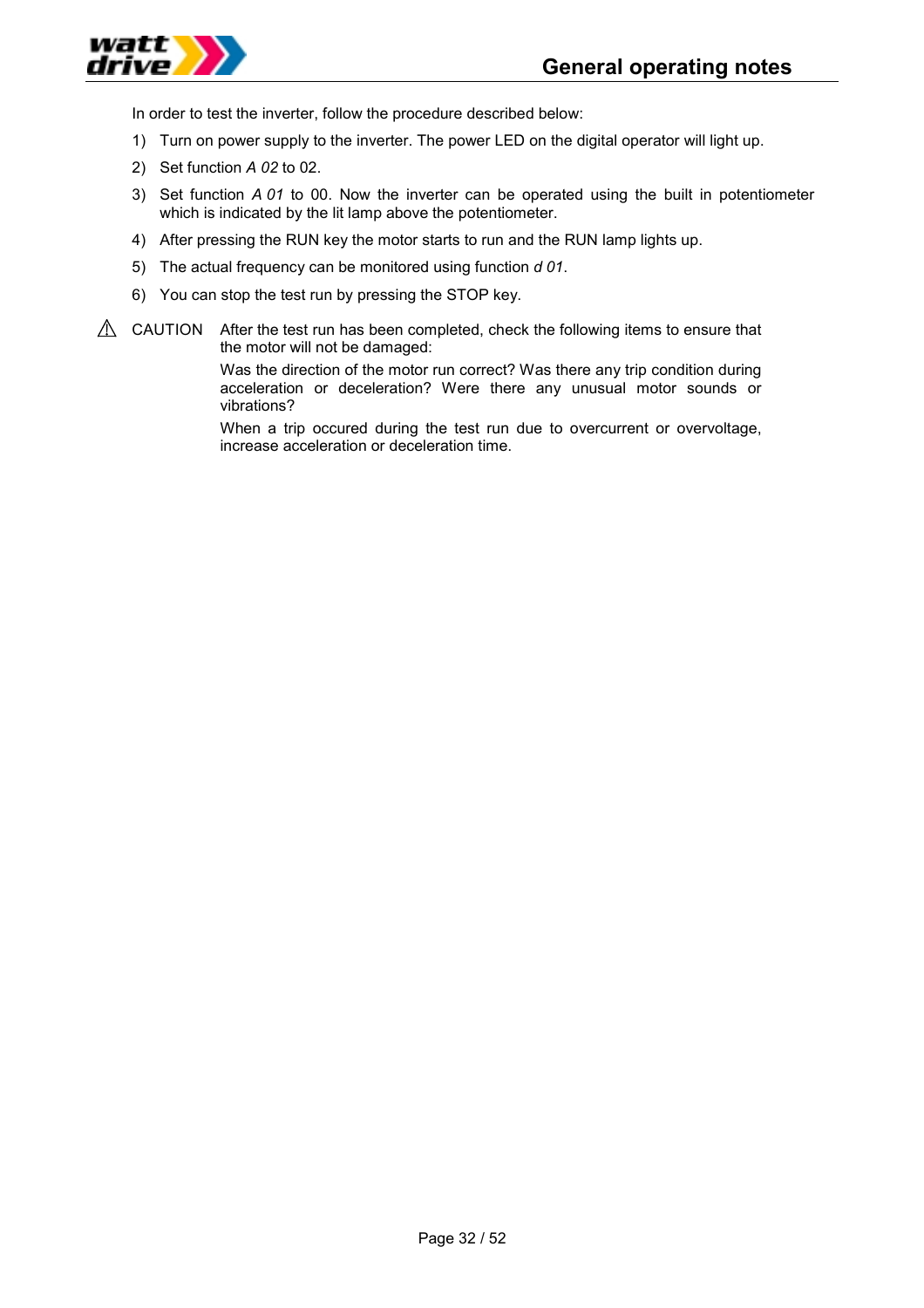

# 8. Control circuit terminal functions

| Overview                         |                         |                                |                                                   |                                                                                                                                                                                                                                                                                                                      |  |  |  |  |  |
|----------------------------------|-------------------------|--------------------------------|---------------------------------------------------|----------------------------------------------------------------------------------------------------------------------------------------------------------------------------------------------------------------------------------------------------------------------------------------------------------------------|--|--|--|--|--|
|                                  | Terminal<br>symbol      |                                | <b>Terminal function</b>                          | Description                                                                                                                                                                                                                                                                                                          |  |  |  |  |  |
|                                  | <b>FW</b><br>(00)       | Forward run<br>(Start/Stop)    |                                                   | $\Lambda$ Frequency<br>Forward run<br>$\stackrel{\textstyle{>}}{\textstyle{\geq} }$<br>ÈW<br>$\mathbf{2}$<br>1 P <sub>24</sub><br>4<br>$\mathbf{3}$<br>Reverse run<br>FW<br>OFF<br>OFF<br><b>ON</b>                                                                                                                  |  |  |  |  |  |
|                                  | <b>RV</b><br>(01)       |                                | Reverse run<br>(Start/Stop)                       | <b>OFF</b><br><b>RV</b><br>ON<br>OFF<br>Input FW closed: Motor starts with forward running direction.<br>Input FW open: Motor decelerates from forward running.<br>(same for reverse run using input RV)<br>Inputs FW and RV both closed: motor decelerates.                                                         |  |  |  |  |  |
|                                  | CF1<br>(02)             |                                | 1                                                 | $\Lambda$ Frequency<br>Example:<br>4 multistage speeds<br>Set value<br>Frequ. 3<br>G <sub>2</sub><br>FW<br>RV<br>5<br>$\mathbf{3}$<br>$\mathbf{2}$<br>1 P <sub>24</sub><br>$\overline{4}$<br>5                                                                                                                       |  |  |  |  |  |
| Ю<br>1 through<br>digital inputs | CF <sub>2</sub><br>(03) | Programmable multistage speeds | $\overline{c}$                                    | Frequ. 2<br>Frequ. 1<br>L FM CM2<br>$\mathbf{o}$<br>O <sub>I</sub><br>H<br>Analog set value                                                                                                                                                                                                                          |  |  |  |  |  |
|                                  | CF <sub>3</sub><br>(04) |                                | 3                                                 | CF1<br>ON<br>ON<br>ON<br>ON<br>2 multistage inputs (CF1 and<br>CF2) are necessary for 4<br>CF <sub>2</sub><br>ON<br>ON                                                                                                                                                                                               |  |  |  |  |  |
|                                  | CF4<br>(05)             |                                | 4                                                 | different multistage speeds<br>(3 programmable multistage)<br>FW<br>ON<br>speeds plus 1 set value).<br>RV                                                                                                                                                                                                            |  |  |  |  |  |
| Programmable                     | JG<br>(06)              | Jogging run                    |                                                   | The jogging run activated using the terminal JG may serve for setting up a machine<br>in manual operation mode. When a forward or reverse run command is given, the<br>frequency configured using A 38 is then sent to the motor. For motor stop, one of<br>three operating modes can be chosen by configuring A 39. |  |  |  |  |  |
|                                  | <b>PTC</b><br>(19)      |                                | Connection of exter-<br>nal PTC thermistor        | Only digital input 5 can be programmed as a PTC thermistor input (using C 05).<br>The terminal L serves as common for the thermistor input.                                                                                                                                                                          |  |  |  |  |  |
|                                  | AT<br>(16)              |                                | Activate input OI (cur-<br>rent set value 4-20mA) | When the AT input is activated, then the set value will be a 4-20mA current<br>that has to be supplied at the terminals OI and L.                                                                                                                                                                                    |  |  |  |  |  |
|                                  | 2CH<br>(09)             |                                | 2. stage accelera-<br>tion/deceleration           | Using this input the second stage acceleration and deceleration time<br>configured using A 92 and A 93 is activated.                                                                                                                                                                                                 |  |  |  |  |  |
|                                  | <b>FRS</b><br>(11)      |                                | Free run stop<br>function                         | When the terminal FRS is turned on, frequency to the motor is<br>switched off and the motor runs free.                                                                                                                                                                                                               |  |  |  |  |  |
|                                  | EXT<br>(12)             | External trip                  |                                                   | When the terminal EXT is turned on, the inverter enters the trip state, stops output<br>to the motor, and displays $E$ 12. The trip condition can be acknowledged, among<br>others, using the RS input.                                                                                                              |  |  |  |  |  |
|                                  | <b>USP</b><br>(13)      |                                | Prevention of restart                             | When the USP input is on, the motor does not restart when power supply recovers<br>following a power supply failure and a running command is active at the same time.                                                                                                                                                |  |  |  |  |  |
|                                  | <b>RS</b><br>(18)       |                                | Reset                                             | A trip can be acknowledged by activating the RS input. If a reset is given during<br>normal inverter operation, the motor runs free. The RS input is always a normally<br>open contact and cannot be configured as normally closed input.                                                                            |  |  |  |  |  |
|                                  | <b>SFT</b><br>(15)      |                                | Software lock                                     | When the SFT input is turned on, the configured parameters are protected<br>from being overwritten.                                                                                                                                                                                                                  |  |  |  |  |  |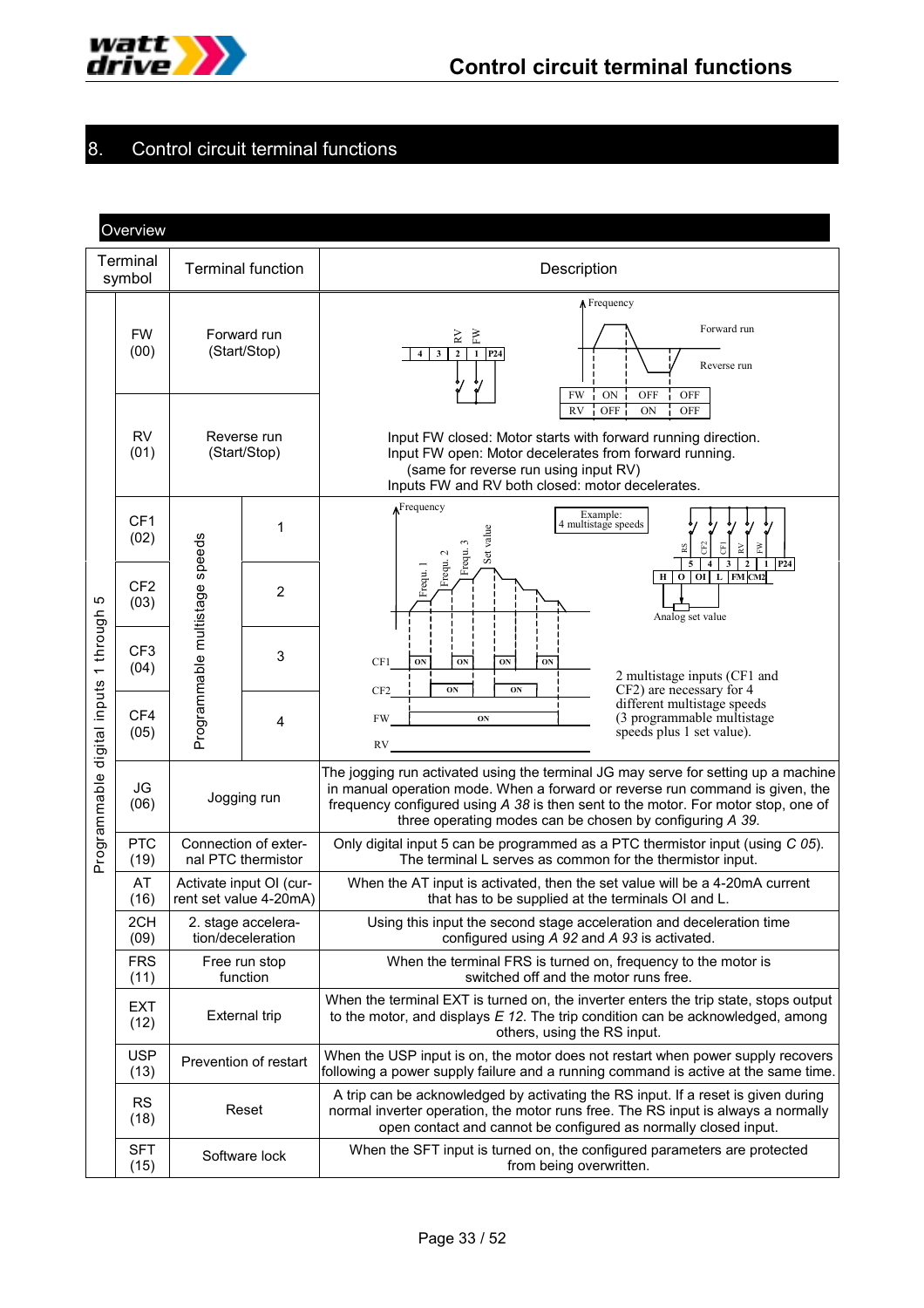

| Terminal<br>symbol                           |                                                    | <b>Terminal function</b>                                                                                                                                                                                                                                                                     | Description                                                                                                                                                                                                                                                                                                                                                                                                             |                                                                                    |  |  |  |
|----------------------------------------------|----------------------------------------------------|----------------------------------------------------------------------------------------------------------------------------------------------------------------------------------------------------------------------------------------------------------------------------------------------|-------------------------------------------------------------------------------------------------------------------------------------------------------------------------------------------------------------------------------------------------------------------------------------------------------------------------------------------------------------------------------------------------------------------------|------------------------------------------------------------------------------------|--|--|--|
|                                              | P24                                                | 24V DC common for<br>digital inputs                                                                                                                                                                                                                                                          | Common terminal for the intelligent digital inputs                                                                                                                                                                                                                                                                                                                                                                      |                                                                                    |  |  |  |
|                                              | H                                                  | Set value configured<br>Set value configured<br>Set value configured<br>10V reference<br>using voltage input:<br>using potentiometer:<br>using current input:<br>voltage for analog set<br>value (using<br>$\overline{0}$ or<br>H   0   0I   L<br>H   0   0I   L<br>L<br>H<br>potentiometer) |                                                                                                                                                                                                                                                                                                                                                                                                                         |                                                                                    |  |  |  |
|                                              | $\circ$                                            | Frequency set value<br>analog input (0-10V)                                                                                                                                                                                                                                                  | Pot $(1k-2K)$<br>$0 - 9,6V$ DC (rated value 10V)<br>4-19,6mA DC (rated value 20mA)                                                                                                                                                                                                                                                                                                                                      |                                                                                    |  |  |  |
| Frequency command                            | OI                                                 | Frequency set value<br>analog input (4-<br>20mA)                                                                                                                                                                                                                                             | Input impedance 10k Ohms<br>Input impedance 250 Ohms<br>The OI input (set value using analog current 420mA) will only be<br>used if the input configured as AT has been closed before. If no digital<br>input has been configured as an AT input then the set values that are                                                                                                                                           |                                                                                    |  |  |  |
|                                              | L                                                  | Common terminal<br>for analog set value<br>inputs                                                                                                                                                                                                                                            | present at terminals O and OI will be added.                                                                                                                                                                                                                                                                                                                                                                            |                                                                                    |  |  |  |
| Monitor                                      | <b>FM</b><br>Frequency monitor                     |                                                                                                                                                                                                                                                                                              | Using the FM output the output frequency can be monitored and displayed<br>using<br>an external analog or digital meter. If needed, the motor current can be<br>displayed instead of the frequency.                                                                                                                                                                                                                     |                                                                                    |  |  |  |
|                                              | L                                                  | 0V                                                                                                                                                                                                                                                                                           | Common terminal for the FM output                                                                                                                                                                                                                                                                                                                                                                                       |                                                                                    |  |  |  |
| $\tilde{c}$<br>mmable digital outputs 11 and | FA <sub>1</sub><br>(01)<br>FA <sub>2</sub><br>(02) | Frequency arrival<br>signals                                                                                                                                                                                                                                                                 | <b>A</b> Frequency<br><b>A</b> Frequency<br>$f_{\rm{sol}}$<br>$f_2$<br>$f_1$<br>FA2 active<br>FA1 active<br>When a digital output is configured as FA1 then a<br>signal is output as long as the output frequency is<br>held constant at set value. With a digital output<br>being configured as FA2, a signal will be output as<br>long as the actual output frequency is above the<br>values set under C 42 and C 43. | Connection of a<br>signal relay to<br>digital output 11 or<br>12:<br>CM2 $12$   11 |  |  |  |
|                                              | <b>RUN</b><br>(00)                                 | RUN signal                                                                                                                                                                                                                                                                                   | The RUN signal is active as long<br>Open collector<br>type output<br>as the motor is running.<br>(max. 27VDC, 50mA)                                                                                                                                                                                                                                                                                                     |                                                                                    |  |  |  |
|                                              | OL<br>(03)                                         | Overload signal                                                                                                                                                                                                                                                                              | The OL signal will be output when the actual motor<br>current<br>is above the threshold set under C 41.                                                                                                                                                                                                                                                                                                                 |                                                                                    |  |  |  |
| Prograr                                      | OD<br>(04)                                         | PID deviation signal                                                                                                                                                                                                                                                                         | The OD signal will be output when the threshold set<br>under C 44 (level of PID deviation) is being passed.                                                                                                                                                                                                                                                                                                             |                                                                                    |  |  |  |
|                                              | AL<br>(05)                                         | Alarm signal                                                                                                                                                                                                                                                                                 | The alarm signal is output in case a trip condition<br>occurs.                                                                                                                                                                                                                                                                                                                                                          |                                                                                    |  |  |  |
| CM <sub>2</sub>                              |                                                    | 0V                                                                                                                                                                                                                                                                                           | This is the 0V common for the programmable digital outputs 11 and 12.<br>These<br>open collector type outputs are isolated using photocouplers and are<br>separated<br>from L common.                                                                                                                                                                                                                                   |                                                                                    |  |  |  |
|                                              | AL <sub>0</sub>                                    |                                                                                                                                                                                                                                                                                              | During normal trouble-free operation the terminals AL0 and AL1 are shorted.<br>During a trip condition or while power to the inverter is off the terminals AL0<br>and AL2 are shorted instead.                                                                                                                                                                                                                          |                                                                                    |  |  |  |
|                                              | AL <sub>1</sub>                                    | Alarm terminals                                                                                                                                                                                                                                                                              | Absolute maximum relay contact ratings:<br>250VAC; max. load of 2.5A (purely resistive) or 0.2A (at an cos phi of 0.4)<br>30VDC; max. load of 3.0A (purely resistive) or 0.7A (at an cos phi of 0.4)                                                                                                                                                                                                                    |                                                                                    |  |  |  |
|                                              | AL <sub>2</sub>                                    |                                                                                                                                                                                                                                                                                              | Minimum relay contact ratings:<br>100VAC at a load of 10mA or 5VDC at a load of 100mA                                                                                                                                                                                                                                                                                                                                   |                                                                                    |  |  |  |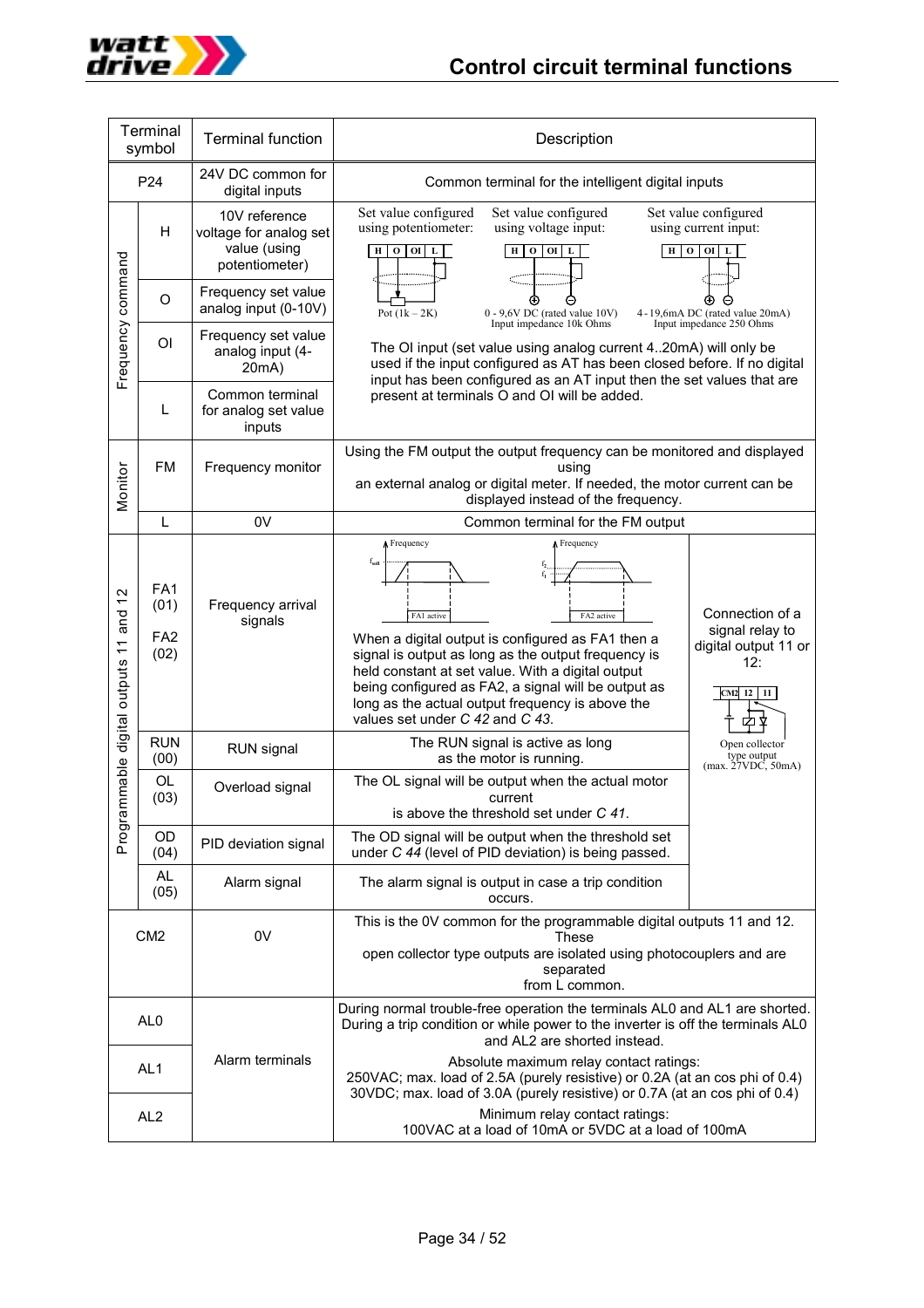

# 9. Using the digital operator

## The digital operator control panel

The following figure shows the digital operator of an L2000 series inverter. The keys and displays (lamps and LED display) are shown with the names that are used throughout this manual:



#### Operating procedure example

The following figure shows an operation sequence using the digital operator for changing several inverter parameters: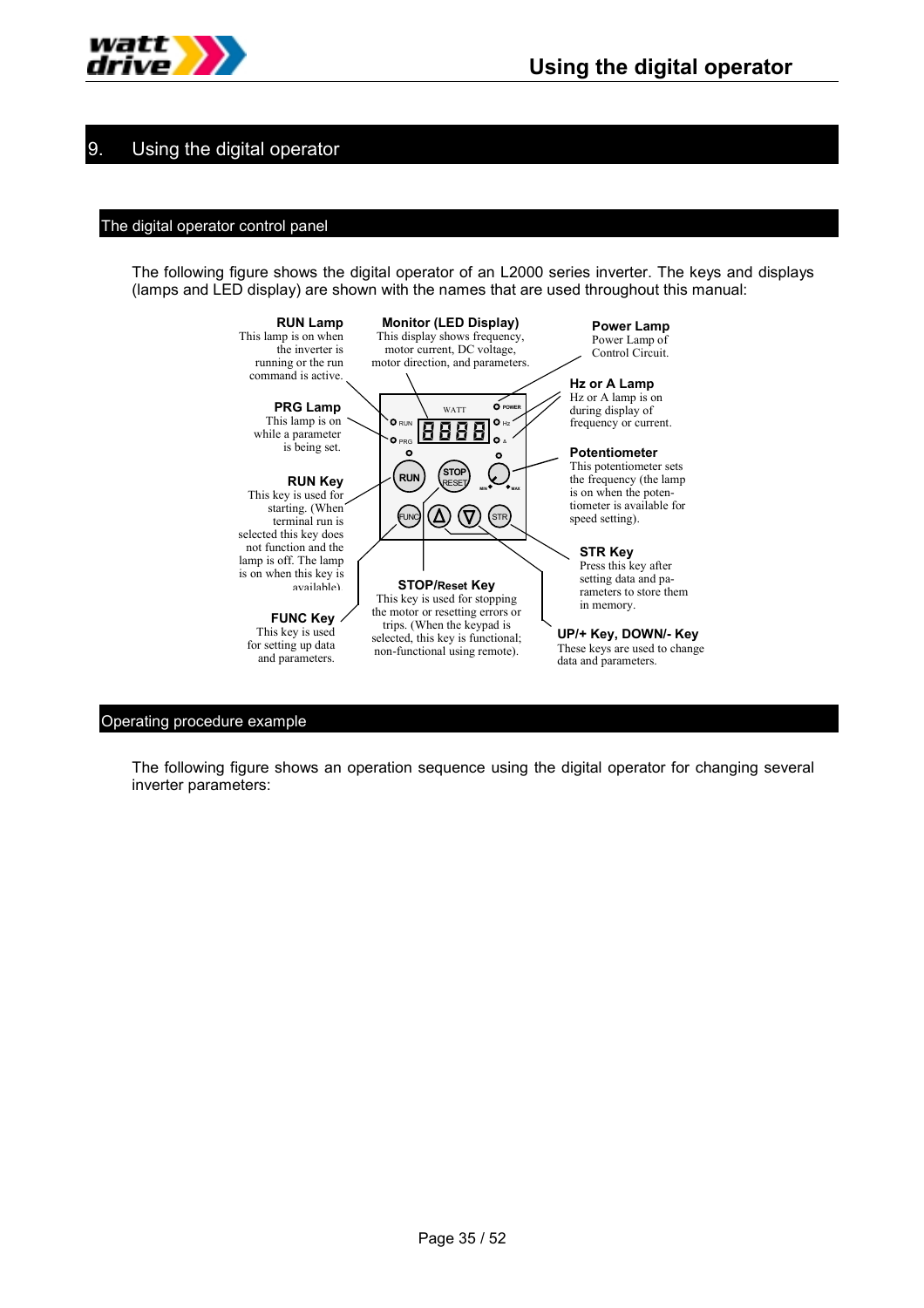

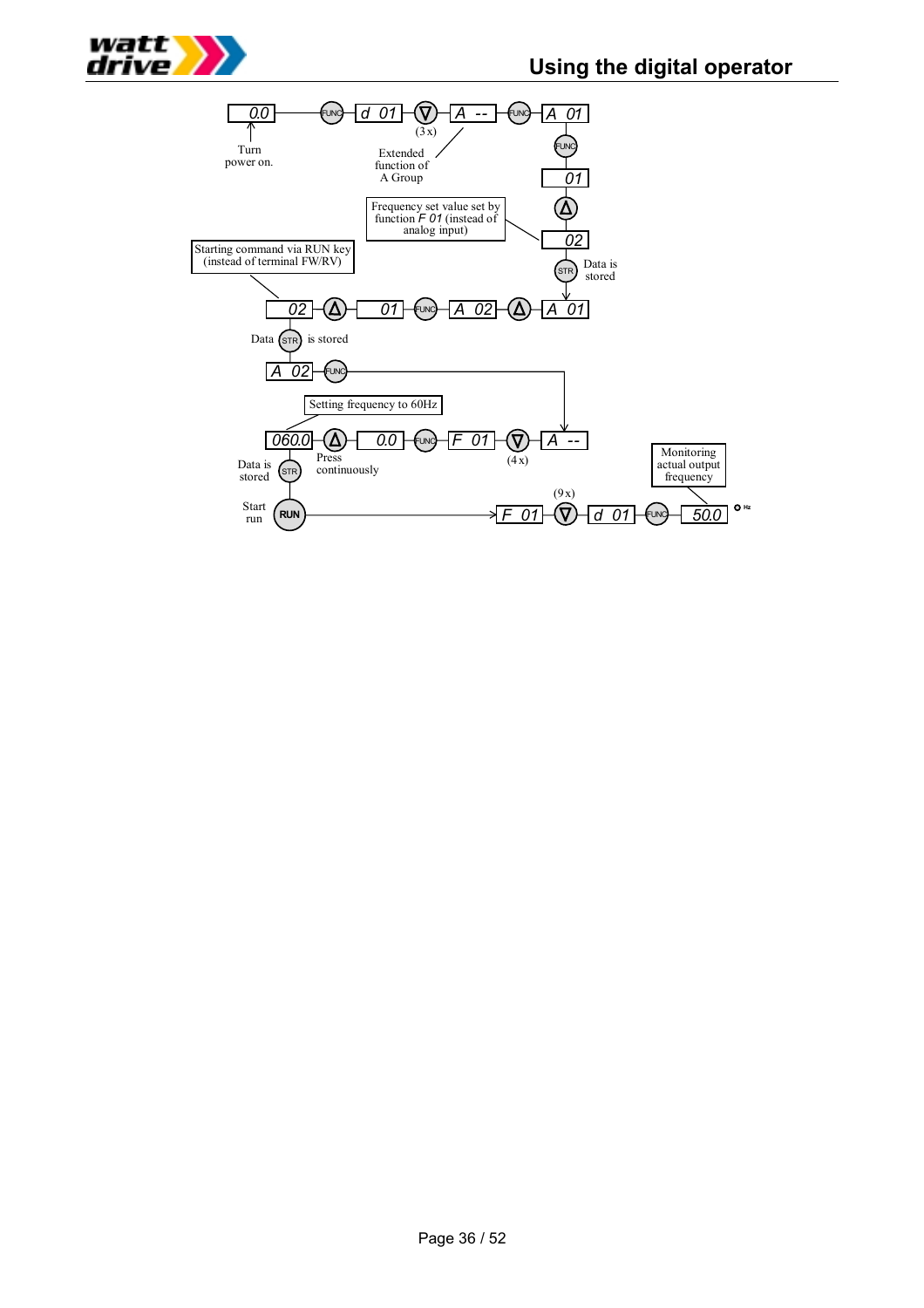

## Digital operator keys



**UN** [FUNC key] ... This key switches between the parameter area and extended function area.

[UP key, DOWN key] ... These keys change parameter values.



[START key] ... This key starts the L100 inverter. The set value of  $F$  04 determines forward or reverse run.



[STOP key] ... This key stops the L100 inverter. When a trip occurs, this key becomes the RESET key

## **Setting parameters for extended functions (example for extended functions of group A ):**

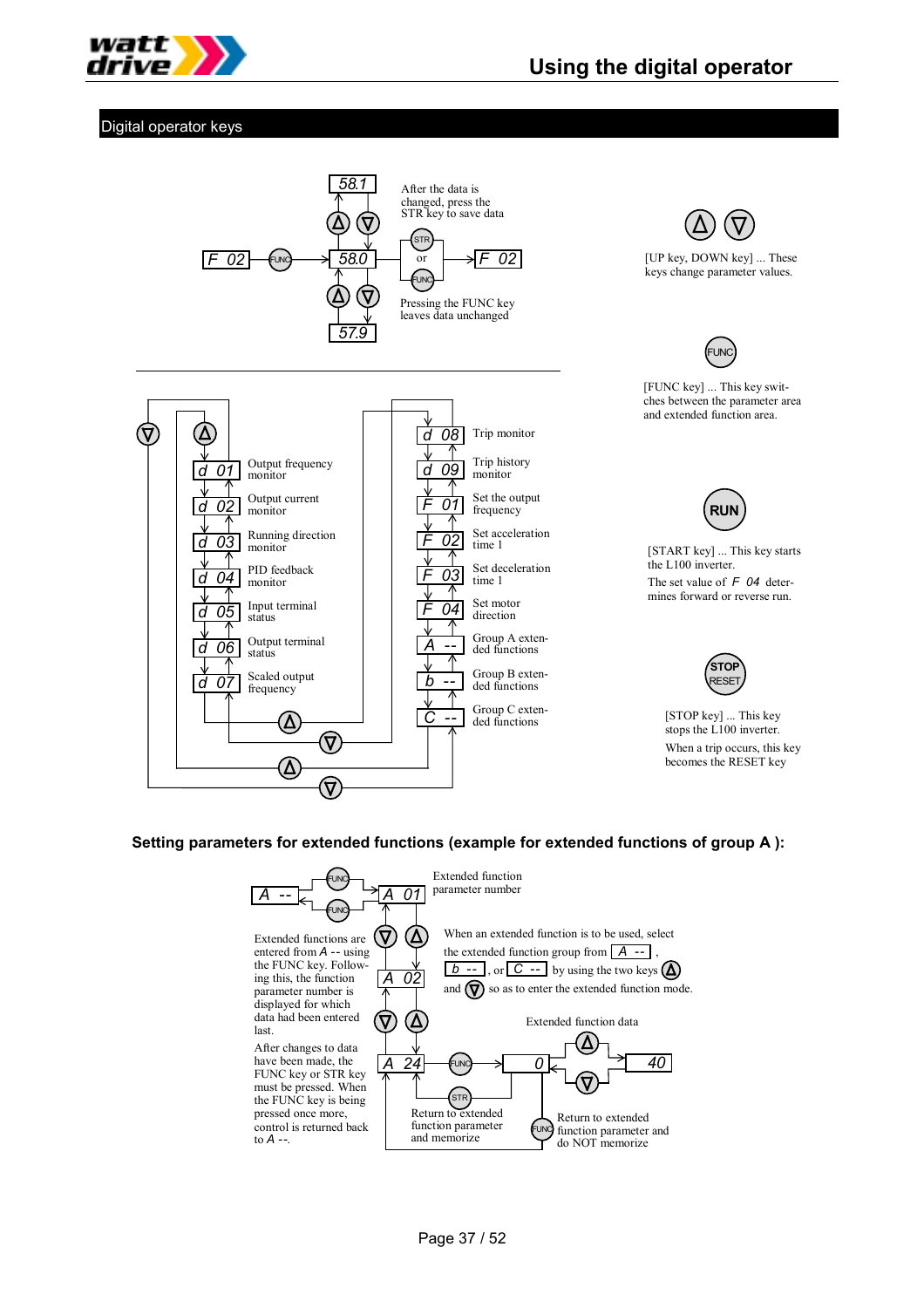

#### **Explanation of display after power on:**

When the inverter is turned on, the display returns to what was displayed when the power was last turned off (except in the extended function mode).

## Basic functions

| <b>Function</b>                         | Display | $\star$ | Function description / parameter setting range                                                                                                                                                                                                                                                                                                                                                                                                                                                                                                                                                                                                                                                                                                                                                         | Standard<br>setting | Set<br>values |
|-----------------------------------------|---------|---------|--------------------------------------------------------------------------------------------------------------------------------------------------------------------------------------------------------------------------------------------------------------------------------------------------------------------------------------------------------------------------------------------------------------------------------------------------------------------------------------------------------------------------------------------------------------------------------------------------------------------------------------------------------------------------------------------------------------------------------------------------------------------------------------------------------|---------------------|---------------|
| Set / display<br>frequency set<br>value | F 01    | Υ       | Setting range 0.5Hz-360Hz (resolution +/-0.1Hz).<br>The frequency can be set using the following methods:<br>Using F 01 and A 20: Enter the parameter 02 under A 01.<br>Using the potentiometer on the digital operator. Enter the<br>parameter 00 under A 01.<br>By means of a voltage of $0-10$ V or a current of $4-20$ mA at<br>input terminals O or OI. Enter the parameter 01 under A 01.<br>Using the digital input terminals configured as CF1–CF4. After<br>selecting the desired frequency stage by applying logic levels<br>to the digital inputs, the frequency for the selected stage can<br>be entered. (Note: Multistage speed settings can also be<br>entered using A21-A35).<br>The frequency set value display is independent of the method<br>with which the set value was entered. | 0.0                 |               |
| Acceleration time                       | F 02    | Y       | Setting range 0.1s-3000s. (Resolution 0.1s in the range of 0.1<br>through 999.9. Resolution 1s in the range of 1000 through 3000).                                                                                                                                                                                                                                                                                                                                                                                                                                                                                                                                                                                                                                                                     | 10.0                |               |
| Deceleration time l                     | F 03    | Y       | Setting range 0.1s-3000s. (Resolution 0.1s in the range of 0.1<br>through 999.9. Resolution 1s in the range of 1000 through 3000).                                                                                                                                                                                                                                                                                                                                                                                                                                                                                                                                                                                                                                                                     | 10.0                |               |
| Motor direction                         | F 04    | N       | After pressing the RUN key the motor starts in forward running<br>mode (parameter 00) or in reverse running mode (parameter 01).                                                                                                                                                                                                                                                                                                                                                                                                                                                                                                                                                                                                                                                                       | 00                  |               |

## Extended functions of group A

Group A comprises a variety of functions, among them functions for adjusting the frequency set value, functions for setting up multistage speed settings, as well as functions for configuring parameters for a DC brake, etc.

| Function              | Display               | $\star$ ) | Function description / parameter setting range                                                                                                                                                                      | Standard<br>setting | Set<br>values |  |  |
|-----------------------|-----------------------|-----------|---------------------------------------------------------------------------------------------------------------------------------------------------------------------------------------------------------------------|---------------------|---------------|--|--|
|                       | <b>Main functions</b> |           |                                                                                                                                                                                                                     |                     |               |  |  |
| Frequency source      | A 01                  | N         | There are three different ways to set the output frequency:<br>00: using the potentiometer on the digital operator<br>01: using analog input terminals O (0-10V) or OI (4-20mA)<br>02: using functions F 01 or A 20 | 01                  |               |  |  |
| Run command<br>source | A 02                  | N         | The command for starting the motor can be issued via:<br>01: the digital inputs configured as FW or RV<br>02: the RUN key on the digital operator                                                                   | 01                  |               |  |  |
| Base frequency        | A 03                  | N         | The base frequency is the frequency where the output voltage<br>has its maximum value. Setting range 50Hz-360Hz.                                                                                                    | 50                  |               |  |  |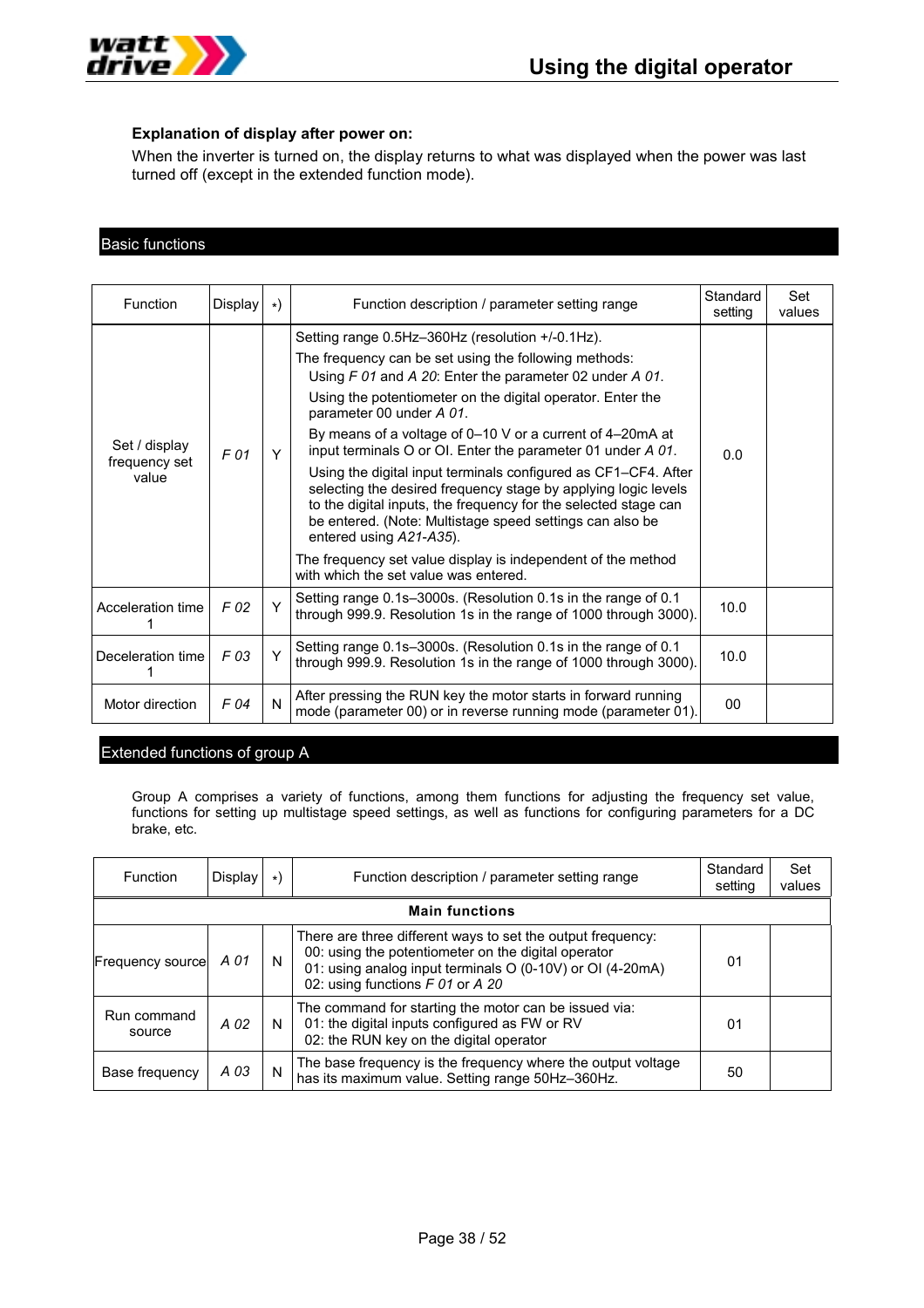

# **Using the digital operator**

| Maximum<br>frequency                                            | A 04             | N           | V<br>100%<br>Base fre-<br>Maximum<br>quency<br>frequency                                                                                                                                                                                                                                                                                                                                | 50                  |               |
|-----------------------------------------------------------------|------------------|-------------|-----------------------------------------------------------------------------------------------------------------------------------------------------------------------------------------------------------------------------------------------------------------------------------------------------------------------------------------------------------------------------------------|---------------------|---------------|
| Function                                                        | Display          | *)          | Function description / parameter setting range                                                                                                                                                                                                                                                                                                                                          | Standard<br>setting | Set<br>values |
|                                                                 |                  |             | Analog set value adjustment                                                                                                                                                                                                                                                                                                                                                             |                     |               |
| A 12<br>$A 15 = 00$<br>A 11<br>$A \, 15 = 01$<br>0V A 13<br>4mA | $A^{\dagger}$ 14 | 10V<br>20mA | Analog input<br>voltage or<br>current set<br>value                                                                                                                                                                                                                                                                                                                                      |                     |               |
| <b>External frequency</b><br>start point                        | A 11             | N           | Here the frequency is set that corresponds to the external<br>frequency start point bias set under A 13.<br>Setting range 0Hz-360Hz.                                                                                                                                                                                                                                                    | 0.0                 |               |
| <b>External frequency</b><br>end point                          | A 12             | N           | Here the frequency is set that corresponds to the external<br>frequency end point bias set under A 13.<br>Setting range 0Hz-360Hz.                                                                                                                                                                                                                                                      | 0.0                 |               |
| <b>External frequency</b><br>start point bias                   | A 13             | N           | The value enterd here is based on the maximum voltage set<br>value or current set value of 10V or 20mA, respectively.<br>Setting range 0%-100%.                                                                                                                                                                                                                                         | $\Omega$            |               |
| <b>External frequency</b><br>end point bias                     | A 14             | N           | The value enterd here is based on the maximum voltage set<br>value or current set value of 10V or 20mA, respectively.<br>Setting range 0%-100%.                                                                                                                                                                                                                                         | 100                 |               |
| External frequency<br>start pattern                             | A 15             | N           | Inverter behaviour for set values < external frequency start point:<br>00: The frequency configured under A 11 is sent to the motor<br>01: A frequency of 0Hz is sent to the motor                                                                                                                                                                                                      | 01                  |               |
| Analog input filter<br>time constant                            | A 16             | N           | A value between 1 and 8 can be entered to configure the<br>inverter's reaction speed to changes in analog set value at the O<br>or OI terminal and thus determine the amount of filtering for<br>harmonics that may be present with the analog signal:<br>1: Little filtering / fast reaction to changes in set value<br>8: Extensive filtering / slow reaction to changes in set value | 8                   |               |
|                                                                 |                  |             |                                                                                                                                                                                                                                                                                                                                                                                         |                     |               |

| Standard<br>Display<br>' parameter setting range<br>Function<br>Function description<br>settına | Set<br>values |
|-------------------------------------------------------------------------------------------------|---------------|
|-------------------------------------------------------------------------------------------------|---------------|

#### **Multistage frequency settings and jogging mode**

Up to 15 multistage frequency settings can be selected using the digital inputs configured as CF1 through CF4. Alternatively to setting the multistage frequencies under functions *A 21* through *A 35* they can be set using function *F 01.*

Jogging mode can be used to set up a machine manually and is activated using a digital input configured as JG. Since the acceleration ramp is not active during jogging mode, there might be an overcurrent trip (especially when a too high jogging frequency is chosen). Jogging mode can not be used when the jogging frequency is smaller than the start frequency configured under *b 82*.

Multistage frequency settings have a higher priority than other frequency set values. Only the jogging frequency's priority is even higher.

| Frequency<br>set value           | A 20                 | A frequency set value between 0.5Hz and 360Hz can be entered<br>here (a 02 must have been configured under A 01 beforehand).            |           |  |
|----------------------------------|----------------------|-----------------------------------------------------------------------------------------------------------------------------------------|-----------|--|
| Multistage<br>frequency settings | A 21<br>thru<br>A 35 | Anyone of the 15 multistage frequency settings from A 21<br>through A 35 can be assigned a frequency in the range of 0.5Hz<br>to 360Hz. | (any one) |  |
| Jogging frequency                | A 38                 | The frequency that is sent to the motor when jogging mode is<br>activated can be chosen from 0.5Hz to 9.99Hz.                           | 1.0       |  |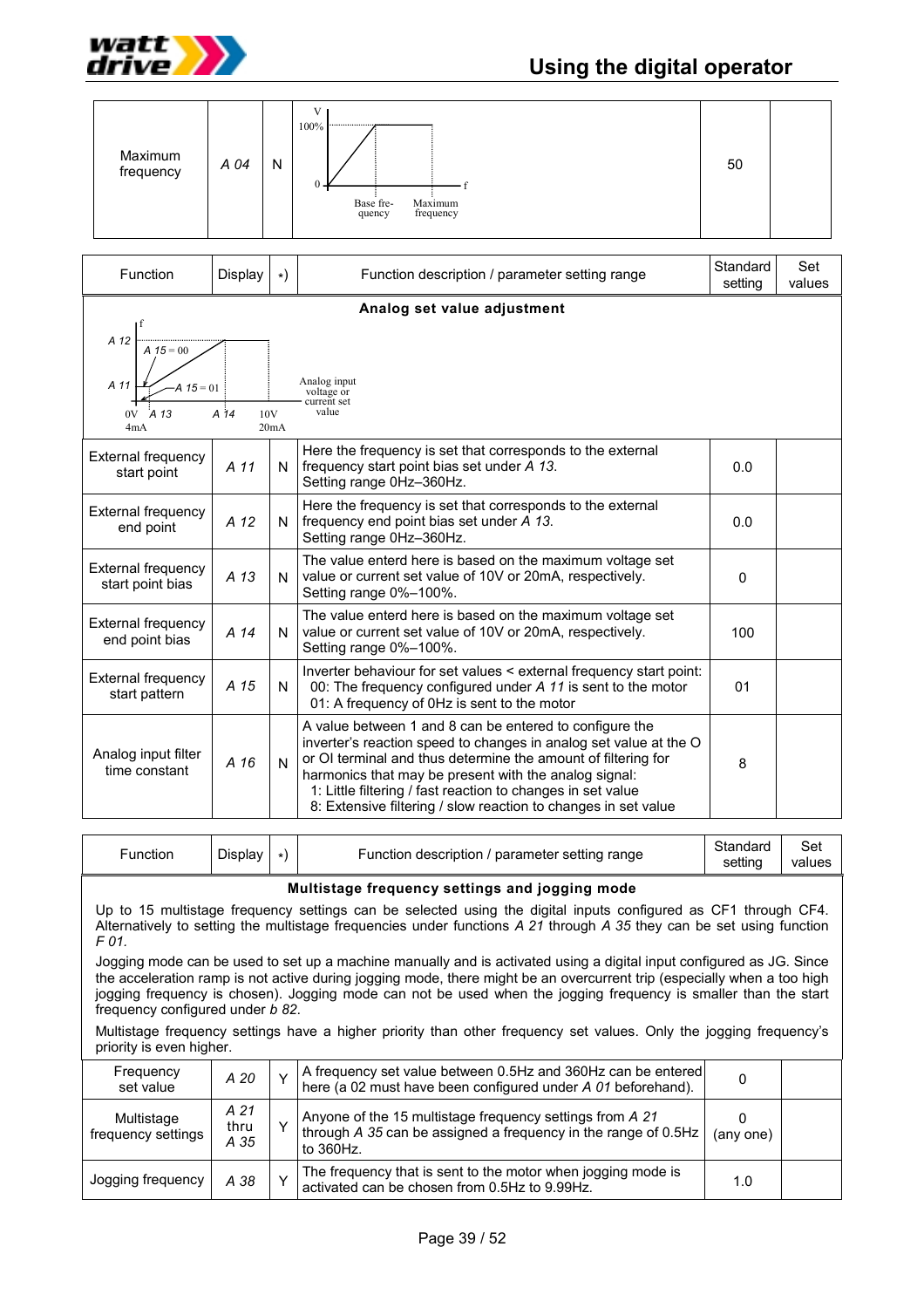

# **Using the digital operator**

| Jogging stop mode | A 39 | N. | When a stop command is issued during activated jogging mode.<br>the motor stops by:<br>00: running free<br>01: decelerating using configured deceleration time<br>02: decelerating using DC brake | 00 |  |
|-------------------|------|----|---------------------------------------------------------------------------------------------------------------------------------------------------------------------------------------------------|----|--|
|-------------------|------|----|---------------------------------------------------------------------------------------------------------------------------------------------------------------------------------------------------|----|--|

| Function                               | Display                                                                         | $\star$ ) | Function description / parameter setting range                                                                     | Standard<br>setting | Set<br>values |
|----------------------------------------|---------------------------------------------------------------------------------|-----------|--------------------------------------------------------------------------------------------------------------------|---------------------|---------------|
| V<br>100%<br>A 42=50%<br>$A$ 43=10%    | 25.0<br>Parameter settings:<br>$A$ 41=00<br>$A$ 43=10.0 $A$ 44=00<br>$A$ 45=100 | $A$ 42=50 | Voltage/frequency characteristics, boost<br>f in Hz<br>$50.0$ Hz                                                   |                     |               |
| Boost selection<br>method              | A 41                                                                            | N         | Selection of:<br>00: manual boost<br>01: automatic boost<br>or                                                     | 00                  |               |
| Voltage rise,<br>manual boost          | A 42                                                                            | Y         | The amount of voltage rise in manual boost mode can be set in<br>the range of 0% to 99%.                           | 11                  |               |
| Manual boost fre-<br>quency adjustment | A 43                                                                            | Y         | The frequency where the highest voltage rise exists can be set in<br>the range of 0% to 50% of the base frequency. | 10.0                |               |
| Voltage/frequency<br>characteristic    | A 44                                                                            | N         | quadratic<br>V<br>100%<br>constant                                                                                 | 00                  |               |
| Output voltage gain                    | A 45                                                                            | Y         | V<br>100%<br>50%                                                                                                   | 100                 |               |

| <b>Function</b>                                                                                                                                                                                                                                                                                                                                                                                     | Display                                                                                                                                                                            | $\star$ ) | Function description / parameter setting range                                                                                                                                   | Standard<br>setting | Set<br>values |  |
|-----------------------------------------------------------------------------------------------------------------------------------------------------------------------------------------------------------------------------------------------------------------------------------------------------------------------------------------------------------------------------------------------------|------------------------------------------------------------------------------------------------------------------------------------------------------------------------------------|-----------|----------------------------------------------------------------------------------------------------------------------------------------------------------------------------------|---------------------|---------------|--|
| DC braking<br>L2000 series inverters have a configurable DC brake that is activated as soon as the stop command is issued. By<br>applying a strobed DC voltage to the motor's stator a braking torque is induced into the rotor that effectively works<br>against the rotation of the motor. Usage of the DC brake makes possible high registration accuracy when carrying<br>out positioning work. |                                                                                                                                                                                    |           |                                                                                                                                                                                  |                     |               |  |
| <b>CAUTION</b>                                                                                                                                                                                                                                                                                                                                                                                      | Usage of the DC brake causes an additional heating of the motor. For this reason the DC<br>brake should be configured with as short a braking torque and braking time as possible. |           |                                                                                                                                                                                  |                     |               |  |
| DC brake<br>active / not active                                                                                                                                                                                                                                                                                                                                                                     | A 51                                                                                                                                                                               | N         | 00: DC brake is not used (not)<br>01: DC brake is used (active)                                                                                                                  | 00                  |               |  |
| DC brake<br>frequency                                                                                                                                                                                                                                                                                                                                                                               | A 52                                                                                                                                                                               | N         | The DC brake will be activated as soon as the actual output<br>frequency falls below the frequency entered here. Setting range<br>$0.5$ Hz $-10$ Hz.                             | 0.5                 |               |  |
| DC brake<br>waiting time                                                                                                                                                                                                                                                                                                                                                                            | A 53                                                                                                                                                                               | N         | When the frequency set under A 52 is reached the motor runs<br>free for the duration entered here. Only after this duration the DC<br>brake is activated. Setting range 0.0s-5s. | 0.0                 |               |  |
| DC brake<br>braking torque                                                                                                                                                                                                                                                                                                                                                                          | A 54                                                                                                                                                                               |           | N   The amount of braking force can be entered here. Setting 0%-<br>100%.                                                                                                        | 0                   |               |  |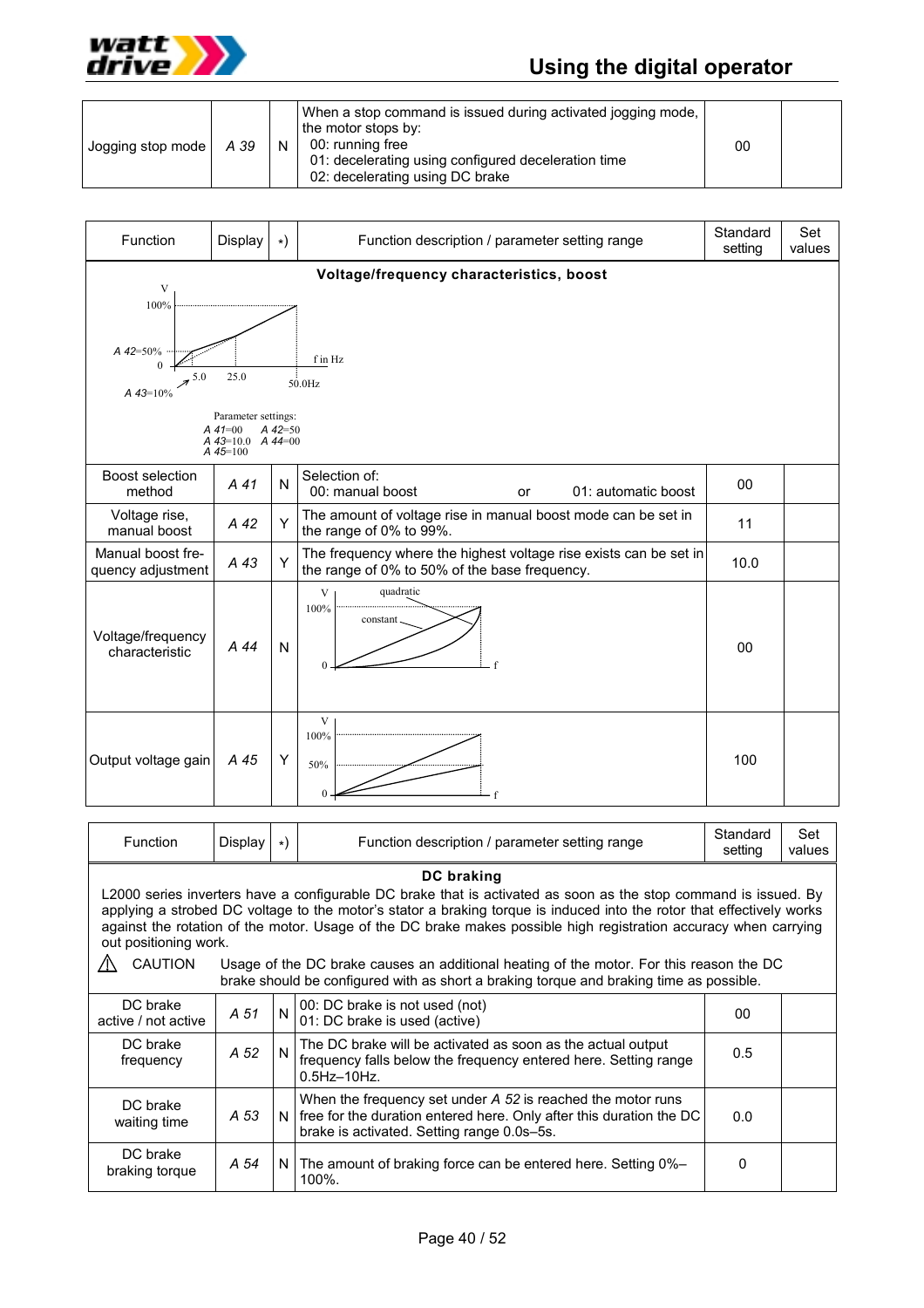

# **Using the digital operator**

| The time during which the DC brake is activated can be<br><b>DC</b> brake<br>A 55<br>configured from 0.0s through 60s.<br>braking time |  |  |
|----------------------------------------------------------------------------------------------------------------------------------------|--|--|
|----------------------------------------------------------------------------------------------------------------------------------------|--|--|

| Function                                                                                                                                                                                                                                                                                                               | Display | $\ast)$ | Function description / parameter setting range                                    | Standard<br>setting | Set<br>values |  |
|------------------------------------------------------------------------------------------------------------------------------------------------------------------------------------------------------------------------------------------------------------------------------------------------------------------------|---------|---------|-----------------------------------------------------------------------------------|---------------------|---------------|--|
|                                                                                                                                                                                                                                                                                                                        |         |         | Upper/lower limiter, jump frequency                                               |                     |               |  |
| 35<br>25<br>15<br>Acceleration 1<br>Upper frequency limit $\begin{bmatrix} 1 \\ 4 \\ 61 \end{bmatrix}$<br>0Hz-<br>Acceleration<br>Accel 2<br>Lower fre-<br>quency limit $\overrightarrow{A}$ 62<br>$\left\{\{0.5\,\text{Hz}\atop 0.5\,\text{Hz}}\right\}$ Jump width $\left(0.5\atop 0.64\right)$<br>15Hz<br>10V<br>0V |         |         |                                                                                   |                     |               |  |
| Frequency<br>upper limit                                                                                                                                                                                                                                                                                               | A 61    | N       | Setting range 0.5Hz-360Hz.<br>(When 0.0 is entered, this function is not active). | 0.0                 |               |  |
| Frequency<br>lower limit                                                                                                                                                                                                                                                                                               | A 62    | N       | Setting range 0.5Hz-360Hz<br>(When 0.0 is entered, this function is not active).  | 0.0                 |               |  |
| 1. jump frequency                                                                                                                                                                                                                                                                                                      | A 63    | N       | Setting range 0.1Hz-360Hz<br>(When 0.0 is entered, this function is not active).  | 0.0                 |               |  |
| 1. jump frequency<br>width                                                                                                                                                                                                                                                                                             | A 64    | N       | Setting range 0.1Hz-10Hz<br>(When 0.0 is entered, this function is not active).   | 0.5                 |               |  |
| 2. jump frequency                                                                                                                                                                                                                                                                                                      | A 65    | N       | Setting range 0.1Hz-360Hz<br>(When 0.0 is entered, this function is not active).  | 0.0                 |               |  |
| 2. jump frequency<br>width                                                                                                                                                                                                                                                                                             | A 66    | N       | Setting range 0.1Hz-10Hz<br>(When 0.0 is entered, this function is not active).   | 0.5                 |               |  |
| 3. jump frequency                                                                                                                                                                                                                                                                                                      | A 67    | N       | Setting range 0.1Hz-360Hz<br>(When 0.0 is entered, this function is not active).  | 0.0                 |               |  |
| 3. jump frequency<br>width                                                                                                                                                                                                                                                                                             | A 68    | N       | Setting range 0.1Hz-10Hz<br>(When 0.0 is entered, this function is not active).   | 0.5                 |               |  |
| Function                                                                                                                                                                                                                                                                                                               | Display | $\ast)$ | Function description / parameter setting range                                    | Standard<br>setting | Set<br>values |  |

#### **PID control**

#### **Introduction**

The PID closed loop control has been designed with a control variable of "frequency in Hz" where the proportional gain (k**p**), the integral gain (T**N**), and the differential gain (T**V**) of the control algorithm can be set independently from each other. The set value and the actual value are scaled in % (setting range 0–100%). For a better presentation of these values they can be scaled and displayed in the desired physical engineering unit (e.g. flow or throughput of 0 to 30l/h). The PID control output is limited to a lower limit of 0 Hz (or the frequency set under *A 62*) and to the frequency set under *A 04* (or *A 61*, respectively) as an upper limit. This ensures that the motor running direction will not be reversed when a negative deviation is present.

In order to optimize the PID control's behaviour it is advisable to keep acceleration and deceleration times as short as possible.

#### Set value

Function *A 01* is used to configure the method by which the set value is input and also the terminal where it is input:

| Set value                          | Parameter | Scaling                                          |
|------------------------------------|-----------|--------------------------------------------------|
| Built-in potentiometer             | 00        | $0 - 100\%$                                      |
| Function F 01                      | 02        | $(0-100\%)$ * (parameter value of function A 75) |
| Multistage frequencies A 20 A 35 - |           | $(0-100\%)$ * (parameter value of function A 75) |
| Analog input $O(0-10V)$            | 01        | 0–100% (independant of A 11 thru A 14)           |
| Analog input OI (4-20mA)           | 01        | 0–100% (independant of A 11 thru A 14)           |
|                                    |           |                                                  |

#### Actual value

For input of the actual value, one of the two analog inputs available (O or OI) can be used. The adjustment of the actual value is done using functions *A 11* through *A 14*. (This adjustment of the actual value has already been described as "set value adjustment" earlier in this manual. However, this description is only correct when the PID

(*To be continued on next page*)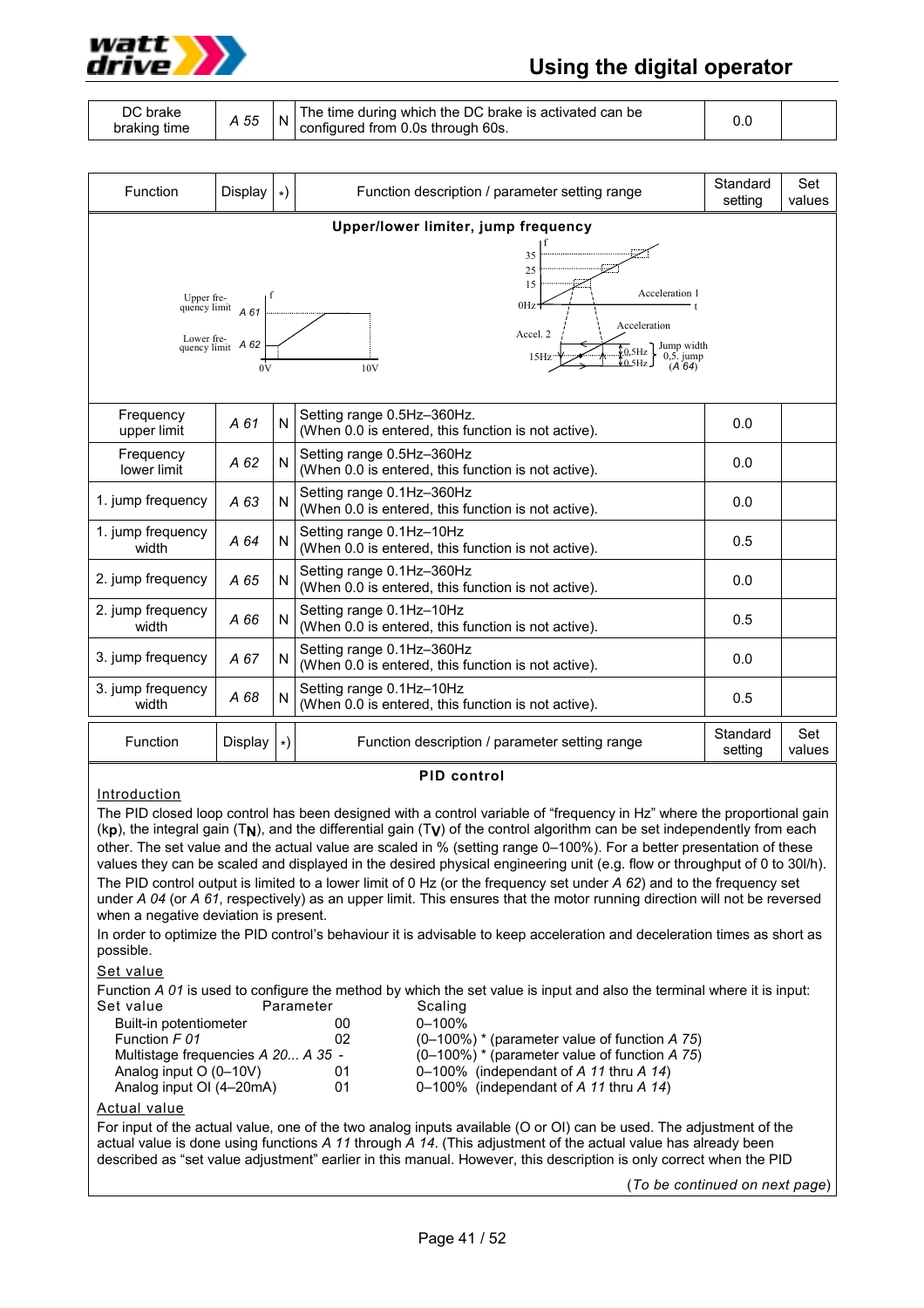

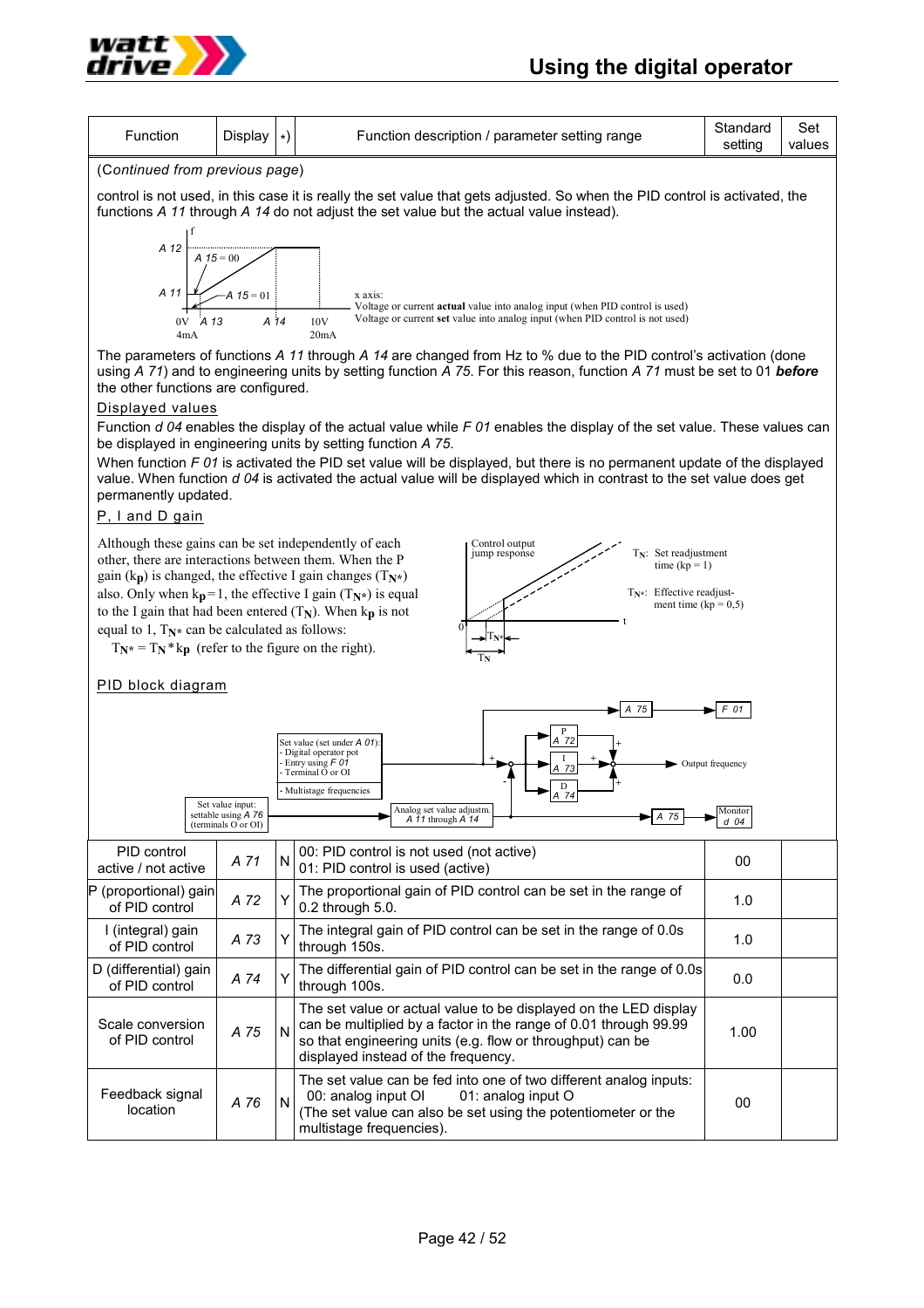

| <b>Function</b>                                                                                                                                                                                                                                                                                                                                                                                                                                                                                                                                                                                                                                                                                                           | Display $ \cdot\rangle$ |              | Function description / parameter setting range                                                                                                                                                                                                                                                                                                       | Standard<br>setting                          | Set<br>values |  |
|---------------------------------------------------------------------------------------------------------------------------------------------------------------------------------------------------------------------------------------------------------------------------------------------------------------------------------------------------------------------------------------------------------------------------------------------------------------------------------------------------------------------------------------------------------------------------------------------------------------------------------------------------------------------------------------------------------------------------|-------------------------|--------------|------------------------------------------------------------------------------------------------------------------------------------------------------------------------------------------------------------------------------------------------------------------------------------------------------------------------------------------------------|----------------------------------------------|---------------|--|
| <b>Automatic Voltage Regulation (AVR)</b><br>The AVR function causes motor voltage stabilization when DC voltage is fluctuating (e.g. due to an instable mains<br>supply or a dropping or excessive DC voltage as a result of too short acceleration or deceleration times) and thus<br>ensures a high torque (especially during acceleration).<br>Dynamic braking (without the use of the AVR function) causes a rise in DC voltage during deceleration (especially<br>when very short deceleration times have been set) which in turn causes a rise in motor voltage. This raised motor<br>voltage causes a higher braking torque. For this reason, the AVR function can be deactivated for deceleration using<br>A 81. |                         |              |                                                                                                                                                                                                                                                                                                                                                      |                                              |               |  |
| Charcteristics of<br>AVR function                                                                                                                                                                                                                                                                                                                                                                                                                                                                                                                                                                                                                                                                                         | A 81                    |              | 00: AVR function active in every operation mode<br>N 01: AVR function is not active<br>02: AVR function is active in all operation modes except<br>deceleration                                                                                                                                                                                      | 02                                           |               |  |
| Motor voltage<br>for AVR function                                                                                                                                                                                                                                                                                                                                                                                                                                                                                                                                                                                                                                                                                         | A 82                    | $\mathsf{N}$ | The settable parameters depend on the inverter model used:<br>200V models: 200, 220, 230, 240 V<br>400V models: 380, 400, 415, 440, 460 V<br>If the mains supply voltage is higher than the rated motor<br>voltage, then the supply voltage must be entered here and the<br>output voltage must be reduced under A 45 to the rated motor<br>voltage. | FE models<br>230/400<br>FU models<br>230/460 |               |  |
|                                                                                                                                                                                                                                                                                                                                                                                                                                                                                                                                                                                                                                                                                                                           |                         |              | Example: With a mains supply voltage of 440V and a motor<br>rated voltage of 400V the parameter 440 has to be entered<br>under A 82 and 91 (=400/440*100%) has to be entered<br>under $A$ 45.                                                                                                                                                        |                                              |               |  |

| Function                                                                | Display | $\star$ | Function description / parameter setting range                                                                                                                                                                                                           | Standard<br>setting | Set<br>values |  |
|-------------------------------------------------------------------------|---------|---------|----------------------------------------------------------------------------------------------------------------------------------------------------------------------------------------------------------------------------------------------------------|---------------------|---------------|--|
| <b>Time ramps</b><br>f<br>Accel 1<br>Accel. 2<br>A 95<br>2CH or<br>A 95 |         |         |                                                                                                                                                                                                                                                          |                     |               |  |
| 2. Acceleration time                                                    | A 92    | Y       | Setting range: 0.1s-999,9s (Resolution 0.1s)<br>1000s-3000s (Resolution 1s)                                                                                                                                                                              | 15.0                |               |  |
| 2. Deceleration time                                                    | A 93    | Υ       | Setting range: 0.1s-999,9s (Resolution 0.1s)<br>1000s-3000s (Resolution 1s)                                                                                                                                                                              | 15.0                |               |  |
| Method to switch<br>over from 1, to 2.<br>accel/decel time              | A 94    | N       | The switchover from the 1, acceleration / deceleration time to the<br>2.<br>acceleration / deceleration time is initiated by:<br>00: an active signal at a digital input configured as 2CH<br>01: the reaching of the frequencies set under A 95 or A 96 | 00                  |               |  |
| Accel.1 / Accel.2<br>switchover<br>frequency                            | A 95    | N       | Here the frequency is set at which the switchover from 1. to 2.<br>acceleration time must take place. Setting range: 0.0Hz-<br>360.0Hz.                                                                                                                  | 0.0                 |               |  |
| Decel.1 / Decel.2<br>switchover<br>frequency                            | A 96    | N       | Here the frequency is set at which the switchover from 1. to 2.<br>deceleration time must take place. Setting range: 0.0Hz-<br>360.0Hz.                                                                                                                  | 0.0                 |               |  |
| Acceleration<br>characteristic                                          | A 97    | N       | f<br>linea <del>i</del><br>S curve                                                                                                                                                                                                                       | 00                  |               |  |
| Deceleration<br>characteristic                                          | A 98    | ΝI      | A linear or an S curve characteristic can be chosen for motor<br>deceleration (1. and 2. deceleration times):<br>00: Linear<br>$01:$ S curve<br>(also refer to $A$ 97)                                                                                   | 00                  |               |  |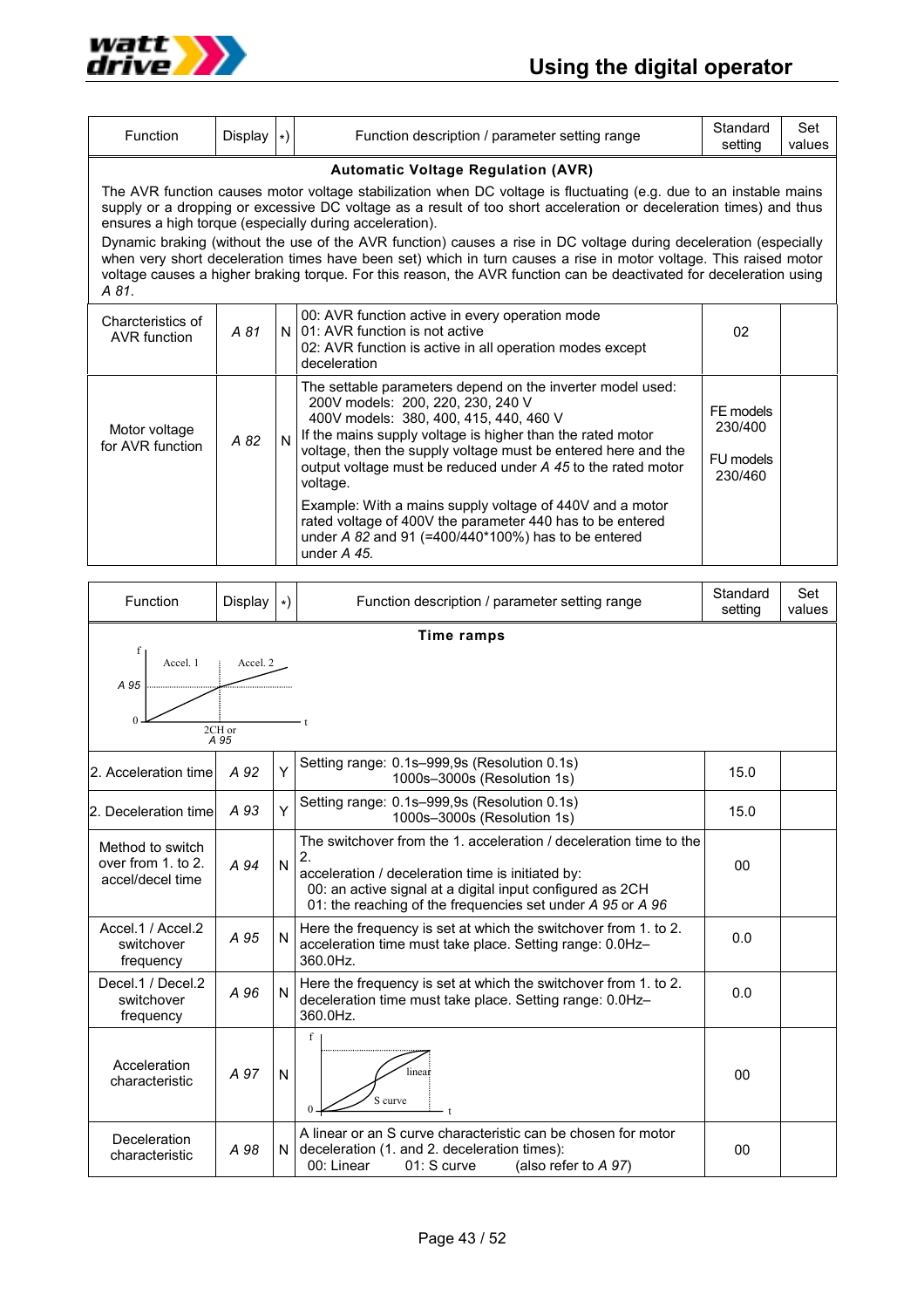

# Extended functions of group B

Most of the functions of group B serve safety purposes or are used to protect the inverter from damages.

| Function                                                                                                                                                                                                                                                                                                                                                                                                                                                                                                | Display | $\star$                                                                                                                                                                                                                                               | Function description / parameter setting range                                                                                                                                                                                                                                                                                                                                                                                                                                                                                                                                                                                                                                                                      | Standard<br>setting | Set<br>values |  |  |
|---------------------------------------------------------------------------------------------------------------------------------------------------------------------------------------------------------------------------------------------------------------------------------------------------------------------------------------------------------------------------------------------------------------------------------------------------------------------------------------------------------|---------|-------------------------------------------------------------------------------------------------------------------------------------------------------------------------------------------------------------------------------------------------------|---------------------------------------------------------------------------------------------------------------------------------------------------------------------------------------------------------------------------------------------------------------------------------------------------------------------------------------------------------------------------------------------------------------------------------------------------------------------------------------------------------------------------------------------------------------------------------------------------------------------------------------------------------------------------------------------------------------------|---------------------|---------------|--|--|
|                                                                                                                                                                                                                                                                                                                                                                                                                                                                                                         |         |                                                                                                                                                                                                                                                       | Automatic restart after inverter trip                                                                                                                                                                                                                                                                                                                                                                                                                                                                                                                                                                                                                                                                               |                     |               |  |  |
| <b>WARNING</b>                                                                                                                                                                                                                                                                                                                                                                                                                                                                                          |         | On occurance of a trip condition this function causes an automatic inverter restart if a<br>running command is being active at the same time. Additional precautions must be taken<br>for personnel not to get endangered in case of a motor restart. |                                                                                                                                                                                                                                                                                                                                                                                                                                                                                                                                                                                                                                                                                                                     |                     |               |  |  |
| In standard setting any inverter failure will cause a trip condition. An automatic motor restart following an inverter trip<br>is possible with: Overcurrent ( $E$ 01 – $E$ 04, with a maximum of 4 retries within 10 minutes, after 4 retries the inverter<br>trips); Overvoltage ( $E$ 07, $E$ 15, with a maximum of 3 retries within 10 minutes, after 3 retries the inverter trips);<br>Undervoltage ( $E$ 09, with a maximum of 16 retries within 10 minutes, after 16 retries the inverter trips) |         |                                                                                                                                                                                                                                                       |                                                                                                                                                                                                                                                                                                                                                                                                                                                                                                                                                                                                                                                                                                                     |                     |               |  |  |
| Restart mode                                                                                                                                                                                                                                                                                                                                                                                                                                                                                            | b 01    | N                                                                                                                                                                                                                                                     | Here the inverter reaction to trips $E$ 01 through $E$ 04, $E$ 07, $E$ 09,<br>and $E$ 15 is selected:<br>00: Trip messages are displayed on occurrance of the above<br>trips (retry is not active).<br>01: Restart with start frequency after the time set under b 03<br>has elapsed.<br>02: After the time set under b 03 has elapsed the inverter<br>synchronizes to the motor's current speed and the motor is<br>accelerated using the configured acceleration time.<br>03: After the time set under b 03 has elapsed the inverter<br>synchronizes to the motor's current speed and the motor is<br>decelerated using the configured deceleration time. Afterwards<br>the corresponding trip will be displayed. | 00                  |               |  |  |
| Allowable under-<br>voltage failure time                                                                                                                                                                                                                                                                                                                                                                                                                                                                | $b$ 02  | N                                                                                                                                                                                                                                                     | Here the time is entered during which the undervoltage condition<br>is met while the corresponding trip $E$ 09 is not being displayed.<br>Setting range: 0.3s-25s.                                                                                                                                                                                                                                                                                                                                                                                                                                                                                                                                                  | 1.0                 |               |  |  |
| Waiting time<br>until retry                                                                                                                                                                                                                                                                                                                                                                                                                                                                             | b 03    | N                                                                                                                                                                                                                                                     | Here the time is entered that must elapse following one of the<br>above mentioned trip conditions before automatic retry is<br>initiated. During the waiting time the message $\overline{a}$ a $\overline{a}$ is<br>displayed on the LED display.<br>Setting range: 0.3s-100s.                                                                                                                                                                                                                                                                                                                                                                                                                                      | 1.0                 |               |  |  |

| Function                                                                                                                                                                                                                                                                                                                                                                                                                                                                                                   | Display         | $_{\star}$ | Function description / parameter setting range                                                                                                 | Standard<br>setting          | Set<br>values |
|------------------------------------------------------------------------------------------------------------------------------------------------------------------------------------------------------------------------------------------------------------------------------------------------------------------------------------------------------------------------------------------------------------------------------------------------------------------------------------------------------------|-----------------|------------|------------------------------------------------------------------------------------------------------------------------------------------------|------------------------------|---------------|
| <b>Electronic motor protection</b><br>The L2000 series inverters have a an electronic facility that is able to monitor the driven motor's thermal load. This<br>electronic thermal motor protection facility is matched to the motor's rated current using function b 12. However, the<br>motor temperature can not be monitored if values are entered that are above the rated current of the motor. In this<br>case you will have to install PTC thermistors or thermo contacts into the motor windings. |                 |            |                                                                                                                                                |                              |               |
| Electronic thermal<br>protection current                                                                                                                                                                                                                                                                                                                                                                                                                                                                   | b <sub>12</sub> | N          | The setting range lies between 0.5 times and 1.2 times of the<br>inverter rated current (i.e. the entered value has a unit of A).              | Inverter<br>rated<br>current |               |
| Electronic thermal<br>characteristic                                                                                                                                                                                                                                                                                                                                                                                                                                                                       | b <sub>13</sub> | N          | Output<br>Constant motor<br>A current<br>protection $(01)$<br>100%<br>80%<br>Increased motor<br>60%<br>protection $(00)$<br>20<br>50 Hz<br>100 | 01                           |               |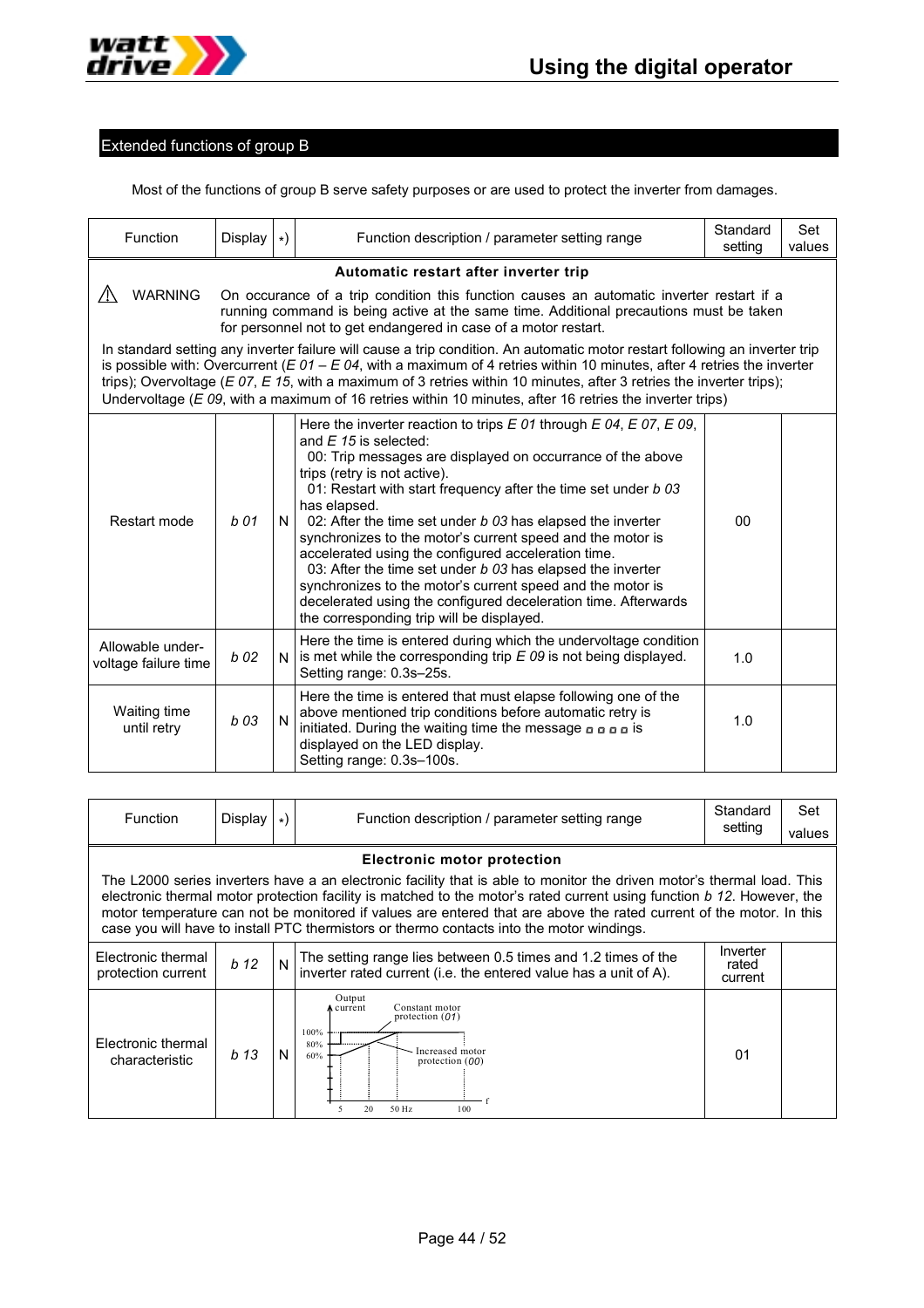

| Function                                               | Display         | $\star)$ | Function description / parameter setting range                                                                                                                                                                                                 | Standard<br>setting                    | Set<br>values |
|--------------------------------------------------------|-----------------|----------|------------------------------------------------------------------------------------------------------------------------------------------------------------------------------------------------------------------------------------------------|----------------------------------------|---------------|
|                                                        |                 |          | <b>Overload restriction</b>                                                                                                                                                                                                                    |                                        |               |
| I <sub>motor</sub><br>Overload<br>limit<br>f<br>$b$ 23 | b23             |          |                                                                                                                                                                                                                                                |                                        |               |
| Overload limit<br>characteristic                       | b21             | N        | Three different overload limit characteristics are available that<br>can be chosen from:<br>00: Overload limit is not active<br>01: Overload limit is active in any state of operation<br>02: Overload limit is not active during acceleration | 01                                     |               |
| Overload limit<br>current                              | b <sub>22</sub> | N        | The setting range lies between 0.5 times and 1.2 times of the<br>inverter rated current (i.e. the value is entered with a unit of A).                                                                                                          | $1,25*$ in-<br>verter rated<br>current |               |
| Deceleration time                                      | b23             | N        | When the configured overload limit is reached the frequency will<br>be reduced within the time entered here (setting range: 0.1s/Hz-<br>30s/Hz). Important note: Do not enter values below 0.3 !                                               | 1.0                                    |               |
| $F_{i}$ in otion                                       | Dianlau         |          | Eunetian deperintion / noromator potting ropas                                                                                                                                                                                                 | Standard                               | Set           |

| Function               | Display         | $\star$ | Function description / parameter setting range                                                                                                                                                                                                                                                                   | Standard<br>setting                     | Set<br>values |
|------------------------|-----------------|---------|------------------------------------------------------------------------------------------------------------------------------------------------------------------------------------------------------------------------------------------------------------------------------------------------------------------|-----------------------------------------|---------------|
|                        |                 |         | Software lock mode; magnetizing current                                                                                                                                                                                                                                                                          |                                         |               |
| Software lock mode     | b <sub>31</sub> | N.      | The following 4 methods of locking entered parameters are<br>available:<br>00: Software lock initiated by input SFT; all functions locked<br>01: Software lock initiated by input SFT; function F 01 still<br>usable<br>02: Software lock; all functions locked<br>03: Software lock; function F 01 still usable | 01                                      |               |
| Magnetizing<br>current | b 32            | N       | This function will be available from July 1998.<br>(The date on the name plate must read "9807" or later.)<br>Magnetizing current can be configured when smaller motors are<br>used or when driving multiple motors.                                                                                             | $0.58 * in-$<br>verter rated<br>current |               |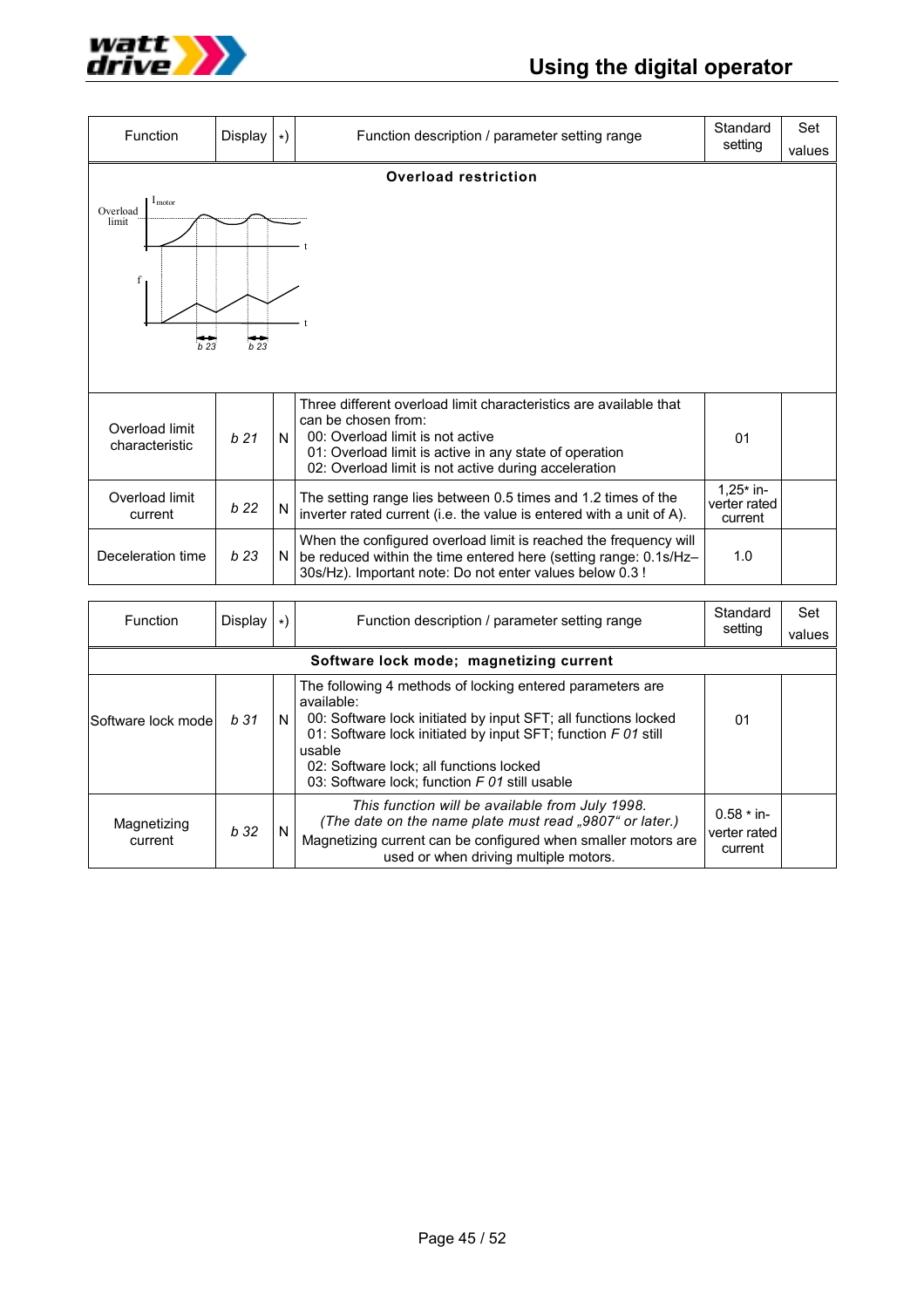



| Function                                            | Display | $\ast)$ | Function description / parameter setting range                                                                                                                                                                                                                                                                                                                                                                                                                                                                                                                                                                                                                                                                                                                                                                                                                         | Standard<br>setting    | Set<br>values |
|-----------------------------------------------------|---------|---------|------------------------------------------------------------------------------------------------------------------------------------------------------------------------------------------------------------------------------------------------------------------------------------------------------------------------------------------------------------------------------------------------------------------------------------------------------------------------------------------------------------------------------------------------------------------------------------------------------------------------------------------------------------------------------------------------------------------------------------------------------------------------------------------------------------------------------------------------------------------------|------------------------|---------------|
| <b>Other functions</b>                              |         |         |                                                                                                                                                                                                                                                                                                                                                                                                                                                                                                                                                                                                                                                                                                                                                                                                                                                                        |                        |               |
| Analog meter<br>adjustment                          | b 81    | Υ       | The analog signal output on terminal FM (representing frequency<br>set value or output current) can be adjusted using this function.<br>However, adjustment of the pulse signal (digital frequency set<br>value) is not possible here. (Setting range: 0-255).                                                                                                                                                                                                                                                                                                                                                                                                                                                                                                                                                                                                         |                        |               |
| Start frequency<br>adjustment                       | b 82    | N       | A higher start frequency results in shorter acceleration and<br>deceleration times (e.g. for overcoming increased static friction).<br>When a too high frequency is configured here this may result in<br>the trip $E$ 02. (Setting range: 0.5Hz-9,9Hz).                                                                                                                                                                                                                                                                                                                                                                                                                                                                                                                                                                                                               |                        |               |
| Carrier frequency                                   | b 83    | N       | High carrier frequencies result in less motor noise and less motor<br>power dissipation but on the other hand cause higher dissipation<br>within the power amplifier and more noise in the motor and mains<br>supply cables. For this reasons the carrier frequency should be<br>configured as small as possible. (Note: During DC braking the<br>carrier frequency will automatically be reduced to 1kHz).<br>(Setting range: 0.5kHz-16kHz).                                                                                                                                                                                                                                                                                                                                                                                                                          |                        |               |
| Initializing mode                                   | b 84    | N       | Two different methods for initializing the inverter can be chosen<br>from:<br>00: Clearing the trip history register<br>01: Reinstalling the factory standard settings<br>For clearing the trip history register or reinstalling the factory<br>standard settings do the following:<br>Make sure that the parameter 01 has been entered under<br>function b 85 (European version).<br>- Enter 00 or 01 under $b$ 84.<br>- On the digital operator, press the two arrow keys and the<br>FUNC key simultaneously.<br>While holding down the keys mentioned above press the<br>STOP key shortly and wait about 3 seconds for the LED<br>display to show the message d 00 in a blinking manner.<br>Now release the keys again. The initialization has now been<br>completed.<br>Note: This function can not be configured while the remote<br>operator is being connected. | 00                     |               |
| National version                                    | b 85    | N       | The national parameter set that will be loaded during initialization   FE models:<br>(also refer to b 84) can be selected. The L2000-NFE/HFE<br>inverter series models need the parameter 01 to be configured<br>here.<br>01: Europe<br>02: USA<br>00: Japan<br>03: not used yet                                                                                                                                                                                                                                                                                                                                                                                                                                                                                                                                                                                       | 01<br>FU models:<br>02 |               |
| Frequency value for<br>display using d 07           | b 86    | Υ       | The product of the value displayed under d 01 and the factor<br>configured here will be displayed using d 07. (Setting range: 0.1-<br>$99.9$ ).                                                                                                                                                                                                                                                                                                                                                                                                                                                                                                                                                                                                                                                                                                                        | 1.0                    |               |
| STOP key<br>locking                                 | b 87    | N       | Using this function the STOP key on the digital operator or the<br>remote operator can be locked.<br>00: STOP key always active<br>01: STOP key not active when terminals FW/RV are used                                                                                                                                                                                                                                                                                                                                                                                                                                                                                                                                                                                                                                                                               | 00                     |               |
| Operation method<br>when FRS signal is<br>cancelled | b 88    | N       | Activating a digital input configured as FRS causes the inverter to<br>be shutdown and the motor to run free. Two methods are<br>available for deactivating the FRS input:<br>00: 0Hz restart after FRS has been deactivated<br>01: Motor synchronization to the current motor speed following<br>the waiting time configured under b 03.                                                                                                                                                                                                                                                                                                                                                                                                                                                                                                                              | 00                     |               |
| Remote display<br>contents                          | b 89    | Y       | When using a remote operator OPE-J one of the following values<br>can be displayed externally:<br>01: Current frequency 02: Motor current 03: Running direction<br>04: PID actual value 05: State of digital inputs<br>06: State of digital outputs<br>07: Scaled actual frequency<br>With the exception of the STOP key, all keys of the OPE-J are<br>inactive.                                                                                                                                                                                                                                                                                                                                                                                                                                                                                                       | 01                     |               |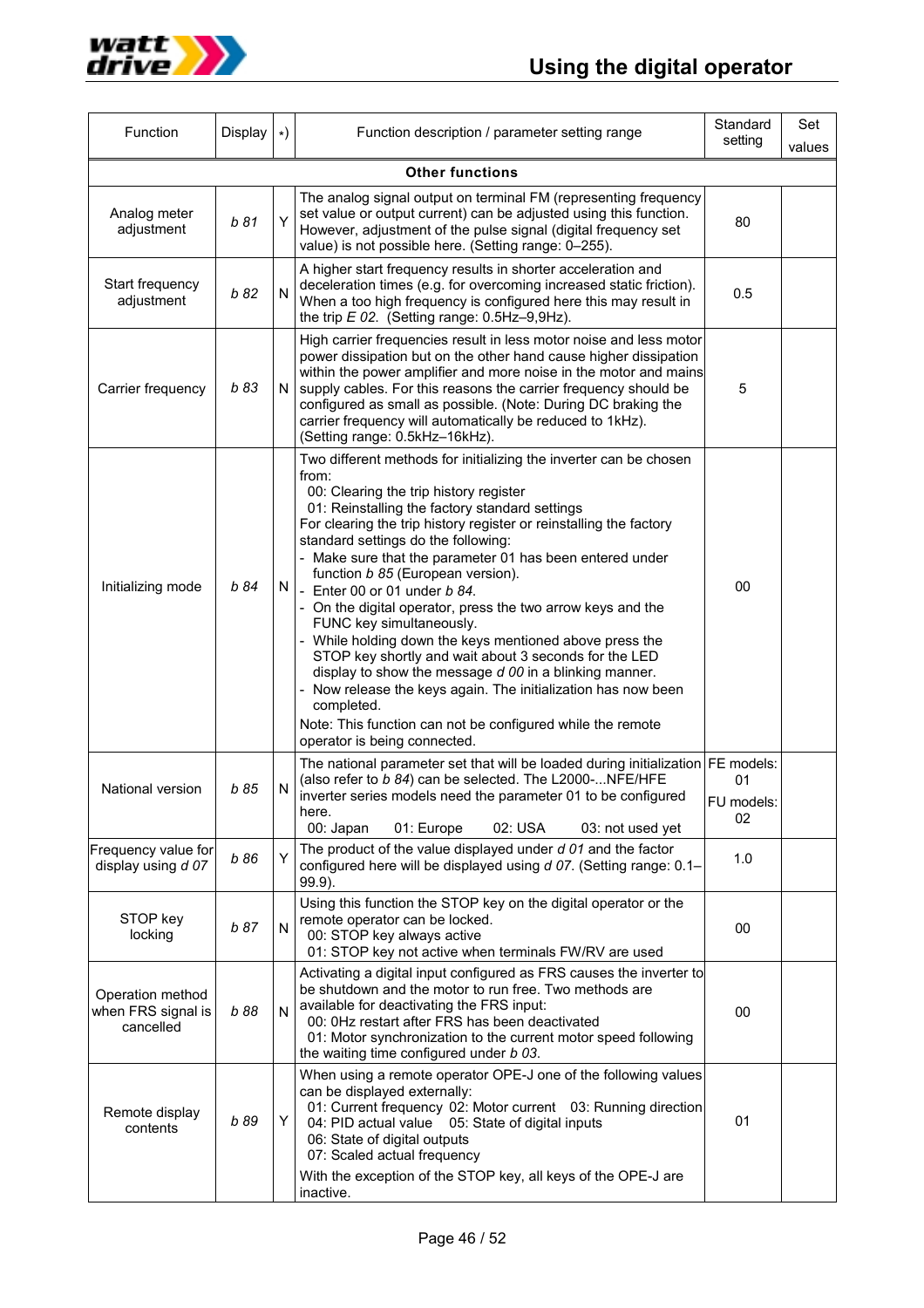

# Extended functions of group C

The functions of group C are used for configuring the programmable digital inputs and outputs.

| Function                                                                                                                                                                                                                                                                                                                                                                                                                                                                                                                                                                   | Display         | $\ast)$      | Function description / parameter setting range                                                                                                                                                                                                                                                                                                                                                                                                                                                                                                                                                                                                                 | Standard<br>setting              | Set<br>values |  |
|----------------------------------------------------------------------------------------------------------------------------------------------------------------------------------------------------------------------------------------------------------------------------------------------------------------------------------------------------------------------------------------------------------------------------------------------------------------------------------------------------------------------------------------------------------------------------|-----------------|--------------|----------------------------------------------------------------------------------------------------------------------------------------------------------------------------------------------------------------------------------------------------------------------------------------------------------------------------------------------------------------------------------------------------------------------------------------------------------------------------------------------------------------------------------------------------------------------------------------------------------------------------------------------------------------|----------------------------------|---------------|--|
| Programmable digital inputs                                                                                                                                                                                                                                                                                                                                                                                                                                                                                                                                                |                 |              |                                                                                                                                                                                                                                                                                                                                                                                                                                                                                                                                                                                                                                                                |                                  |               |  |
| Digital inputs 1, 2, 3, 4, and 5 can be assigned 15 different input functions. Every input can be assigned to any of the<br>15 input functions with the exception of the thermistor input function (parameter 19) which can only be assigned to<br>input 5. However, two different digital inputs can not be assigned the same input function.<br>The inputs can be programmed either as normally closed contacts or as normally open contacts (the only exception<br>is the digital input configured as RS, this input can not be programmed as normally closed contact). |                 |              |                                                                                                                                                                                                                                                                                                                                                                                                                                                                                                                                                                                                                                                                |                                  |               |  |
| Function of<br>digital input 1                                                                                                                                                                                                                                                                                                                                                                                                                                                                                                                                             | C 01            | N            | The programmable digital inputs (control terminals 1 through 5)<br>can be assigned one of the following functions:<br>00: FW (start/stop forward run)<br>01: RV (start/stop reverse run)<br>02: CF1 (1. multistage frequency input)<br>03: CF2 (2. multistage frequency input)<br>04: CF3 (3. multistage frequency input)<br>05: CF4 (4. multistage frequency input)<br>06: JG (jogging run)<br>09: 2CH (2. acceleration/deceleration)<br>11: FRS (free run stop)<br>12: EXT (external trip)<br>13: USP (restart prevention function)<br>15: SFT (software lock)<br>16: AT (use input OI)<br>18: RS (reset)<br>19: PTC thermistor input (only digital input 5) | 00                               |               |  |
| Function of<br>digital input 2                                                                                                                                                                                                                                                                                                                                                                                                                                                                                                                                             | C <sub>02</sub> | N            | Refer to C 01 for possible parameters                                                                                                                                                                                                                                                                                                                                                                                                                                                                                                                                                                                                                          | 01                               |               |  |
| Function of<br>digital input 3                                                                                                                                                                                                                                                                                                                                                                                                                                                                                                                                             | C <sub>03</sub> | N            | Refer to C 01 for possible parameters                                                                                                                                                                                                                                                                                                                                                                                                                                                                                                                                                                                                                          | FE model<br>02<br>FU model<br>16 |               |  |
| Function of<br>digital input 4                                                                                                                                                                                                                                                                                                                                                                                                                                                                                                                                             | C <sub>04</sub> | N            | Refer to C 01 for possible parameters                                                                                                                                                                                                                                                                                                                                                                                                                                                                                                                                                                                                                          | FE model<br>03<br>FU model<br>13 |               |  |
| Function of<br>digital input 5                                                                                                                                                                                                                                                                                                                                                                                                                                                                                                                                             | C <sub>05</sub> | N            | Refer to C 01 for possible parameters                                                                                                                                                                                                                                                                                                                                                                                                                                                                                                                                                                                                                          | 18                               |               |  |
| Type of digital input<br>1                                                                                                                                                                                                                                                                                                                                                                                                                                                                                                                                                 | C <sub>11</sub> | $\mathsf{N}$ | 00: Normally open contact 01: Normally closed contact                                                                                                                                                                                                                                                                                                                                                                                                                                                                                                                                                                                                          | 00                               |               |  |
| Type of digital input<br>2                                                                                                                                                                                                                                                                                                                                                                                                                                                                                                                                                 | C <sub>12</sub> | N            | Refer to C 11 for possible parameters                                                                                                                                                                                                                                                                                                                                                                                                                                                                                                                                                                                                                          | 00                               |               |  |
| Type of digital input                                                                                                                                                                                                                                                                                                                                                                                                                                                                                                                                                      | C <sub>13</sub> | N            | Refer to C 11 for possible parameters                                                                                                                                                                                                                                                                                                                                                                                                                                                                                                                                                                                                                          | 00                               |               |  |
| Type of digital input<br>4                                                                                                                                                                                                                                                                                                                                                                                                                                                                                                                                                 | C <sub>14</sub> | N            | Refer to C 11 for possible parameters                                                                                                                                                                                                                                                                                                                                                                                                                                                                                                                                                                                                                          | FE model<br>00<br>FU model<br>01 |               |  |
| Type of digital input                                                                                                                                                                                                                                                                                                                                                                                                                                                                                                                                                      | C <sub>15</sub> | N            | Refer to C 11 for possible parameters                                                                                                                                                                                                                                                                                                                                                                                                                                                                                                                                                                                                                          | 00                               |               |  |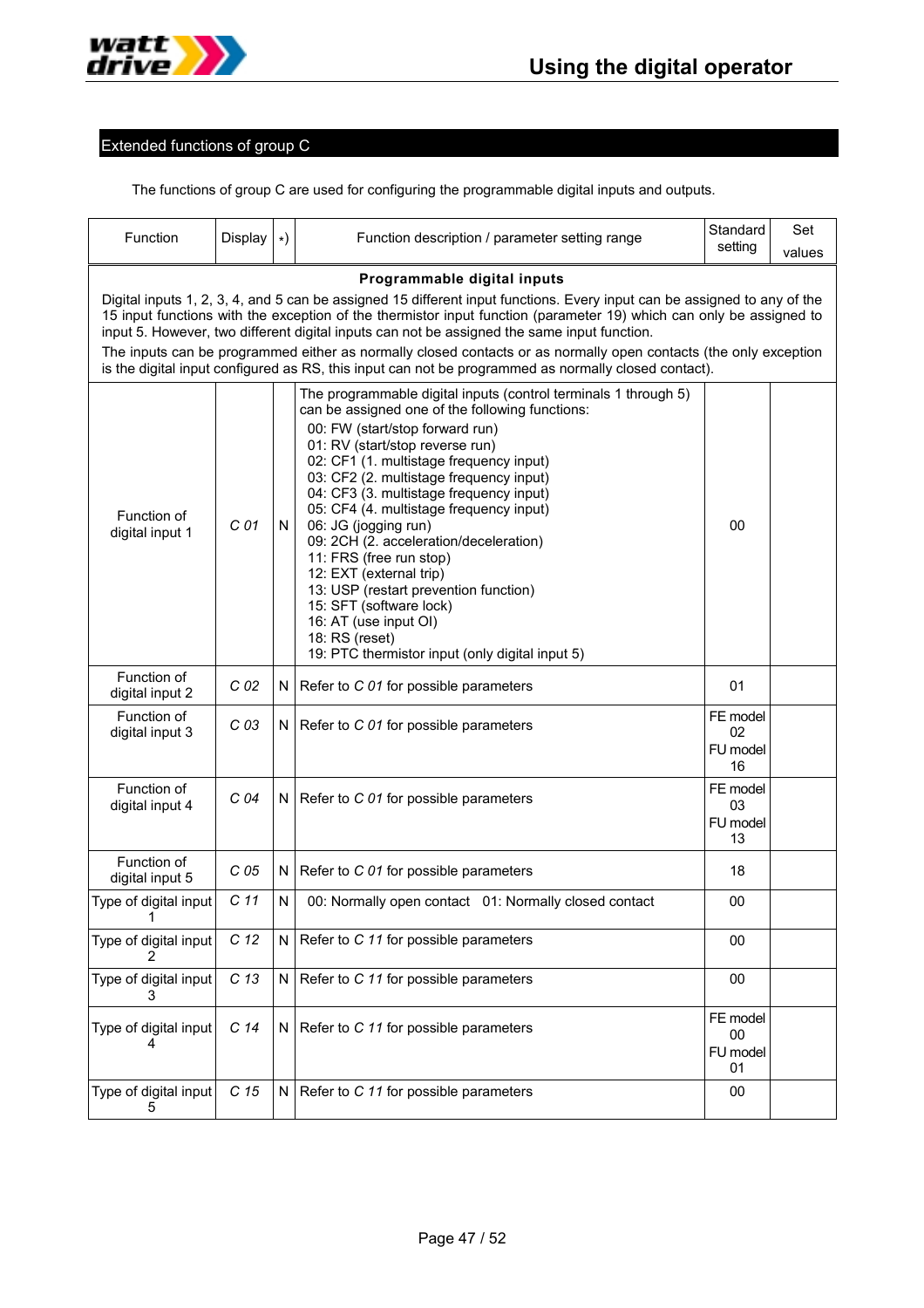



| Function                                     | Display         | $\star$   | Function description / parameter setting range                                                                                                                                                                                                                                                   | Standard<br>setting          | Set<br>values |
|----------------------------------------------|-----------------|-----------|--------------------------------------------------------------------------------------------------------------------------------------------------------------------------------------------------------------------------------------------------------------------------------------------------|------------------------------|---------------|
| Programmable digital outputs                 |                 |           |                                                                                                                                                                                                                                                                                                  |                              |               |
|                                              |                 |           | Digital outputs can be assigned one of 6 different signalling functions. Both outputs may also be assigned to the<br>same function. The outputs can be programmed either as normally closed contacts or as normally open contacts.                                                               |                              |               |
| Function of<br>digital output 11             | C <sub>21</sub> | N         | One of the following signalling functions can be assigned:<br>00: RUN signal (signal active during motor run)<br>01: FA1 signal (frequency arrival)<br>02: FA2 signal (frequency exceeded)<br>03: OL signal (overload)<br>04: OD signal (PID-deviation exceeded)<br>05: AL signal (alarm signal) | 01                           |               |
| Function of<br>digital output 12             | C <sub>22</sub> | N         | Refer to C 21 for possible parameters                                                                                                                                                                                                                                                            | 00                           |               |
| Function of<br>FM terminal                   | C <sub>23</sub> | ${\sf N}$ | The FM output terminal can be used to output one of the<br>following values:<br>00: Output frequency display (analog signal 0-10VDC)<br>01: Motor current display (analog signal 0-10VDC;<br>100% of the rated current corresponds to 5VDC)<br>02: Output frequency (digital pulse signal)       | 00                           |               |
| Digital output 11<br>type                    | C <sub>31</sub> | N         | 00: Normally open contact 01: Normally closed contact                                                                                                                                                                                                                                            | 01                           |               |
| Digital output 12<br>type                    | C <sub>32</sub> | N         | Refer to C 31 for possible parameters                                                                                                                                                                                                                                                            |                              |               |
| Type of<br>alarm relay output                | C <sub>33</sub> | N         | Refer to C 31 for possible parameters                                                                                                                                                                                                                                                            | 01                           |               |
| Level for overload<br>signal                 | C <sub>41</sub> | N         | Motor<br>current<br>OL signal                                                                                                                                                                                                                                                                    | Inverter<br>rated<br>current |               |
| Arrival frequency<br>FA2 for acceleration    | C <sub>42</sub> | N         | C <sub>42</sub><br>$-C$ 43<br>FA2 signal -                                                                                                                                                                                                                                                       | 0.0                          |               |
| Arrival frequency<br>FA2 for<br>deceleration | C <sub>43</sub> | N         | (The digital output terminal 11 or 12 configured as FA2 will<br>remain activated during deceleration as long as the actual<br>frequency is above the frequency entered here (also refer to the<br>figure under C 42).<br>(Setting range: 0Hz-360Hz)                                              |                              |               |
| Level of PID<br>deviation                    | C <sub>44</sub> | N         | Actual value<br>$C$ 44<br>Set value<br>C <sub>44</sub><br>OD signal                                                                                                                                                                                                                              |                              |               |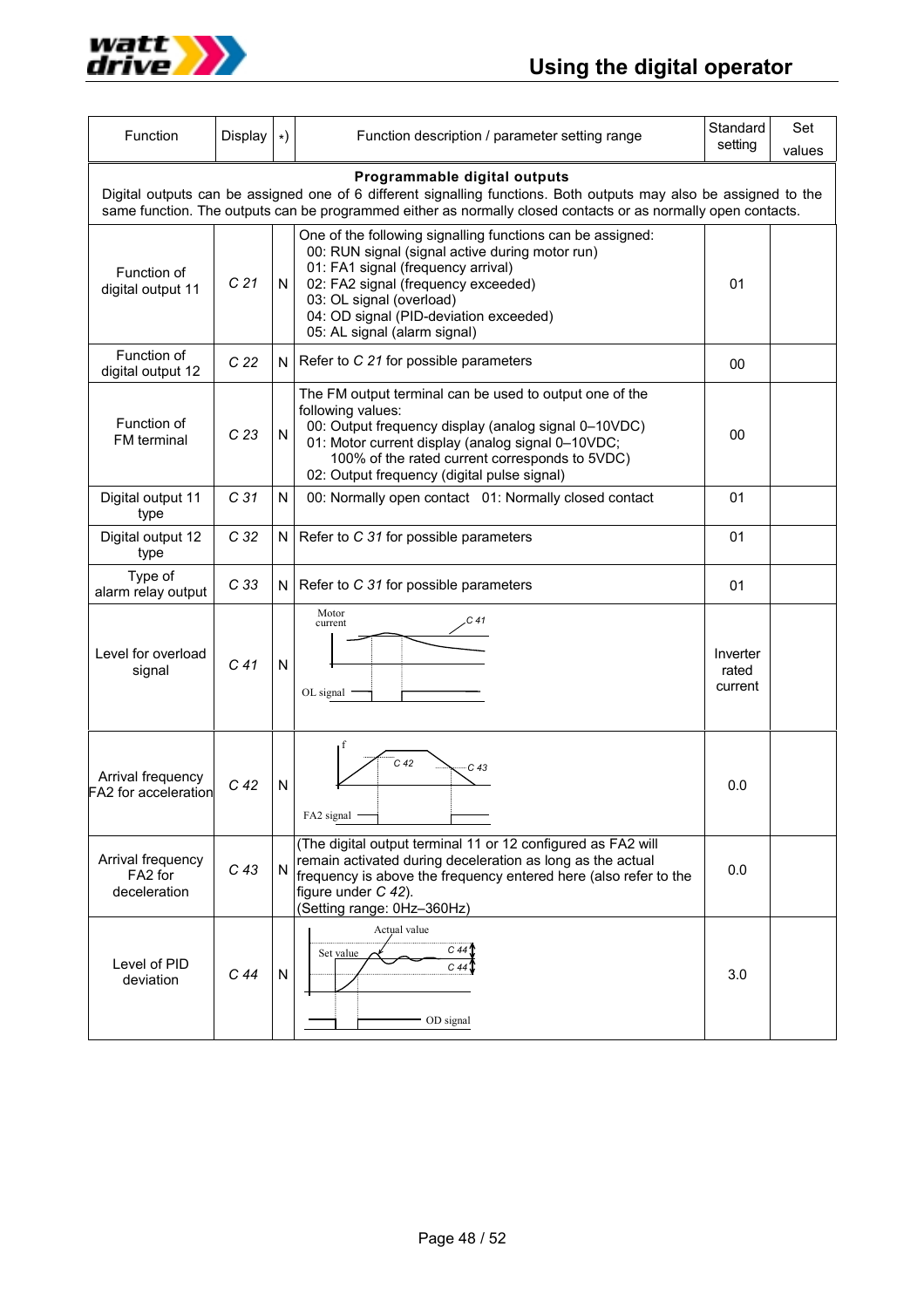

# 10. Messages

## Trip messages

L2000 series inverters will trip on overcurrent, overvoltage and undervoltage to protect the inverter.The output is shut down and the motor runs free. This condition is held until the trip state is reset using the RESET key or the RS input.

| Type of trip                  | Description                                                                                                                                                                                                                | Trip display                                                                                                                  |  |  |
|-------------------------------|----------------------------------------------------------------------------------------------------------------------------------------------------------------------------------------------------------------------------|-------------------------------------------------------------------------------------------------------------------------------|--|--|
| Overcurrent<br>protection     | When the output of the inverter is short circuited,<br>the motor is locked, or a heavy load is suddenly<br>applied, and the inverter output current exceeds a<br>predetermined level, the inverter is shut off.            | During constant<br>E 01<br>speed:<br>At decele-<br>ration:<br>E 02<br>At accele-<br>E 03<br>ration:<br>at the others:<br>E 04 |  |  |
| Overload<br>protection        | When a motor overload is detected by the electronic<br>thermal function, the inverter is shut off.                                                                                                                         | E 05                                                                                                                          |  |  |
| Overvoltage<br>protection     | When the inverter DC bus voltage exceeds a<br>predetermined level due to regenerative energy from<br>the motor, this trip occures and the inverter is shut<br>off.                                                         | E 07                                                                                                                          |  |  |
| <b>EEPROM</b> error<br>(Note) | When the inverter memory has a problem due to<br>noise or excessive temperature rise, this trip occurs<br>and the inverter is shut off.                                                                                    | E 08                                                                                                                          |  |  |
| Undervoltage<br>protection    | A decrease of DC bus voltage may result in<br>improper function of the control unit. It may also<br>cause motor heating and low torque. The inverter is<br>shut off when the DC bus voltage goes below a<br>certain level. | E 09                                                                                                                          |  |  |
| CPU error                     | Malfunction or abnormality of the CPU. The inverter<br>is shut off.                                                                                                                                                        | E 11<br>E 22                                                                                                                  |  |  |
| <b>External trip</b>          | A trip signal from external equipment shuts off the<br>inverter. It is necessary to assign the external trip to<br>an intelligent terminal.                                                                                | E 12                                                                                                                          |  |  |
| USP error                     | Indicates an error when power is turned on while the<br>inverter run is enabled (when USP function is<br>selected).                                                                                                        | E 13                                                                                                                          |  |  |
| Ground fault<br>protection    | The inverter is protected by detection of ground<br>faults between the drive output and the motor at<br>power on. Protection is for the inverter only and not<br>for humans.                                               | E 14                                                                                                                          |  |  |
| Input overvoltage             | When the input voltage is higher than a specified<br>value, it is detected and 100 seconds after power is<br>turned on, the inverter is shut off.                                                                          | E 15                                                                                                                          |  |  |
| Thermal<br>protection         | When the temperature of the inverter module is<br>beyond specification, the thermal sensor in the<br>inverter module detects the temperature and the<br>inverter is shut off.                                              | E 21                                                                                                                          |  |  |
| PTC error                     | When the resistance value of the external thermistor<br>is too large, the equipment detects the abnormal<br>condition of the thermistor and then shuts off the<br>inverter (when PTC function is selected).                | E 35                                                                                                                          |  |  |

*Note*: If an EEPROM error occurs, be sure to observe its value. If power is turned off while the RS input terminal is held ON, the EEPROM error occurs when power is turned back on.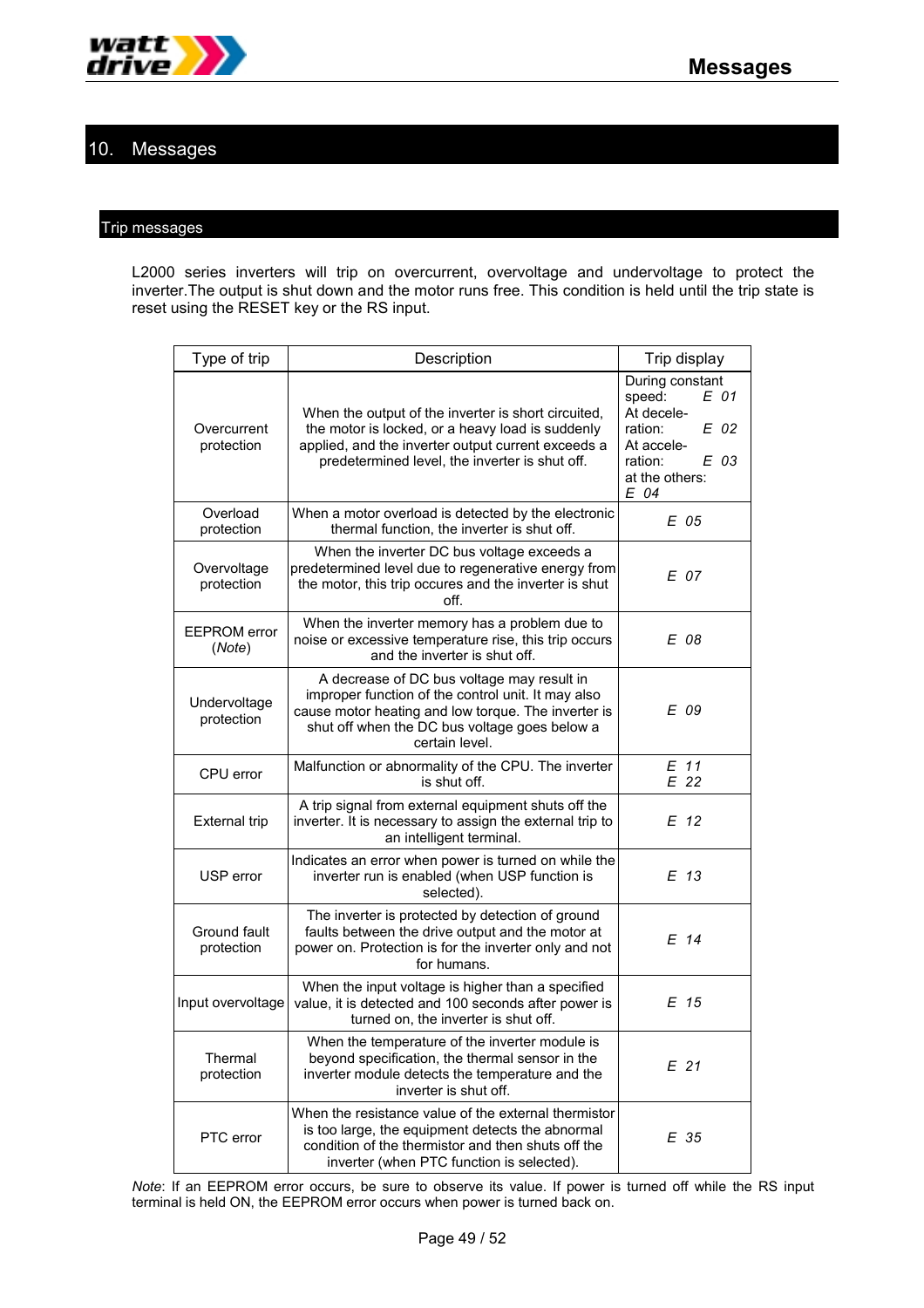

# Other messages

| Cause                                                                                                                                                                                                                                                                                                                 | Display |
|-----------------------------------------------------------------------------------------------------------------------------------------------------------------------------------------------------------------------------------------------------------------------------------------------------------------------|---------|
| The inverter is currently in standby mode<br>or<br>There is an active reset signal.                                                                                                                                                                                                                                   |         |
| The mains power supply has been switched<br>off                                                                                                                                                                                                                                                                       | H       |
| The waiting time prior to automatic inverter<br>restart is coming to an end (refer to functions<br>b 01 and b 03).                                                                                                                                                                                                    |         |
| The factory standard settings have been<br>selected and the inverter currently is in its<br>initializing phase (refer to functions b 84<br>and b 85). The parameters for the<br>European market (EU) are loaded. For<br>non-European inverter models there are<br>versions for North America (USA) and<br>Japan (JP). |         |
| The trip history register is being initialized.                                                                                                                                                                                                                                                                       |         |
| The copy unit is carrying out a copy<br>operation.                                                                                                                                                                                                                                                                    |         |
| No data available<br>(this may be displayed under functions d 08)<br>and d 09 when the trip history register is<br>empty, or under d 04 when PID control is not<br>active).                                                                                                                                           |         |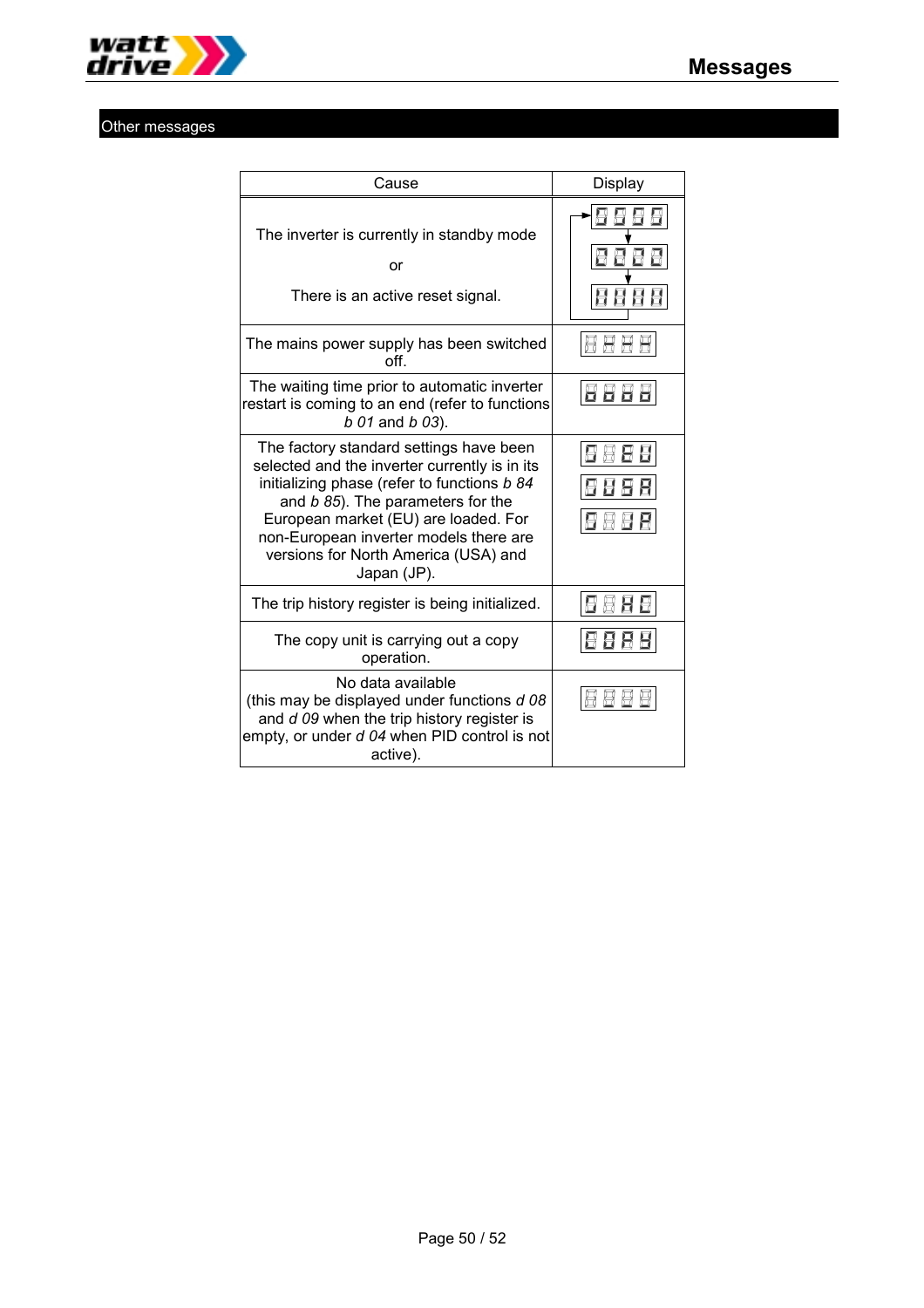

# 11. Trouble shooting

| Error                                        | Condition                                               | Possible cause                                                                                                                                                       | Remedy                                                                                                                                                                                              |
|----------------------------------------------|---------------------------------------------------------|----------------------------------------------------------------------------------------------------------------------------------------------------------------------|-----------------------------------------------------------------------------------------------------------------------------------------------------------------------------------------------------|
|                                              |                                                         | Does a voltage exist at the terminals L1, N<br>(NFE models) or L1, L2 and L3 (HFE<br>models)? If this is the case, is the power<br>lamp also lit?                    | Check terminals L1, L2, L3 (U, V, W).<br>Switch on the power supply afterwards.                                                                                                                     |
|                                              |                                                         | Does the LED display on the digital<br>operator show a trip message $(E_ - )$ ?                                                                                      | Analyze the cause of the trip message<br>(also refer to chapter 9 - Messages).<br>Acknowledge the trip condition by re-<br>setting the inverter (e.g. by pressing the<br>RESET key).                |
|                                              |                                                         | Has a run command been issued?                                                                                                                                       | Issue a run command by using the RUN<br>key or the digital inputs FW or RV.                                                                                                                         |
|                                              | No voltage can<br>be measured at out-                   | Has a frequency set value been entered<br>using function $F$ 01 (only when inverter<br>is operated using the digital operator)?                                      | Enter a frequency set value under F 01.                                                                                                                                                             |
| The motor<br>won't start                     | puts U, V, and W                                        | Have the terminals H, O, and L been wired<br>correctly when set value is given<br>by means of a potentiometer?                                                       | Check for errors in potentiometer wiring.                                                                                                                                                           |
|                                              |                                                         | Have the terminals O and OI been wired<br>correctly if an external set value is used?                                                                                | Check for correct connection of the<br>wires carrying the set value signal.                                                                                                                         |
|                                              |                                                         | Are the digital inputs configured as<br>RS or FRS still active?                                                                                                      | Deactivate RS or FRS.<br>Check the signal on digital input 5<br>(standard setting = RS).                                                                                                            |
|                                              |                                                         | Has the correct frequency set value<br>source (A 01) been selected?                                                                                                  | Correct the A 01 parameter setting,<br>if necessary.                                                                                                                                                |
|                                              |                                                         | Has the correct source for the running<br>command (A 02) been selected?                                                                                              | Correct the A 02 parameter setting,<br>if necessary.                                                                                                                                                |
|                                              | No voltage can be<br>measured at outputs U,<br>V, and W | Is the motor blocked or is the motor<br>load too high?                                                                                                               | Reduce the load that the motor drives.<br>Operate the motor without any load for<br>testing purposes.                                                                                               |
| The motor runs<br>in the wrong               |                                                         | Have the output terminals U, V, and W<br>been wired correctly?<br>Does the connection scheme of the<br>terminals U, V, and W match the motor's<br>running direction? | Connect the output terminals U, V, and<br>W to the motor corresponding to the<br>desired running direction (generally U,<br>V, and W in this order cause the motor<br>to run in forward direction). |
| direction                                    |                                                         | Have the control terminals been wired<br>correctly?                                                                                                                  | Use terminal FW for forward run and RV<br>for reverse run.                                                                                                                                          |
|                                              |                                                         | Has the function $F$ 04 been configured<br>correctly?                                                                                                                | Configure the desired running direction<br>under $F$ 04.                                                                                                                                            |
|                                              |                                                         | No set value signal is present on<br>terminals O and OI.                                                                                                             | Check the potentiometer or the external<br>set value origin and if necessary replace<br>them.                                                                                                       |
| The motor<br>won't reach its<br>normal speed |                                                         | Is one of the multistage frequency<br>settings being activated?                                                                                                      | Note that there is a priority order with the<br>multistage frequency settings having<br>higher priority than the set value at<br>inputs O and OI.                                                   |
|                                              |                                                         | Is the motor load too high?                                                                                                                                          | Reduce the motor load because the<br>overload restriction functions prevents<br>the motor from reaching its normal<br>speed in case an overload exists.                                             |